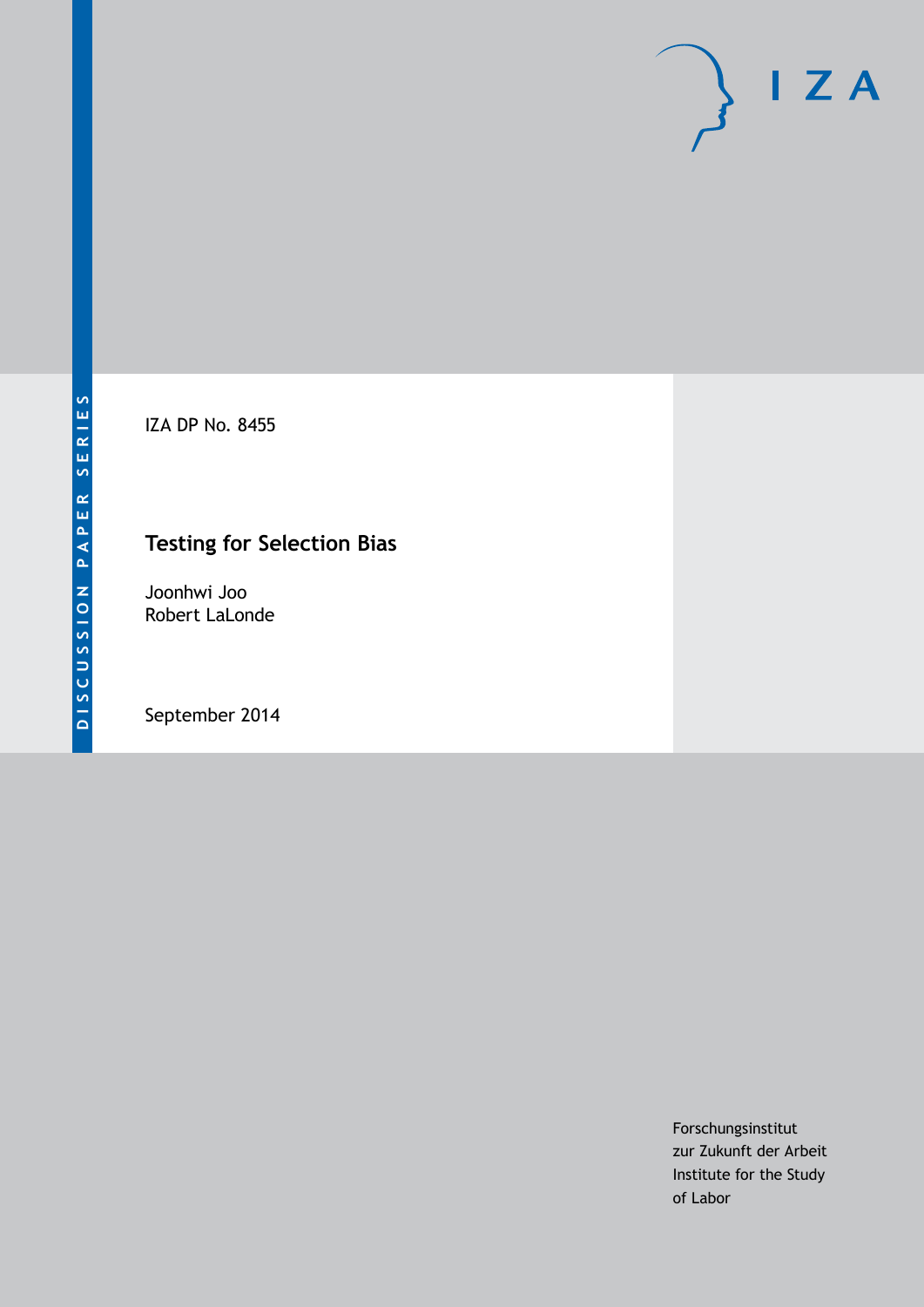# **Testing for Selection Bias**

## **Joonhwi Joo**

*University of Chicago*

## **Robert LaLonde**

*University of Chicago and IZA*

Discussion Paper No. 8455 September 2014

IZA

P.O. Box 7240 53072 Bonn **Germany** 

Phone: +49-228-3894-0 Fax: +49-228-3894-180 E-mail: [iza@iza.org](mailto:iza@iza.org)

Any opinions expressed here are those of the author(s) and not those of IZA. Research published in this series may include views on policy, but the institute itself takes no institutional policy positions. The IZA research network is committed to the IZA Guiding Principles of Research Integrity.

The Institute for the Study of Labor (IZA) in Bonn is a local and virtual international research center and a place of communication between science, politics and business. IZA is an independent nonprofit organization supported by Deutsche Post Foundation. The center is associated with the University of Bonn and offers a stimulating research environment through its international network, workshops and conferences, data service, project support, research visits and doctoral program. IZA engages in (i) original and internationally competitive research in all fields of labor economics, (ii) development of policy concepts, and (iii) dissemination of research results and concepts to the interested public.

<span id="page-1-0"></span>IZA Discussion Papers often represent preliminary work and are circulated to encourage discussion. Citation of such a paper should account for its provisional character. A revised version may be available directly from the author.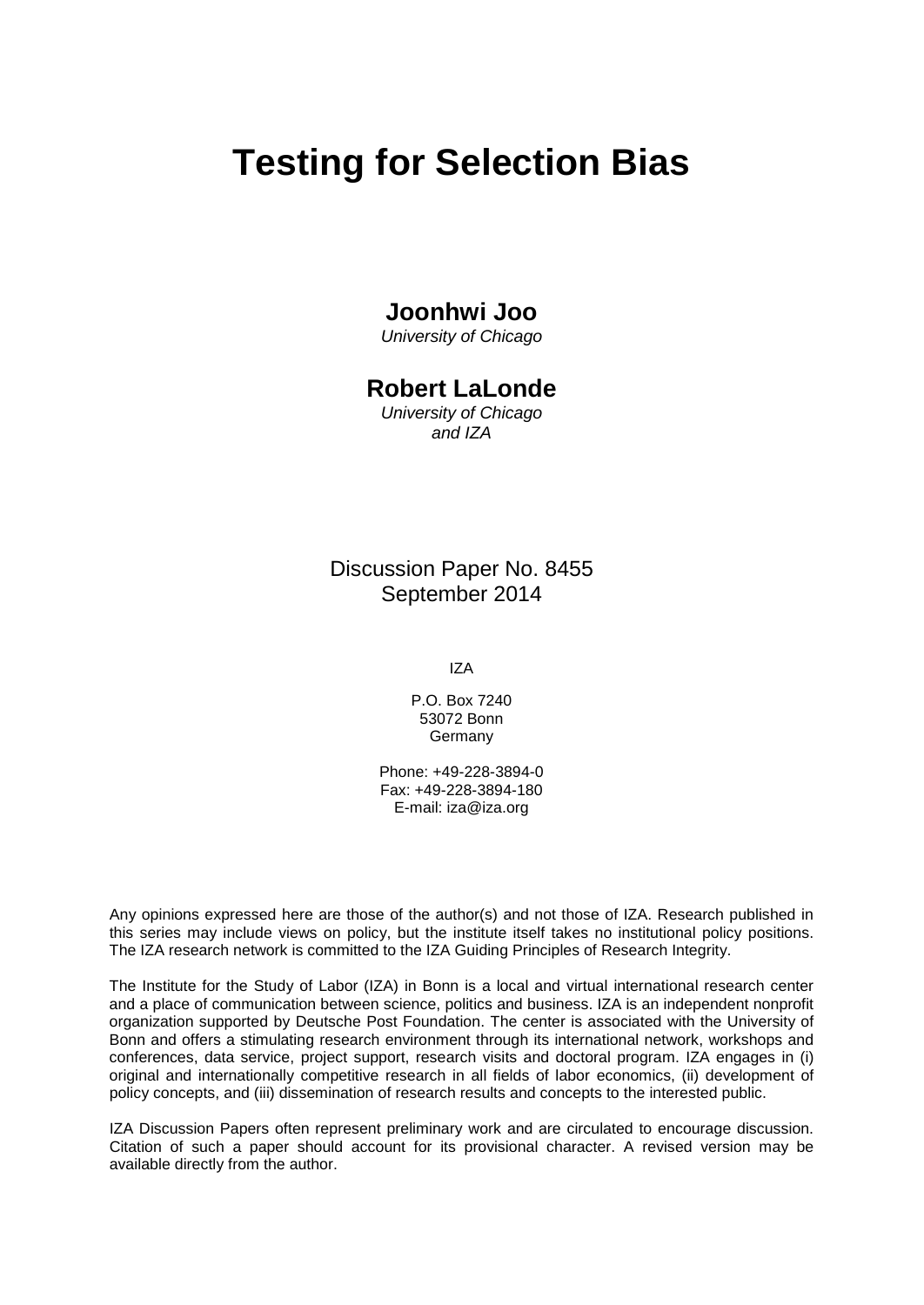IZA Discussion Paper No. 8455 September 2014

## **ABSTRACT**

## **Testing for Selection Bias[\\*](#page-1-0)**

This paper uses the control function to develop a framework for testing for selection bias. The idea behind our framework is if the usual assumptions hold for matching or IV estimators, the control function identifies the presence and magnitude of potential selection bias. Averaging this correction term with respect to appropriate weights yields the degree of selection bias for alternative treatment effects of interest. One advantage of our framework is that it motivates when is appropriate to use more efficient estimators of treatment effects, such as those based on least squares or matching. Another advantage of our approach is that it provides an estimate of the magnitude of the selection bias. We also show how this estimate can help when trying to infer program impacts for program participants not covered by LATE estimates.

JEL Classification: C21, C26, D04

Keywords: selection bias, program evaluation, average treatment effects

Corresponding author:

Joonhwi Joo Department of Economics The University of Chicago 1126 East 59th Street Chicago, Illinois 60637 USA E-mail: [joonhwi@uchicago.edu](mailto:joonhwi@uchicago.edu)

We would like to thank Dan Black and participants at the Federal Reserve Bank of Chicago's Brown Bag Seminar for helpful comments and suggestions. All errors are ours.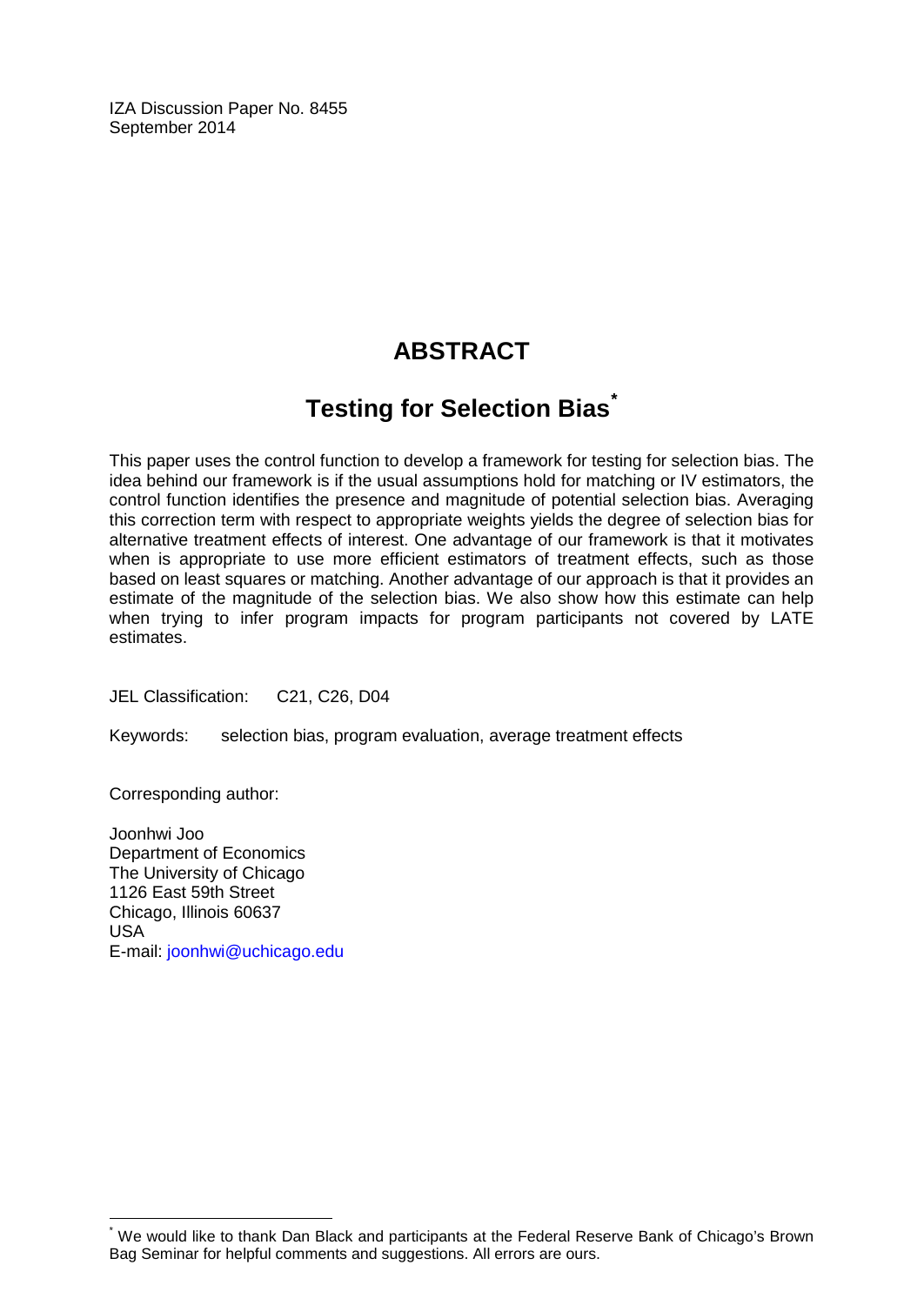### **1 Introduction**

Endogenous selection can make it difficult to identify the impact of a program or intervention. When such selection is present, simply using least squares, matching or even instrumental variables estimators to estimate impacts such as the average effect of the treatment on the treated (ATT) or the average treatment effect (ATE) can lead to biased estimates of these parameters. By contrast, when the underlying model is correctly specified, the control function estimator can account for endogenous selection, and thus yield consistent estimates of alternative treatment effect parameters. But the drawback from this approach is that usually control function estimators are less efficient. Therefore, the question is when can we use other, more efficient estimators (e.g., least squares or propensity score matching) to estimate treatment parameters such as ATE or ATT?

To address the foregoing question, we develop statistical tests for the presence of selection bias. It is often perceived that the magnitude of selection bias in program evaluations is not identified. For this reason, many researchers who estimate ATT or ATE assume away the potential selection biases and proceeded with estimators such as OLS, matching or IV. However, under a certain set of assumptions, it is possible to identify the magnitude of selection biases embedded in the various treatment effects. The control function, which dates back to the seminal work of Heckman (1976, 1979), is the correction term for the selection bias. It therefore plays a critical role in identifying selection bias. Averaging this correction term with respect to appropriate weights yields the degree of selection bias for alternative treatment effects of interest.

Accordingly, in this paper, we use the control function to develop a method to identify and test for the magnitude of selection bias in program evaluations. To be specific, we identify the existence and magnitudes of selection bias by using the control function, where we use alternative methods to consistently estimate the control function. The method we develop is semiparametric, which makes our work different from Olsen (1980); Melino (1982); Lee (1982). For example, we use the two-stage propensity score polynomial estimator to estimate semiparametrically the control function. In our Monte Carlo analysis, we show that our test has a reasonable power with a sample size as small as 1,000 observations. Further, this result is consistent, even when there is specification bias in the econometric model, in addition to selection bias.

The rest of the paper is organized as follows. Section 2 defines the notation used in the paper and summarizes and compares the different assumptions required for identifying the average treatment effects of interest. Section 3 develops a framework for identifying and testing the presence of the selection bias. Section 4 conducts a Monte-Carlo simulation to evaluate the performance of our test. In Section 5, we present an empirical example of our test. The example uses data for the adult women who participated in the classroom training (CT) component of the National JTPA Study (NJS). Section 6 concludes.

### **2 Self-Selection and Conditional Independence**

#### **2.1 Notation Used in the Paper**

We begin by defining the terms and notation that we use in this paper. We use the term *assignment* only for the exogenous assignment into a treatment. Random assignment is an example. To indicate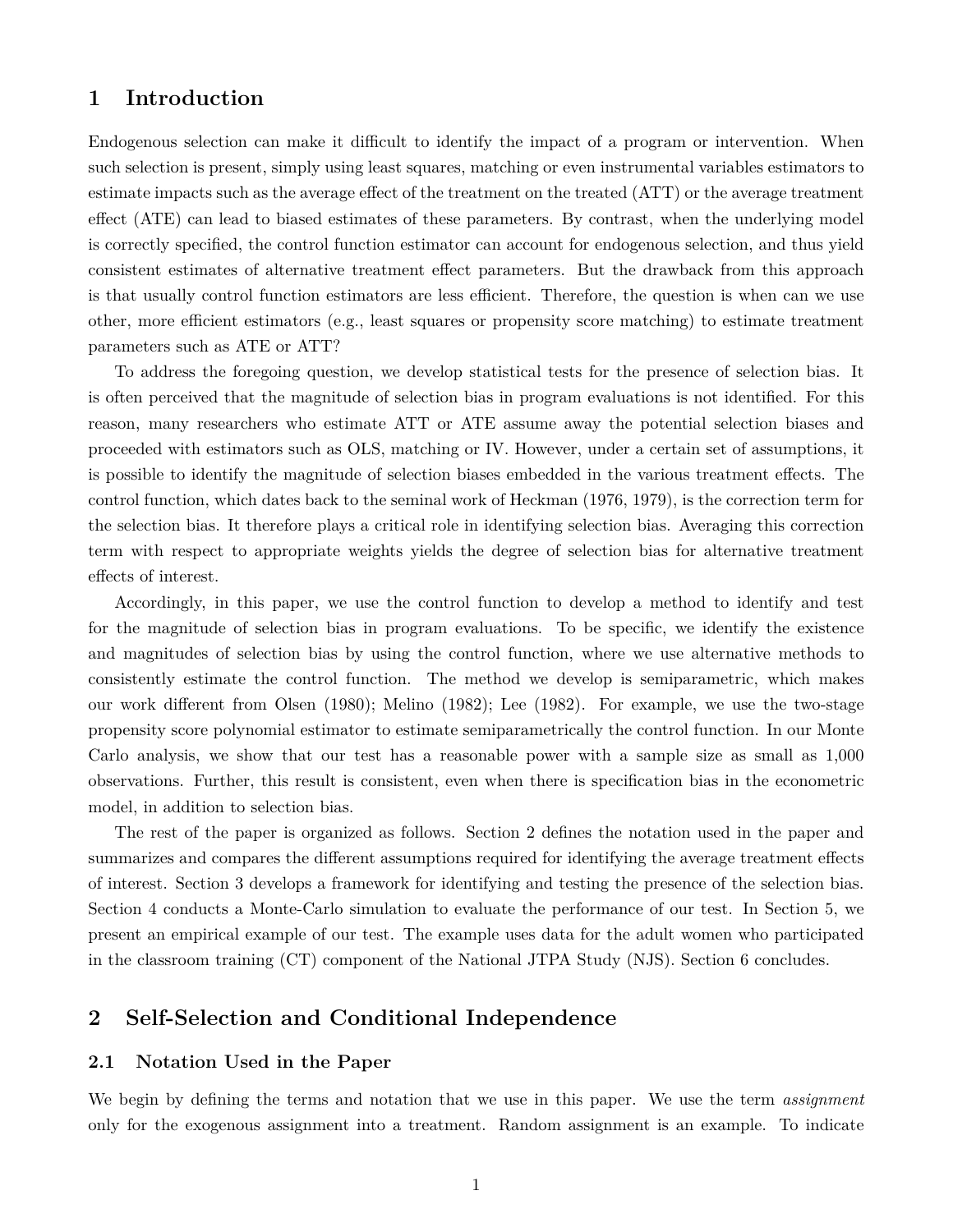actual participation, we use the term *participation*. Let  $D_i \in \{0,1\}$  be a participation indicator, not an assignment indicator. Let *X* be the set of covariates, *Z* be the set of of instruments. Subscript *i* always indicates the random variable/vector of *i*-th observation.

We express the outcome of interest as follows:  $y_i = y_{1,i}D_i + y_{0,i}(1 - D_i)$ , where  $D_i = 1$  denotes the treatment group of participants, and  $D_i = 0$ , the comparison group of non-participants. The subscripts  $0, 1$  on  $y_i$  denote the two statuses of the binary treatment. We also assume additive separability between the observed determinants of the outcome  $y_i$ , and the unobserved variable as follows:

$$
y_i = f\left(\mathbf{x}_i, D_i\right) + u_i \tag{2.1}
$$

where  $D_i \in \{0,1\}$ ,  $\mathbf{x}_i \in X$  is a set of covariates.

Throughout the paper, we focus on the following three commonly estimated parameters of interest discussed in the program evaluation literature:

$$
\Delta_{ATE} = E[y_{1,i} - y_{0,i}] \n\Delta_{ATT} = E[y_{1,i} - y_{0,i} | D_i = 1] \n\Delta_{ATN} = E[y_{1,i} - y_{0,i} | D_i = 0]
$$

We employ a version of the assumptions usually invoked in matching and control function methods. These are not the most general assumptions, but we contend that they work well for most applications.

#### **2.2 Conditional Independence Assumptions**

The ability to estimate the models which allows only for the selection-on-observables, such as matching estimators, depends on following two assumptions:

**(CIA-1)** (Common Support) For all  $\mathbf{x}_i \in X$ ,  $0 < \Pr(D_i = 1 | \mathbf{x}_i) < 1$ .

The common support assumption states one must have the domain of the covariate set  $\mathbf{x}_i$  be the same for  $D_i = 1$  and  $D_i = 0$ . This assumption can be easily tested in practice.

The other assumptions are a set of Conditional Independence Assumptions (CIA) that must be invoked. Each of the average treatment effect parameters requires a modestly different version of the CIA.

**(CIA-2)** (Conditional Independence)  $\forall$ **x**<sub>*i*</sub>  $\in$  *X*,  $\forall$ *D*<sub>*i*</sub>  $\in$  {0, 1},  $(i) \,\text{CIA}_{ATE}: \, (y_{1,i}, y_{0,i}) \perp\!\!\!\perp D_i | \mathbf{x}_i$ 

- $(iii) \,\, CIA_{ATT}: y_{0,i} \perp \!\!\!\perp D_i | \mathbf{x}_i$
- $(iii)$   $CIA_{ATN}: y_{i,i} \perp D_i|\mathbf{x}_i$

For consistency of matching estimators, (CIA-2) can be replaced by the (conditional) mean independence assumptions, which is a weaker condition.<sup>1</sup> Formally, the corresponding mean independence assumptions are as below:

<sup>&</sup>lt;sup>1</sup>For example, the mean independence assumption allows the conditional variance  $Var[y_{1,i}|\mathbf{x}_i, D_i]$  to vary across  $D_i =$ {0*,* 1}.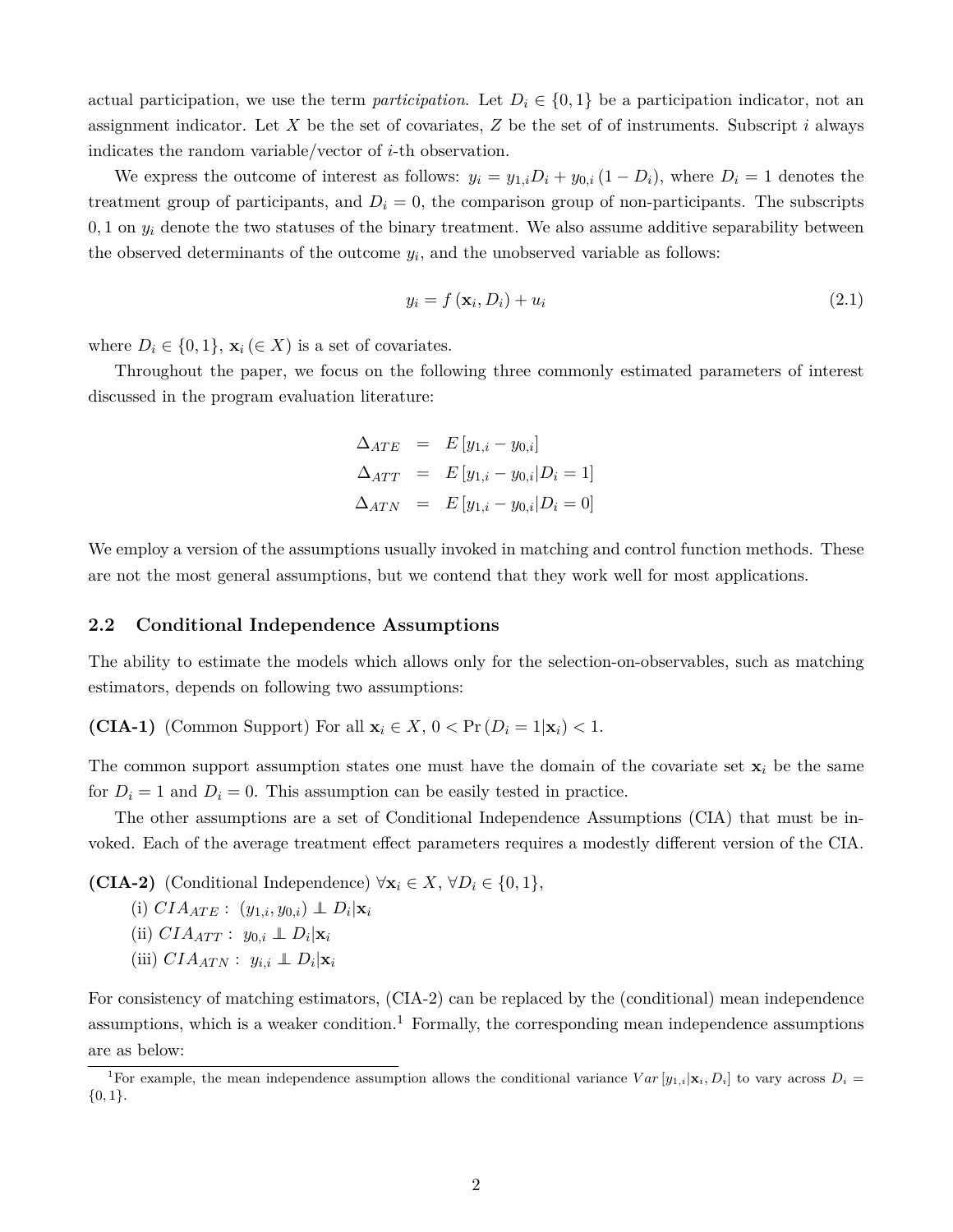**(CIA-2')** (Mean Independence)  $\forall \mathbf{x}_i \in X, \forall D_i \in \{0, 1\},\$ 

(i)  $MIA_{ATE}: E[y_{0,i}|\mathbf{x}_i] = E[y_{0,i}|\mathbf{x}_i, D_i]$  and  $E[y_{1,i}|\mathbf{x}_i] = E[y_{1,i}|\mathbf{x}_i, D_i]$ 

- $(iii)$   $MIA_{ATT}$ :  $E[y_{0,i}|\mathbf{x}_i] = E[y_{0,i}|\mathbf{x}_i, D_i]$
- $(iii)$   $MIA_{ATN}: E[y_{1,i}|\mathbf{x}_i] = E[y_{1,i}|\mathbf{x}_i, D_i]$

As Imbens and Wooldridge (2009) summarize in their survey, the appropriateness of these assumptions is questionable in many circumstances. They further argue that the CIA-2 is not testable. However, LaLonde (1986); Heckman and Hotz (1989); Heckman et al. (1998); Rosenbaum (1987) have suggested approaches that under some circumstances that can test whether the CIA holds. The former sets of studies test the the validity of alternative nonexperimental methods by assuming the availability of the corresponding experimental data. When such data are available, estimates using non-experimental methods can be compared directly to experimental estimates. The test of the CIA comes from comparing the comparison group in the non-experimental data to the control group in the experimental data. In the later study, the idea is that it maybe plausible to assume the data on counterfactuals are available.

These assumptions for matching or the least squares estimators imply that conditional on the vector of characteristics, participation is random. This strong condition does not allow for the endogenous selection into participation. In other words, the matching and least squares estimators allow only for selection on observed variables. Under these approaches any noncompliance or sample attrition should be random. Further, some of the matching estimators are consistent and asymptotically normal, whereas others that rely on different matching methods may not be (c.f., See, e.g., Hahn, 1998; Abadie and Imbens, 2006).

For the linear IV estimator, the CIA assumes either full compliance or random attrition from the program. Thus, if CIA is satisfied, a linear IV estimator can estimate the *AT E*, using, for example, random assignment status as an instrument.<sup>2</sup> In fact, provided that treatment participation is completely random, with perfect compliance or random attrition, even the OLS estimator for  $\delta$  (the coefficient associated with the participation indicator  $D_i$ ) is consistent. The simple OLS estimate is more efficient and easier to implement than are other estimators. This point has been analyzed extensively in Heckman and Vytlacil (2005), where they discuss using the marginal treatment effect as a building block for all other treatment effects.

Our discussion so far brings an attention to the tradeoff of invoking CIA: An econometrician can either take the risk of the estimator being biased for the sake of efficiency, or sacrifice efficiency by using a control function estimator that explicitly takes into account program selection.

#### **2.3 The Vytlacil-Imbens-Angrist Assumptions**

When the CIA does not hold, estimators based on CIA are no longer consistent, because of selection bias. IV estimation of the Local Average Treatment Effect (LATE) proposed by Imbens and Angrist (1994) gets around the problem of self-selection, by identifying the average treatment effect for a particular subpopulation of the participants. It is the treatment effect for those participants induced to participate in the program by changes in the instrument. Importantly for our purposes, Vytlacil (2002); Heckman and Vytlacil (2005) demonstrate that the assumptions imposed by Imbens and Angrist for identifying LATE are identical to the assumptions required for the semiparametric Control Function estimator.

 $2^2$ For a comprehensive treatment on this subject in the perspective of marginal treatment effect, see Heckman and Vytlacil (2005).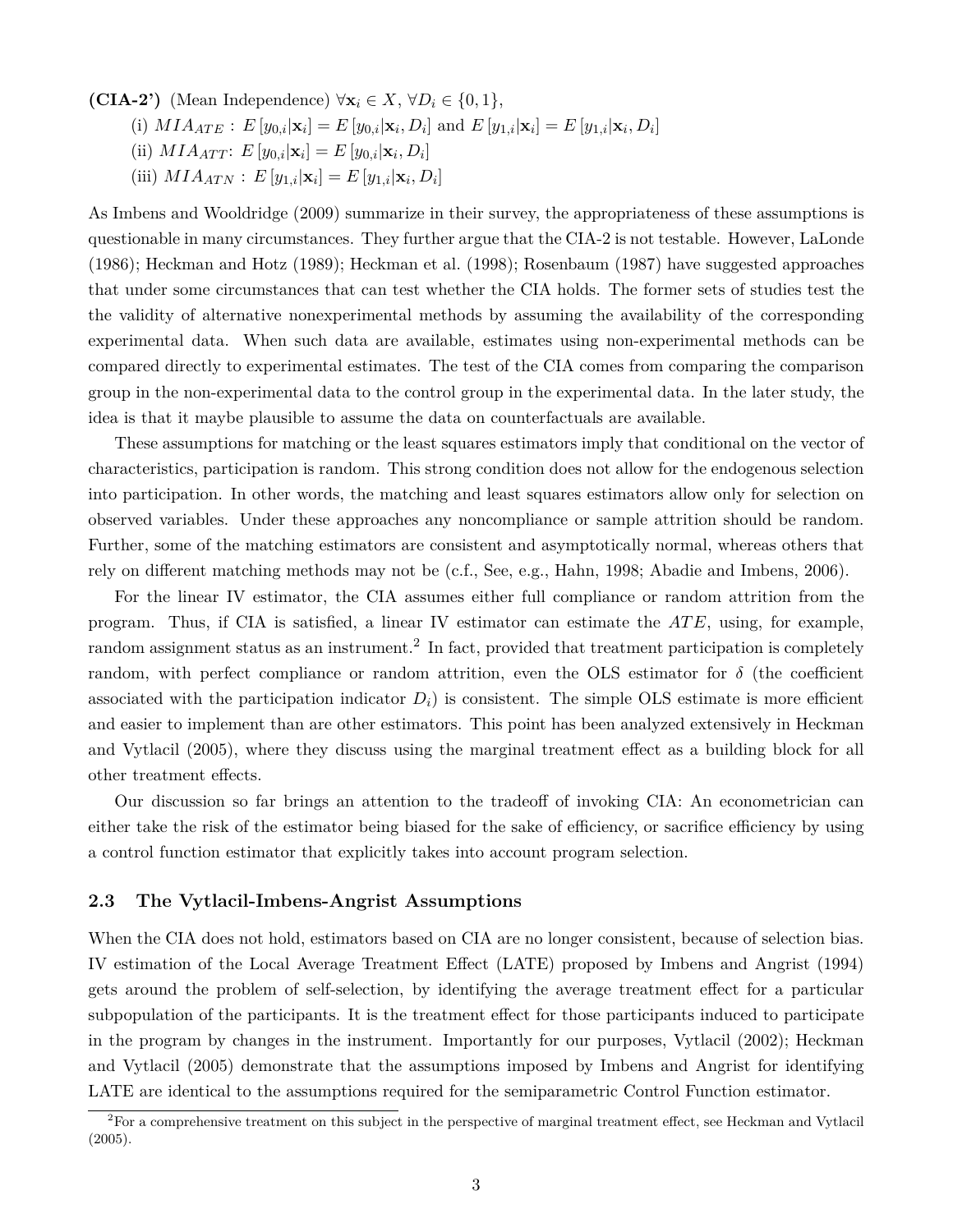Now we consider a general selection model:

$$
y_{1,i} = f_1(\mathbf{x}_i) + u_{1,i} \tag{2.2}
$$

$$
y_{0,i} = f_0(\mathbf{x}_i) + u_{0,i} \tag{2.3}
$$

$$
D_i^* = g(\mathbf{x}_i, \mathbf{z}_i) + u_{D,i} \tag{2.4}
$$

The Vytlacil-Imbens-Angrist assumptions (VIA) for this model are as follows:

- **(VIA-1)** (Common Support) For all  $\mathbf{x}_i \in X$ ,  $0 < \Pr(D_i = 1 | \mathbf{x}_i) < 1$ .
- (VIA-2) (Existence of Instruments)  $\forall \mathbf{x}_i \in X$ ,  $\mathbf{z}_i$  is a random vector such that  $p(\mathbf{z}_i = \mathbf{w}, \mathbf{x}_i) := E[D_i | \mathbf{x}_i, \mathbf{z}_i = \mathbf{w}]$ is a nontrivial function of **w**.
- **(VIA-3)** (Conditional Independence of Instruments)  $(u_{1,i}, u_{D,i}) \perp z_i | \mathbf{x}_i$  and  $(u_{0,i}, u_{D,i}) \perp z_i | \mathbf{x}_i$ .
- **(VIA-4)** (Monotonicity) For all  $\mathbf{z}, \mathbf{w} \in Z$ ,  $\forall i$ , either  $D_i(\mathbf{z}) \ge D_i(\mathbf{w})$  or  $D_i(\mathbf{z}) \le D_i(\mathbf{w})$ .

Under the foregoing assumptions, the linear IV estimator identifies the LATE. For our purposes it is important that IV estimation of LATE allows for the heterogeneity in treatment effects, in the sense that it allows for  $Cov(D_i, u_i) \neq 0$ . One interpretation of the nonzero covariance is that agents observe their own treatment effect and act on it when making their participation decisions.

By virtue of the equivalence result of Vytlacil (2002); Heckman and Vytlacil (2005), it is possible to semiparametrically estimate the parameters of the above model  $(2.2)$  to  $(2.4)$  under (VIA-1) to (VIA-4)<sup>3</sup> by using  $z_i$  as an instrument for  $D_i$  on the selection equation:

$$
Pr(D_i = 1 | \mathbf{x}_i, \mathbf{z}_i) = Pr(D_i^* > 0 | \mathbf{x}_i, \mathbf{z}_i)
$$

which is the propensity score. Several methods have been suggested for the semiparametric estimation of this model and the asymptotic distributions have been suggested. The parameter estimates of the semiparametric control function method are known to be consistent, and some of them are asymptotically normal.<sup>4</sup>

The underlying assumptions and different parameter estimates of matching and control function approach is presented in, for example, Heckman and Navarro-Lozano (2004). They clarify the sources and the forms of potential biases. Moreover, they find that the matching estimators can be considered as a special case of control function methods under a relatively weak assumption, namely, the exclusion restriction for instruments.

Recent literature on program evaluation focused on using the marginal treatment effects to identify various treatment effects, and their estimation. (e.g. Heckman and Vytlacil, 2005; Carneiro et al., 2010) The suggestion and identification of a parameter of economic interest, such as Policy Relevant Treatment Effect (PRTE), was successful, but the estimation places a lot of demands on the data.<sup>5</sup> In addition, in

 $3$ Note that we implicitly assumed the additive separability of the structural equations (2.2) and (2.3), as well as the participation equation (2.4).

<sup>&</sup>lt;sup>4</sup>Two-stage kernel estimator or series estimator is a good example. For a detailed discussion on those estimators and their characteristics, see Ahn and Powell (1993); Newey (2009); Hahn and Ridder (2013) among others.

<sup>&</sup>lt;sup>5</sup>For example, in order to identify the PRTE, the support of the propensity score  $Pr(D_i = 1 | \mathbf{x}_i, \mathbf{z}_i)$  has to be [0, 1] for all possible  $\mathbf{x}^0 \in X$ . In practice, this condition is difficult to satisfy.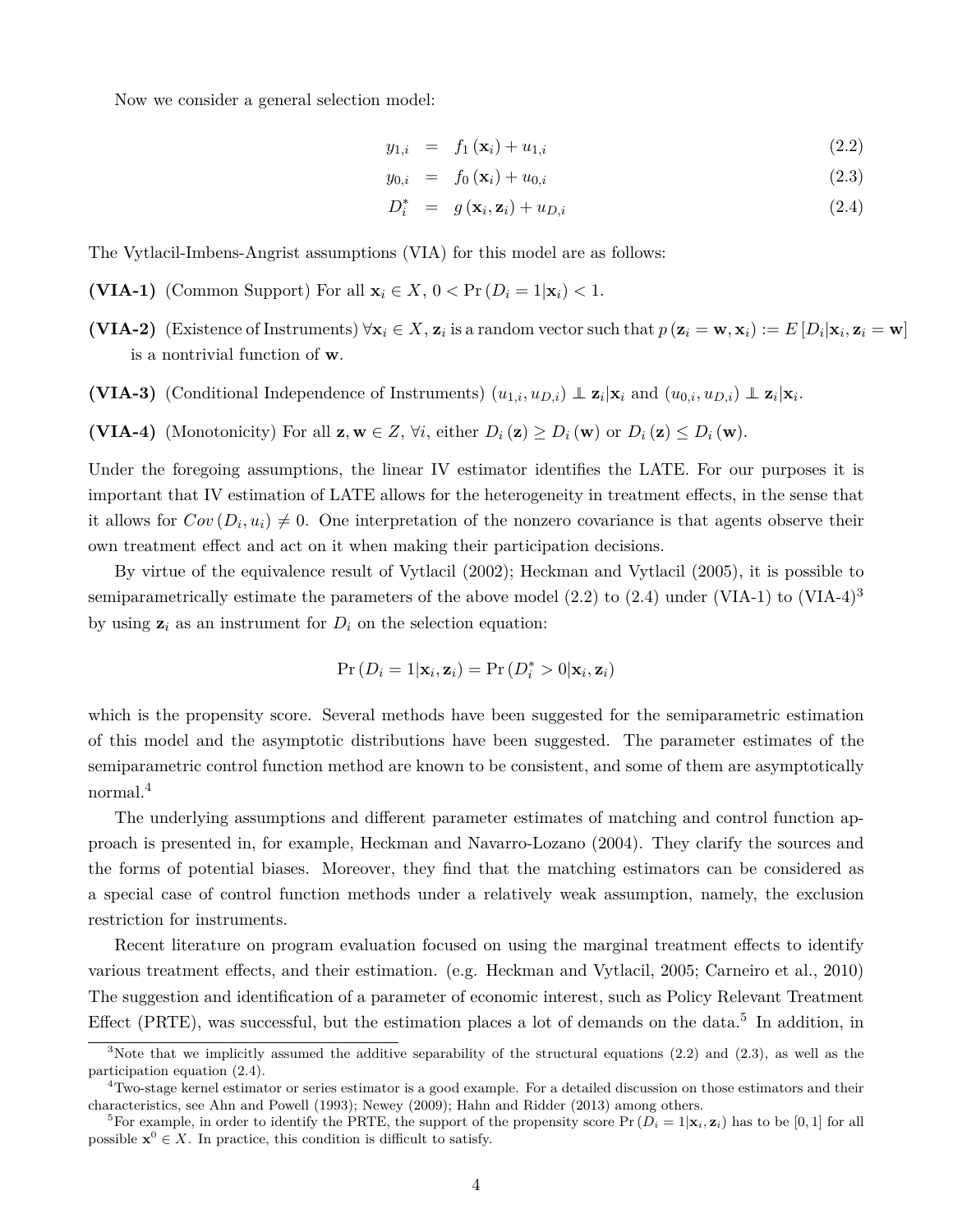practice, using the local instrumental variables to estimate the marginal treatment effect and taking the weighted average to estimate various parameters of interests appears to be too complicated. Thus, the conventional parameters of interests *AT E*, *AT T*, *AT N* are still widely used in practice. Accordingly, we propose a simple method to identify, quantify and test the presence of selection bias for the conventional parameters under VIA, which are weaker assumptions than CIA.

#### **2.4 Identification of Selection Bias Using Control Functions**

Analyzing the CIA in context of the control function estimation reveals the sources of selection biases and a straightforward strategy for its identification. Suppose an econometrician is interested in estimating the model  $(2.2) \sim (2.4)$  using the control function method. Let  $K_m(\mathbf{x}_i, D(\mathbf{z}_i), \mathbf{z}_i)$  denote the control function for those whose participation status is  $m \in \{0,1\}$ .<sup>6</sup> It follows immediately from (VIA-3) that  $K_m(\mathbf{x}_i, D(\mathbf{z}_i), \mathbf{z}_i) = K_m(\mathbf{x}_i, D(\mathbf{z}_i))$ . When using the method of control functions, the next step of the nonparametric estimation calls for running the following regression:

$$
y_{m,i} = f_m(\mathbf{x}_i) + u_{m,i} = f_m(\mathbf{x}_i) + K_m(\mathbf{x}_i, D(\mathbf{z}_i) = m) + \epsilon_{m,i}
$$

where  $\epsilon_{m,i}$  is a white noise process. The estimation identifies the parameters of  $K_m(.)$  up to a constant, as well as those of  $f_m(.)$ . Using a limit argument, the constants also can be identified.<sup>7</sup>

If we invoke the CIAs, we have that  $E[y_{m,i}|\mathbf{x}_i, D(\mathbf{z}_i)] = E[y_{m,i}|\mathbf{x}_i] = f_m(\mathbf{x}_i)$  for each  $D(\mathbf{z}_i) \in \{0,1\}$ . Under additive separability, the CIAs imply the following:

$$
E\left[K_m\left(\mathbf{x}_i, D\left(\mathbf{z}_i\right)\right)\right] = 0\tag{2.5}
$$

If the CIA does not hold, then neither does (2.5). Because  $E[K_0(\mathbf{x}_i, D(\mathbf{z}_i))] = E[u_{0,i}|\mathbf{x}_i, D(\mathbf{z}_i)]$  by construction, the control functions are the means of the bias corrections. Therefore, the control function motivates the idea of identifying and testing methods of the selection biases in practice.

Before we develop the methods to test the presence of selection bias, we first clarify two questions that one can ask about the nature of selection bias. These questions are closely related to the external validity and internal validity of program evaluation, respectively.

First, an econometrician might be interested in whether the CIA are violated. We term this violation of CIA as indicating the existence of the *mean squared selection bias*. However, mean squared selection bias does not necessarily yield significant biases in the estimates of ATE, ATT, ATN parameters. For example, the bias might "cancel-out" for different values of  $x_i$ 's, so it may appear that the bias is tiny even though there is a significant violation of the CIA. The foregoing observation leads us to the second question, the magnitude of *mean effective selection bias* for the average treatment effects. We consider this distinction between the mean squared selection bias and the mean effective selection bias as important.

<sup>&</sup>lt;sup>6</sup>Notice that  $K_0(\mathbf{x}_i, D(\mathbf{z}_i) = 1, \mathbf{z}_i)$  denotes a counterfactual that accounts for the selection bias for those who are in treatment group;  $K_1(\mathbf{x}_i, D(\mathbf{z}_i) = 0, \mathbf{z}_i)$  denotes the opposite counterfactual, the selection bias for those in the non-participant (comparison) group.

<sup>&</sup>lt;sup>7</sup>Suppose we use the propensity score  $p(\mathbf{x}_i, \mathbf{z}_i)$  as an instrument, to implement the propensity score polynomial fitting to estimate the control function  $K_0$ . When the functional form of  $K_0(\mathbf{x}_i, p(\mathbf{x}_i, \mathbf{z}_i))$  is not specified, we should find a small subset for which  $p(\mathbf{x}_i, \mathbf{z}_i) \approx 0$  to identify the constant part of  $f_0(\mathbf{x}_i)$ . This is also the reason why we need an instrument, or to say differently the exclusion restriction of instruments, in the semiparametric estimation of the treatment effects. The argument for  $f_1$  and  $K_1$  is similar.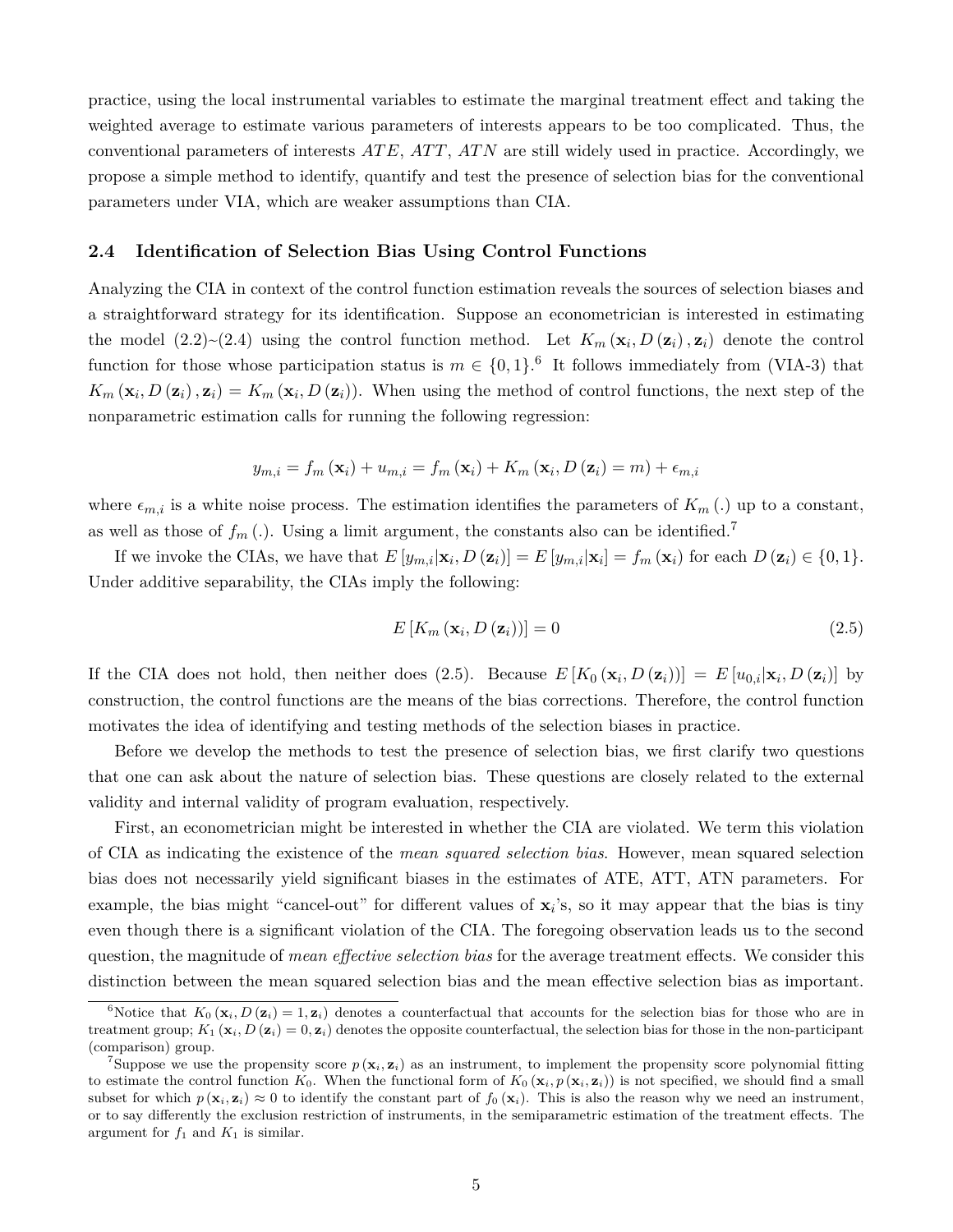Suppose, for example, that an average treatment effect from a social experiment turned out to have no mean effective selection bias, but has a large mean squared selection bias for the average treatment effect. This result suggests that the bias is canceled out over the composition of population being studied, denoted by the distribution of **x***<sup>i</sup>* . Nonetheless, there is a significant violation of the CIAs. A researcher should be cautious about implementing a similar treatment to other groups with different demographic compositions. For such samples, the coincidence of the selection bias "canceling out" may not happen elsewhere. To summarize, the measurement of mean squared selection bias is concerned with the external validity, while the mean effective selection bias is concerned with the internal validity.

## **3 Identifying and Testing the Presence of Selection Bias**

Our null hypothesis  $H_0$  is that there is no selection bias, while the alternative  $H_1$  is that there is selection bias associated the estimated treatment effects. As explained in the previous section, we test two different types of selection biases as follows:

 $\sqrt{ }$  $\int$  $\mathcal{L}$  $H_0^B$ 0 : There is no mean effective selection bias in the estimated average treatment effects  $H_1^B$ 1 : There is a mean effective selection bias in the estimated average treatment effects  $\sqrt{ }$  $\int$  $\overline{\mathcal{L}}$  $H_0^A$ 0 : There is no violation of the Conditional Independence Assumptions (or there is no mean squared selection bias)  $H_1^A$ : There is a violation of the Conditional Independence Assumptions (or there is mean squared selection bias)

In order to test these two different null hypotheses, we develop two different test statistics.

#### **3.1 Identifications of the Parameters of Interest**

In this section, we show how to use the control function to separate out the selection bias associated with alternative treatment effects, and to statistically test the validity of CIA under VIA. We begin by recalling the general framework of treatment effects (2.2) and (2.3), which only assumes the additive separability of the errors  $u_{0,i}$  and  $u_{1,i}$ , respectively. Under (VIA-1)~(VIA-4) and additive separability, we express (2.2) and (2.3) in the following form:

$$
y_{0,i} = f_0(\mathbf{x}_i) + K_0(\mathbf{x}_i, D(\mathbf{z}_i) = 0) + \epsilon_{0,i}
$$
\n(3.1)

$$
y_{1,i} = f_1(\mathbf{x}_i) + K_1(\mathbf{x}_i, D(\mathbf{z}_i) = 1) + \epsilon_{1,i}, \tag{3.2}
$$

where  $E[y_{m,i}|\mathbf{x}_i,D(\mathbf{z}_i)] = f_m(\mathbf{x}_i) + K_m(\mathbf{x}_i,D(\mathbf{z}_i) = m)$  for  $m \in \{0,1\}$ .<sup>8</sup> Next, observe that under the additive separability and the common support (VIA-4) assumptions, we have the following equation,

<sup>&</sup>lt;sup>8</sup>Recall that  $K_0 (\mathbf{x}_i, D(\mathbf{z}_i) = 0)$  and  $K_1 (\mathbf{x}_i, D(\mathbf{z}_i) = 1)$  are the control functions associated with the untreated (nonparticipant) and treated (participant) states. We can also define  $K_0 (\mathbf{x}_i, D (\mathbf{z}_i) = 1)$  and  $K_1 (\mathbf{x}_i, D (\mathbf{z}_i) = 0)$ , which are the control functions for the counterfactual statuses. We also define as before  $u_{m,i} := K_m(\mathbf{x}_i, D(\mathbf{z}_i) = m) + \epsilon_{m,i}$ .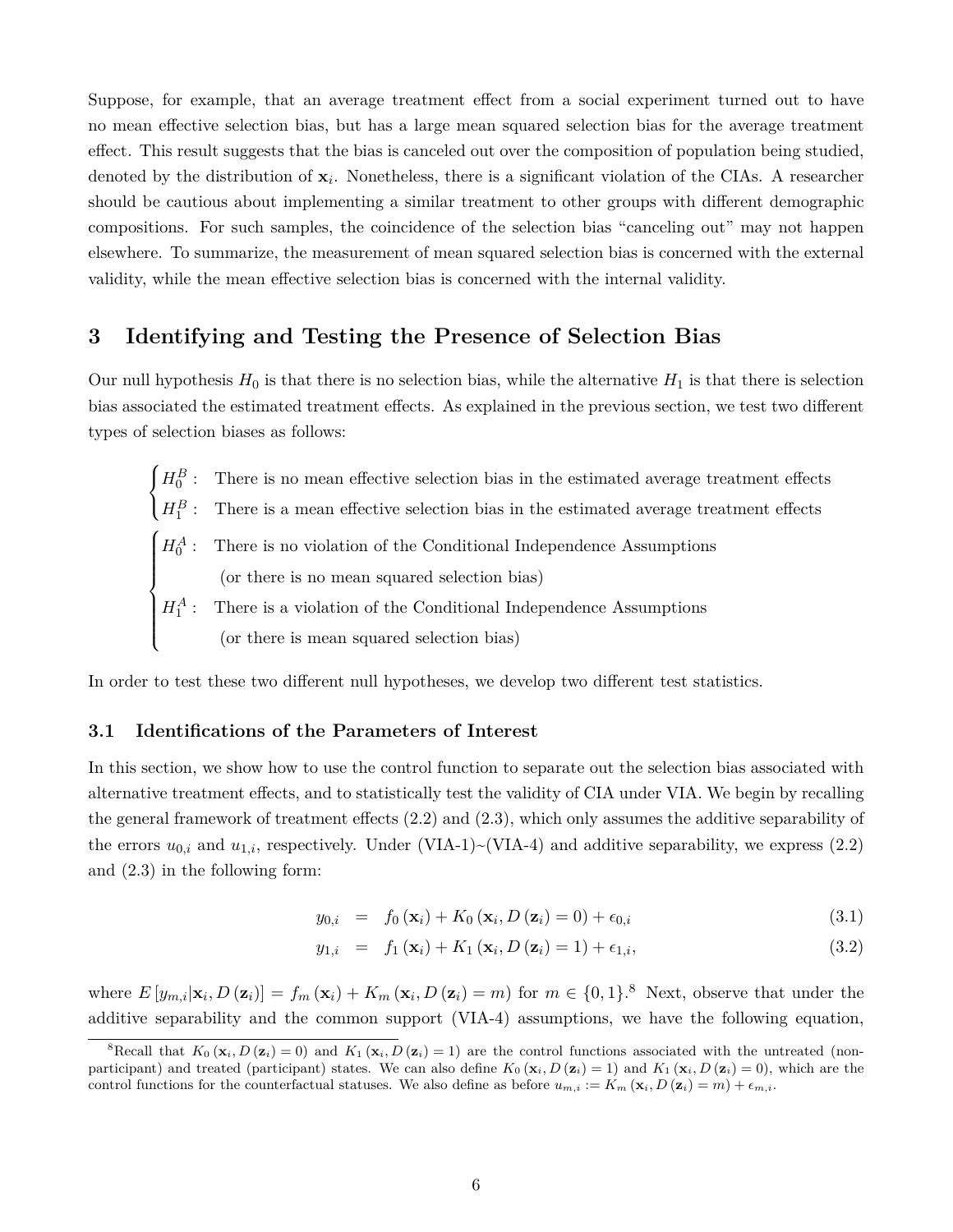which is the key to identify the counterfactuals:

$$
0 \equiv E[u_{m,i}|\mathbf{x}_i]
$$
  
\n
$$
= \Pr(D(\mathbf{z}_i) = 0|\mathbf{x}_i) E[u_{m,i}|\mathbf{x}_i, D(\mathbf{z}_i) = 0] + \Pr(D(\mathbf{z}_i) = 1|\mathbf{x}_i) E[u_{m,i}|\mathbf{x}_i, D(\mathbf{z}_i) = 1]
$$
  
\n
$$
= \Pr(D(\mathbf{z}_i) = 0|\mathbf{x}_i) K_m(\mathbf{x}_i, D(\mathbf{z}_i) = 0) + \Pr(D(\mathbf{z}_i) = 1|\mathbf{x}_i) K_m(\mathbf{x}_i, D(\mathbf{z}_i) = 1)
$$
(3.3)

Thus, for a given counterfactual status (i.e., for fixed *m*), the sign of the control function  $K_m(\cdot, \cdot)$  is the opposite for different values of  $D(\mathbf{z}_i)$ . Accordingly, if  $K_m(\cdot, \cdot)$  is positive for those in the " $D_i = 0$ " group it must be negative for those in the " $D_i = 1$ " group. Nevertheless, this does not imply that biases are canceled out on average. This point is clearer when we consider the following expressions:

$$
E[y_{1,i} - y_{0,i}|\mathbf{x}_i] = \{f_1(\mathbf{x}_i) - f_0(\mathbf{x}_i)\} + \{K_1(\mathbf{x}_i, D(\mathbf{z}_i) = 1) - K_0(\mathbf{x}_i, D(\mathbf{z}_i) = 0)\}
$$
(3.4)  

$$
= \{f_1(\mathbf{x}_i) - f_0(\mathbf{x}_i) + K_1(\mathbf{x}_i, D(\mathbf{z}_i) = 1) - K_0(\mathbf{x}_i, D(\mathbf{z}_i) = 1)\}
$$

$$
+ \{K_0(\mathbf{x}_i, D(\mathbf{z}_i) = 1) - K_0(\mathbf{x}_i, D(\mathbf{z}_i) = 0)\}
$$
(3.5)

$$
= \{f_1(\mathbf{x}_i) - f_0(\mathbf{x}_i) + K_1(\mathbf{x}_i, D(\mathbf{z}_i) = 0) - K_0(\mathbf{x}_i, D(\mathbf{z}_i) = 0)\}+ \{K_1(\mathbf{x}_i, D(\mathbf{z}_i) = 1) - K_1(\mathbf{x}_i, D(\mathbf{z}_i) = 0)\}\
$$
(3.6)

The left-hand side of (3.4) is the estimand of matching estimators under the CIAs. The right-hand sides of  $(3.4) \sim (3.6)$  separate out the treatment effect and the selection bias portions of  $E[y_{1,i} - y_{0,i}|\mathbf{x}_i]$  under the assumptions (VIA-1) $\sim$ (VIA-4). For example, in (3.4), the average treatment effect is given by  $\Delta_{ATE}(\mathbf{x}_i) = \{f_1(\mathbf{x}_i) - f_0(\mathbf{x}_i)\}\$ and the selection bias is given by  $Bias_{ATE}(\mathbf{x}_i) = \{K_1(\mathbf{x}_i, D(\mathbf{z}_i) = 1) K_0$  (**x**<sub>*i*</sub>, *D* (**z**<sub>*i*</sub>) = 0)}. Likewise, in (3.5), the average treatment effect on the treated is given by  $\Delta_{ATT}$  (**x**<sub>*i*</sub>) =  $\{f_1(\mathbf{x}_i) - f_0(\mathbf{x}_i) + K_1(\mathbf{x}_i, D(\mathbf{z}_i) = 1) - K_0(\mathbf{x}_i, D(\mathbf{z}_i) = 1)\}\$  and the selection bias is given by  $Bias_{ATT}(\mathbf{x}_i) =$  ${K_0 (\mathbf{x}_i, D(\mathbf{z}_i) = 1) - K_0 (\mathbf{x}_i, D(\mathbf{z}_i) = 0)}$ . Similarly, we use equation (3.6) to separate out the average treatment effect on the non-participants,  $\Delta_{ATN}$  ( $\mathbf{x}_i$ ) from the *Bias<sub>ATN</sub>* ( $\mathbf{x}_i$ ).

In the equations (3.4)~(3.6),  $K_1(\mathbf{x}_i, D(\mathbf{z}_i) = 1)$  and  $K_0(\mathbf{x}_i, D(\mathbf{z}_i) = 0)$  are identified in the control function estimations on (3.1) and (3.2). The counterfactuals  $K_1(\mathbf{x}_i, D(\mathbf{z}_i) = 0)$  and  $K_0(\mathbf{x}_i, D(\mathbf{z}_i) = 0)$  are identified using (3.3). This is the way that the control function method identifies  $\Delta_{ATE}(\mathbf{x}_i)$ ,  $\Delta_{ATT}(\mathbf{x}_i)$ , and  $\Delta_{ATN}(\mathbf{x}_i)$ . Taking expectations over the covariates  $\mathbf{x}_i$  yields the usual treatment parameters of interest  $\Delta_{ATE}$ ,  $\Delta_{ATT}$ , and  $\Delta_{ATN}$ . Recall that matching methods identify  $E[y_{1,i} - y_{0,i}|\mathbf{x}_i]$  provided that  $K_1 = K_0 = 0$ . We show in Section 5 below that  $(3.4) \sim (3.6)$  holds in our empirical example.

The above discussion motivates us to define the squared bias functions  $A(\mathbf{x}_i)$  and net bias functions  $B(\mathbf{x}_i)$  as follows:

$$
A_{ATE}(\mathbf{x}_i) := K_1(\mathbf{x}_i, D(\mathbf{z}_i) = 1)^2 + K_0(\mathbf{x}_i, D(\mathbf{z}_i) = 0)^2
$$
  
\n
$$
A_{ATT}(\mathbf{x}_i) := K_0(\mathbf{x}_i, D(\mathbf{z}_i) = 1)^2 + K_0(\mathbf{x}_i, D(\mathbf{z}_i) = 0)^2
$$
  
\n
$$
A_{ATN}(\mathbf{x}_i) := K_1(\mathbf{x}_i, D(\mathbf{z}_i) = 1)^2 + K_1(\mathbf{x}_i, D(\mathbf{z}_i) = 0)^2
$$
  
\n
$$
B_{ATE}(\mathbf{x}_i) := K_1(\mathbf{x}_i, D(\mathbf{z}_i) = 1) - K_0(\mathbf{x}_i, D(\mathbf{z}_i) = 0)
$$
  
\n
$$
B_{ATT}(\mathbf{x}_i) := K_0(\mathbf{x}_i, D(\mathbf{z}_i) = 1) - K_0(\mathbf{x}_i, D(\mathbf{z}_i) = 0)
$$
  
\n(3.8)

$$
B_{ATN}(\mathbf{x}_{i}) := K_{1}(\mathbf{x}_{i}, D(\mathbf{z}_{i}) = 1) - K_{1}(\mathbf{x}_{i}, D(\mathbf{z}_{i}) = 0)
$$
\n(3.9)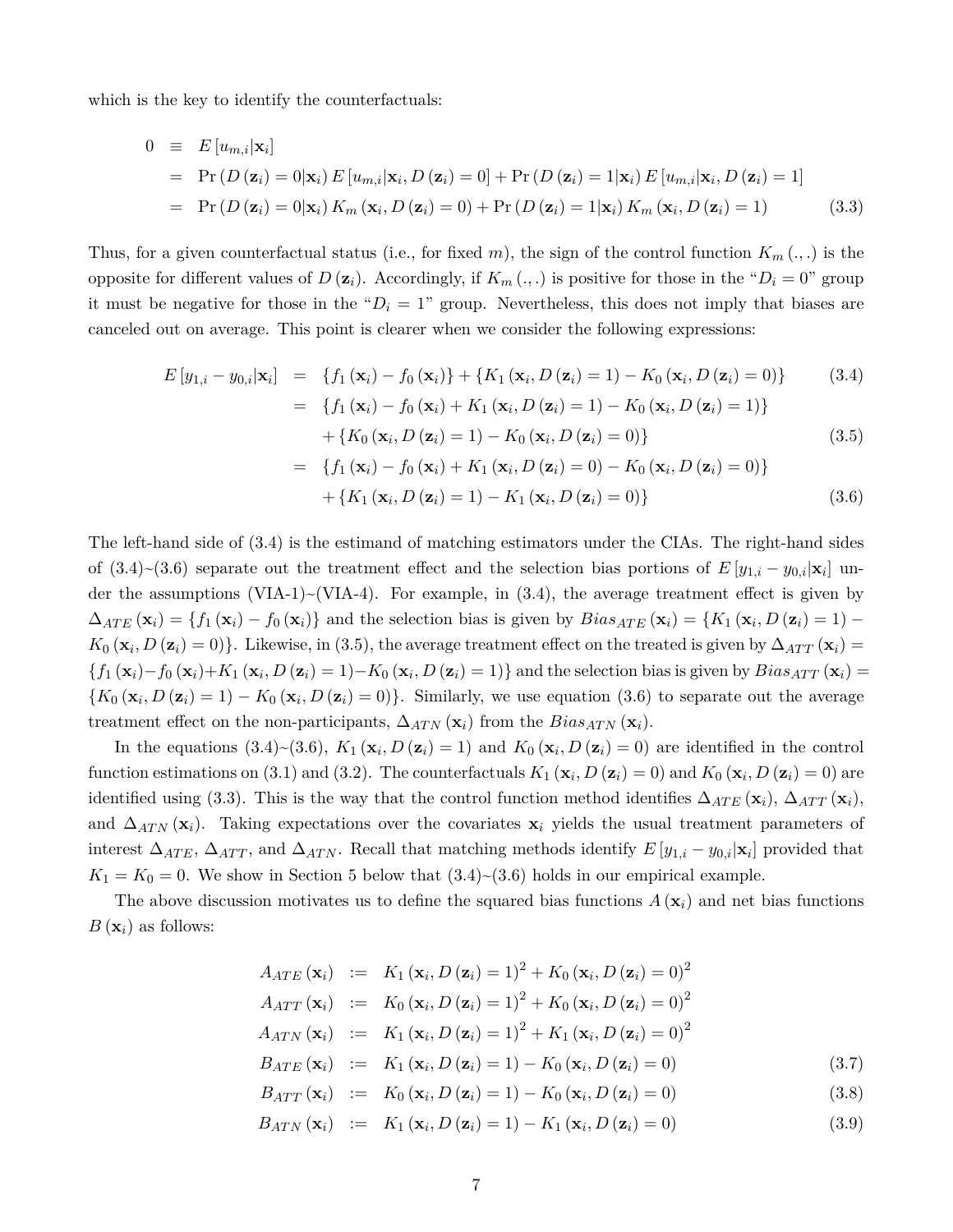These functions capture different effects of the violation of the CIA. The squared bias functions *A* (*.*)'s capture the total violation of the CIA, whereas the net bias functions  $B(.)$ 's capture the effective violation of the CIA. By effective, we mean the violation of CIA which is reflected in the treatment effect of interest. If econometricians or program evaluators want to measure the magnitude of the violation of the CIA, they would want to use the former measure. If they are interested in the effect of selection on various average treatment effects in a particular population, they would use the latter measure.

Although in many cases the effective bias *B* (*.*) is of our prime interest, the existence of squared bias *A* (*.*) should not be ignored. For example, Suppose an econometrician plans to generalize the result of an experiment, for which there seems to be no selection bias in the average treatment effect, but where there is large mean squared bias.<sup>9</sup> Hence, when the same experiment is implemented to a different population that has different distributions of  $x_i$ 's, the magnitude of the mean effective bias could be large for this group. This is the motivation for us recommending both measures of selection bias: the mean effective selection bias and the mean squared bias.

Now, taking expectations on squared bias functions identifies our first set of selection bias parameters of interest as follows:

$$
\Psi_{ATE}^{A} := E\left[A_{ATE}\left(\mathbf{x}_{i}\right)\right]
$$
\n
$$
\Psi_{ATT}^{A} := E\left[A_{ATT}\left(\mathbf{x}_{i}\right)\right]
$$
\n
$$
\Psi_{ATN}^{A} := E\left[A_{ATN}\left(\mathbf{x}_{i}\right)\right]
$$

Taking expectations on the net bias function, with appropriate weights, identifies our second set of parameters of interest:

$$
\Psi_{ATE}^{B} := E\left[B_{ATE}(\mathbf{x}_{i})\right]
$$

$$
\Psi_{ATT}^{B} := E\left[B_{ATT}(\mathbf{x}_{i})\right]
$$

$$
\Psi_{ATN}^{B} := E\left[B_{ATN}(\mathbf{x}_{i})\right]
$$

<sup>9</sup>Again, this might happen because simply the biases are canceled out by coincidence over different **x***i*'s.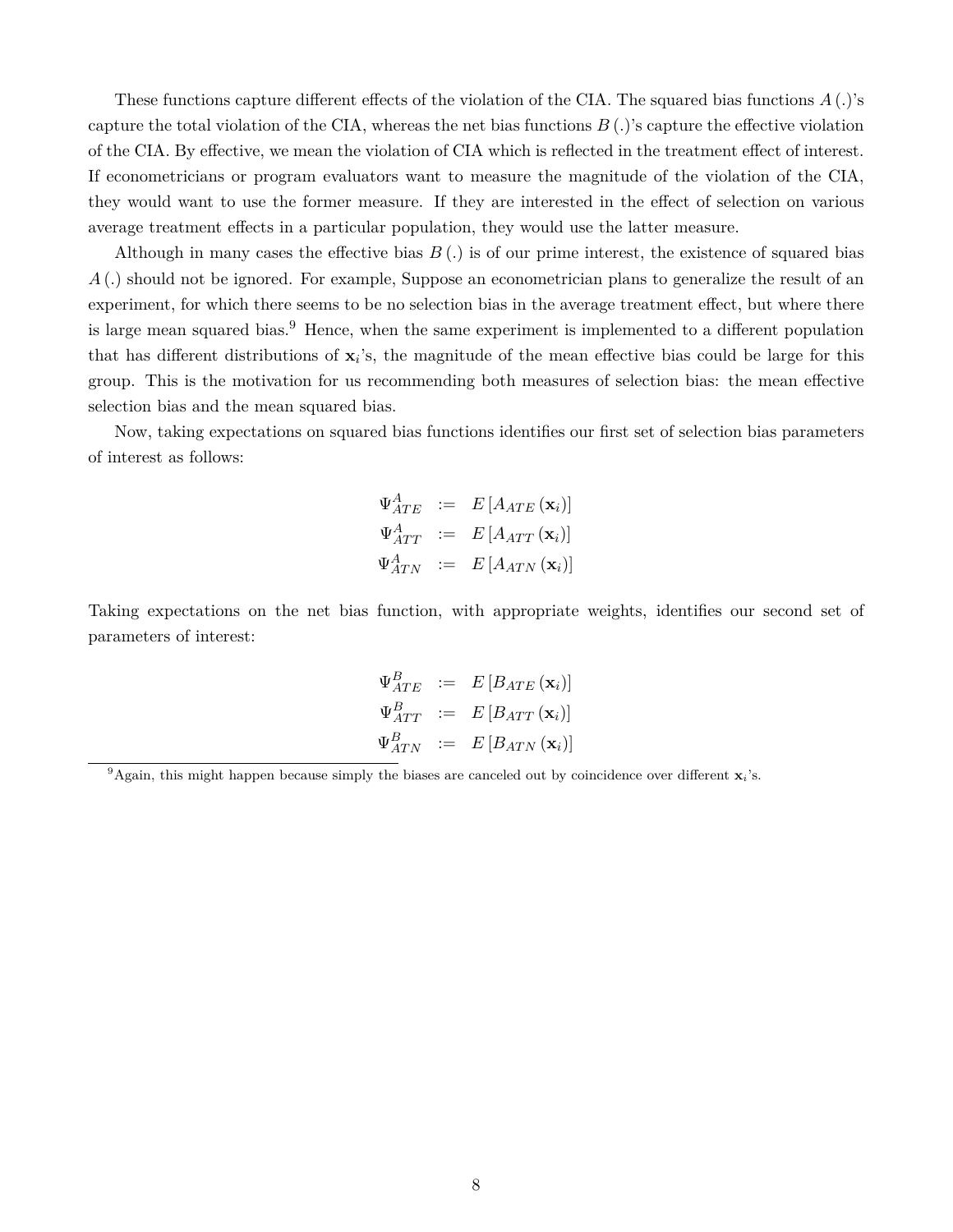Before we proceed, we define the sample analogues of  $\Psi^{A}$ 's and  $\Psi^{B}$ 's as below:

$$
\hat{\Psi}_{ATT}^{A} := \frac{1}{n} \sum_{i=1}^{n} \hat{A}_{ATT} (\mathbf{x}_{i})
$$
\n
$$
\hat{\Psi}_{ATN}^{A} := \frac{1}{n} \sum_{i=1}^{n} \hat{A}_{ATN} (\mathbf{x}_{i})
$$
\n
$$
\hat{\Psi}_{ATE}^{A} := \frac{1}{n} \sum_{i=1}^{n} \hat{A}_{ATE} (\mathbf{x}_{i})
$$
\n
$$
\hat{\Psi}_{ATT}^{B} := \frac{1}{n} \sum_{i=1}^{n} \hat{B}_{ATT} (\mathbf{x}_{i})
$$
\n
$$
\hat{\Psi}_{ATN}^{B} := \frac{1}{n} \sum_{i=1}^{n} \hat{B}_{ATN} (\mathbf{x}_{i})
$$
\n
$$
\hat{\Psi}_{ATE}^{B} := \frac{1}{n} \sum_{i=1}^{n} \hat{B}_{ATE} (\mathbf{x}_{i})
$$

where  $\hat{A}$  (.) and  $\hat{B}$  (.)'s are the estimated bias functions and *n* is the sample size.

The four sets of graphs in Figure 3.1 plot the control functions as a function of  $x_i$  for four hypothetical cases that display different magnitudes of the  $\Psi$ 's. As defined above,  $K_1(\mathbf{x}_i, D(\mathbf{z}_i) = 1)$  and  $K_0$  ( $\mathbf{x}_i$ ,  $D$  ( $\mathbf{z}_i$ ) = 0) denote the observed control function for participants and nonparticipants, respectively, (shown by the the solid lines in the figures) and  $K_1(\mathbf{x}_i, D(\mathbf{z}_i) = 0)$  and  $K_0(\mathbf{x}_i, D(\mathbf{z}_i) = 1)$  denote their corresponding counterfactuals (shown by the dashed lines in each of the figures). Each figure has three panels, the top two panels are intended to have the same scale. We could have put all four control functions in the same plane, but broke it out this way to make the figures easier to read. The third panels in each graph plots the propensity scores which range between  $0$  and  $1$  as a function of  $\mathbf{x}_i$ .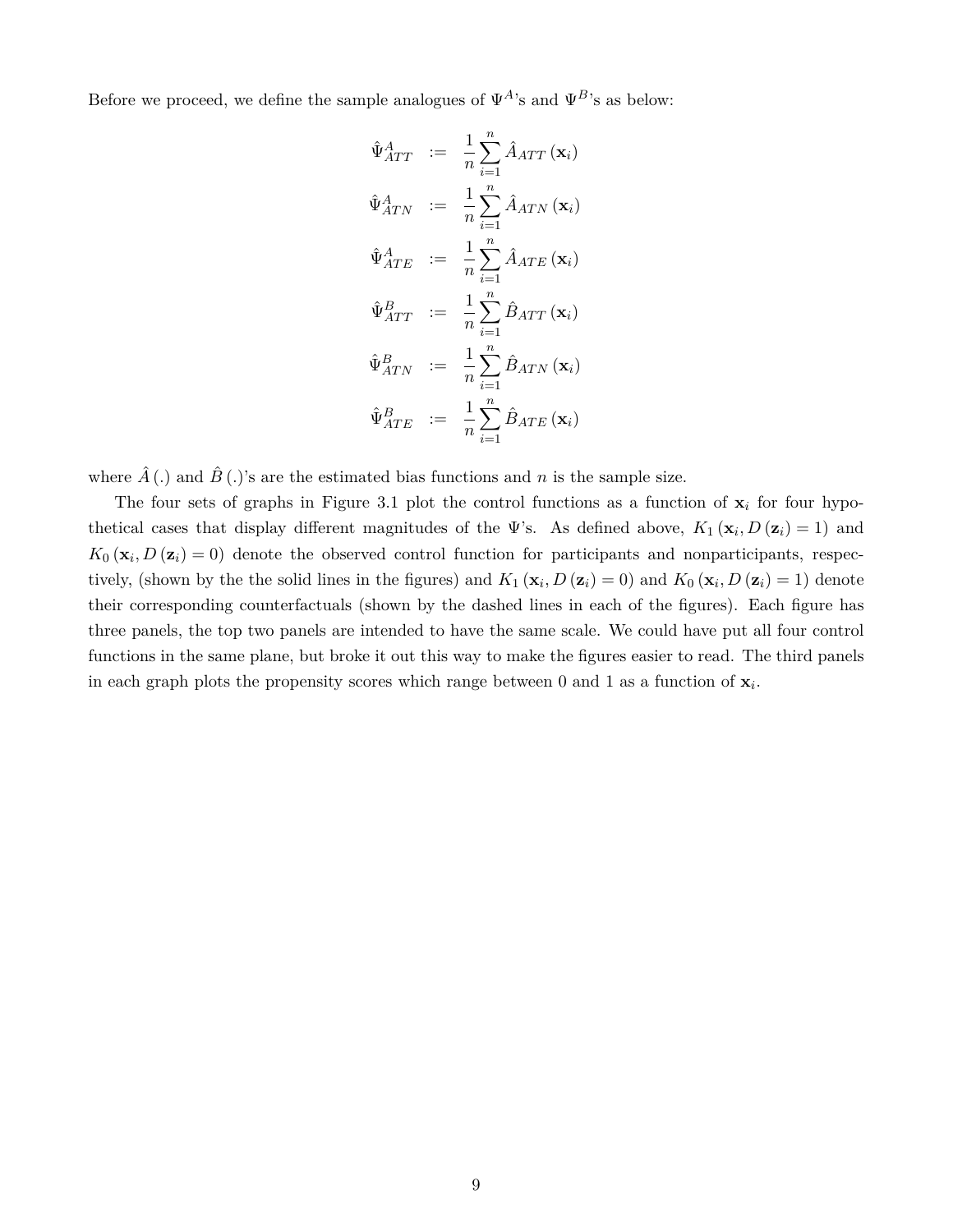

For now we focus on Figure 3.1 (a) for an illustration. According to the bias equations (3.7) through (3.9), we have the bias for ATE given by  $K_1(\mathbf{x}_i, D(\mathbf{z}_i) = 1) - K_0(\mathbf{x}_i, D(\mathbf{z}_i) = 0)$ . So in Figure 3.1, each term in this expression is given by the bold lines. Given how this figure is drawn, we observe that  $K_1(\mathbf{x}_i, D(\mathbf{z}_i) = 1)$  is uniformly positive and  $K_0(\mathbf{x}_i, D(\mathbf{z}_i) = 0)$  is uniformly negative. So the Bias term  $\hat{\Psi}_{ATE}^B$  is positive. Next we turn to the bias term  $\hat{\Psi}_{ATT}^B$ . We first note that this term is given by the difference between the counterfactuals for  $D_i = 1$  and the observed control function for  $D_i = 0$ . In this case  $K_0(\mathbf{x}_i, D(\mathbf{z}_i) = 1)$  is uniformly positive and  $K_0(\mathbf{x}_i, D(\mathbf{z}_i) = 0)$  is uniformly negative, so the selection bias for ATT is positive.

The remaining Figure 3.1 (b) through (d) display different outcomes followed by different circumstances. For example, in Figure 3.1 (c), the lines are drawn so that the bias cancels out for ATE, ATT and ATN.

#### **3.2 Test Statistics and Their Asymptotic Distributions**

In this subsection, we derive our tests of violations of CIA and the presence of mean effective selection bias, by constructing test statistics for which the asymptotic distribution is normal. We begin by laying out additional assumptions. Again, we assume that (VIA-1) through (VIA-4) hold as well the additive separability of the error terms both in the structural equations and in the participation equation. These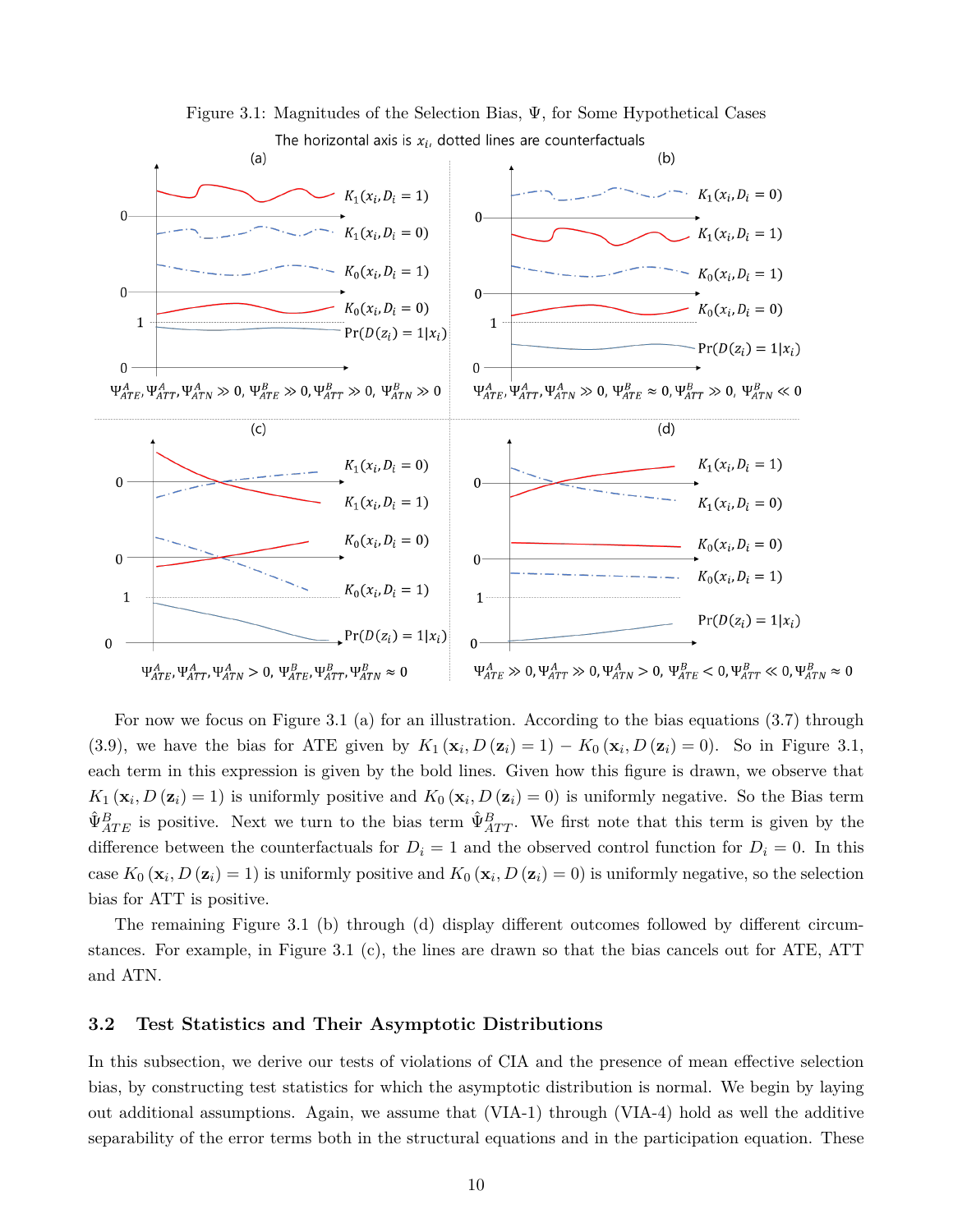additional assumption are as follows:

Assumption 1.  $X \subset \mathbb{R}^p$  *is compact.* 

**Assumption 2.** *For*  $m \in \{0, 1\}$ ,  $E[|u_{m,i}|] < \infty$ .

The above two assumptions ensure the existence of all the control functions over *X*, including the counterfactuals.

**Lemma 3.1.** *(Existence of Control Functions)*  $\forall$ **x**  $\in$  *X, for*  $m, l \in \{0, 1\}$ *,*  $|K_m(\mathbf{x}, l)| < \infty$  *a.e. on X.* 

*Proof.* By the law of iterated expectations, we have:

$$
E\left[ |u_{m,i}| \right] = E\left[ E\left[ |u_{m,i}| \, \middle| \mathbf{x}_i, D\left(\mathbf{z}_i\right) = m \right] \right] < \infty
$$

This implies that

$$
|K_m(\mathbf{x},m)| := |E[u_{m,i}|\mathbf{x}_i,D(\mathbf{z}_i)=m]| \leq E\left[|u_{m,i}|\left|\mathbf{x}_i,D(\mathbf{z}_i)=m\right|\right] < \infty
$$

almost everywhere on  $X \times \{0, 1\}$ . Then, because of (3.3) with (VIA-4), it is also true that  $K_m(\mathbf{x}, l)$  exists for  $m \neq l$ .  $\Box$ 

The following two assumptions are needed to ensure the Central Limit Theorem (CLT) and that bootstrap works for the bias estimators.

**Assumption 3.**  $\mathbf{x}_i \in X$  *contains at least one continuous variable.* 

**Assumption 4.** For  $m \in \{0,1\}$ ,  $K_m(\mathbf{x}, m)$  is continuously differentiable in the continuous elements of **x***.*

**Assumption 5.** *There exists a semiparametric pointwise* <sup>√</sup> *n-consistent, asymptotically normal estimator*  $\hat{K}_{m,n}$  for  $K_m$  on its domain. That is,  $\forall \mathbf{x} \in X$ ,  $\sqrt{n} \left\{ \hat{K}_{m,n}(\mathbf{x},l) - K_m(\mathbf{x},l) \right\} \rightarrow_d \mathcal{N}\left(0,Var\left(\hat{K}_{m,n}(\mathbf{x},l)\right)\right),$  $as n \to \infty$ .

Assumption 5 is about the existence of a  $\sqrt{n}$ -consistent and asymptotically normal control function estimator. Semiparametric estimators of the control functions have been studied extensively in the literature. Such estimators may include the two-step series estimators, kernel estimators and spline estimators, (see Das et al., 2003; Newey, 2009; Hahn and Ridder, 2013; Ahn and Powell, 1993 among others) which may require different regularity conditions for the  $\sqrt{n}$ -consistency and asymptotic normality. Because developing an another estimator is beyond the scope of this paper, we assume that such an estimator exists and the regularity conditions are met.

To make clear that  $\hat{K}_m$  is estimated by using the sample with size *n*, we index the estimated control function by  $K_{m,n}$ . Note that the variance of the control functions are indexed by **x**. This is because the control function  $K_m$  is in general nonlinear, and the variance of the estimate  $\hat{K}_{m,n}$  might be different over X. *Var*  $(\hat{K}_{m,n}(\mathbf{x},l))$  is different from  $Var(K_m(\mathbf{x},l))$  as the asymptotic variance involves the variation coming from the estimation as well as from the  $Var(K_m(\mathbf{x}, l)).$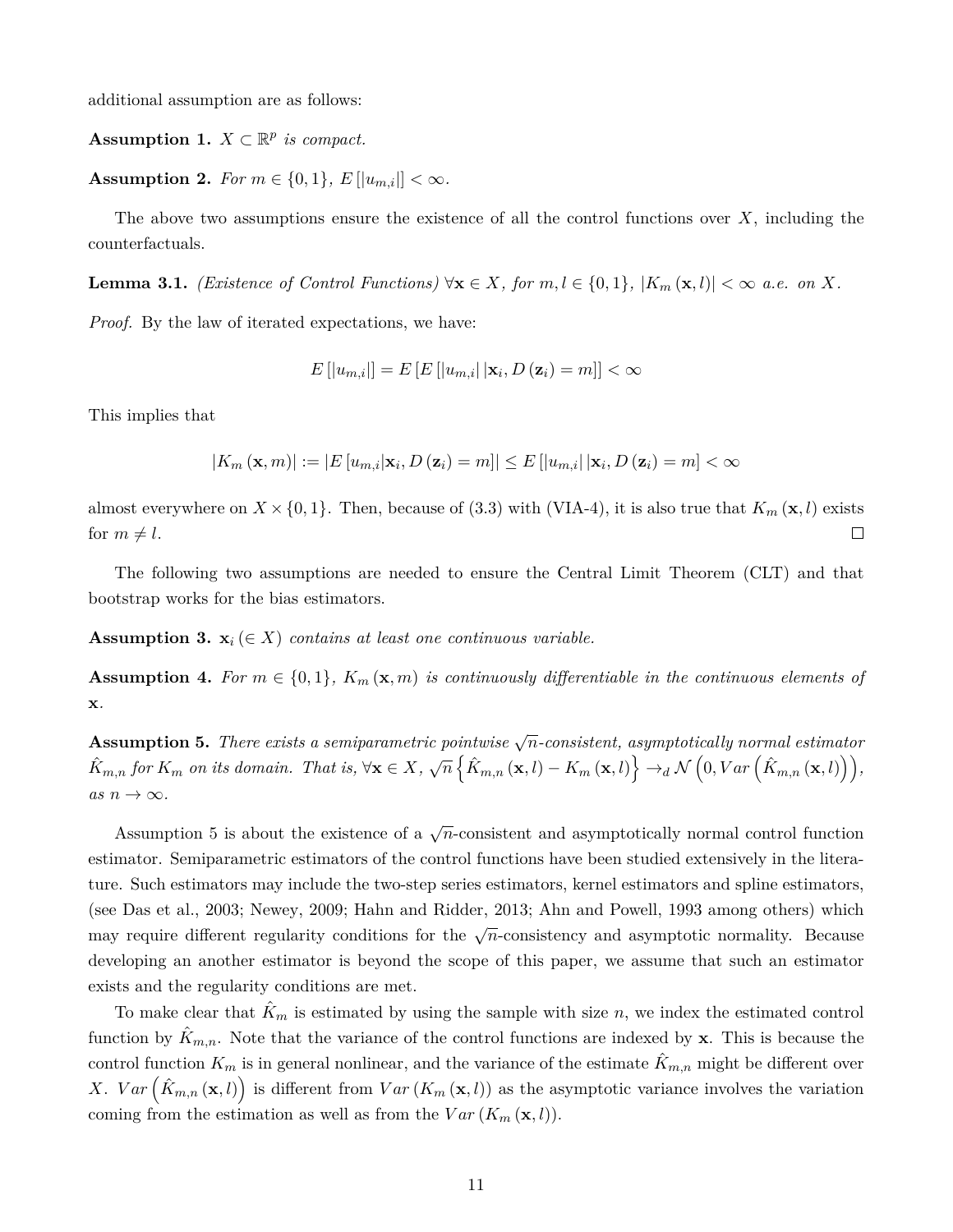**Assumption 6.** *(i)* For each *n*,  $\hat{K}_{m,n}(\mathbf{x}, m)$  *is continuous in* **x** *in the continuous element of* **x***. (ii)* For  $k, l \in \{0, 1\}$ , for some  $\delta > 0$ ,  $E\left[\left\{\hat{K}_{m,n}(\mathbf{x}, l)\right\}^{4+\delta}\right] < \infty$  a.e. on X for a large enough n.

Assumption 6 is on the smoothness and on the existence of fourth moment of the estimator. This assumption is required in order to invoke the CLT.

We want to average the control function estimates over *X*, and then find the asymptotic distribution of the sample average of these control function estimates. To be specific, we want the estimates to follow the normal distribution at least asymptotically. This will be true if the following Lindeberg condition holds.

**Lemma 3.2.** *(Lindeberg Condition for*  $\hat{K}_m$ )  $\forall \eta > 0$ ,  $\forall \epsilon > 0$ ,  $\forall m, l \in \{0, 1\}$ ,

$$
\lim_{n \to \infty} \frac{1}{\hat{s}_n^2} \sum_{i=1}^n E\left[ \mathbf{1}\left( \left\{ \left| \hat{K}_{m,n}\left(\mathbf{x}_i, l\right) - K_m\left(\mathbf{x}, l\right) \right| > \epsilon \hat{s}_n \right\} \right) \left\{ \hat{K}_{m,n}\left(\mathbf{x}_i, l\right) - K_m\left(\mathbf{x}, l\right) \right\}^2 \right] = 0 \tag{3.10}
$$

 $where \hat{s}_n^2 = \sum_{i=1}^n Var\left(\hat{K}_{m,n}(\mathbf{x}_i, l)\right).$ 

*Proof.* Fix  $\epsilon > 0$ , Let  $m, l \in \{0, 1\}$ . Let  $n > 0$ . By Assumption 5, we have  $\hat{K}_{m,n}(\mathbf{x}_i, l) \to_p K_m(\mathbf{x}_i, l)$  so that  $\hat{K}_{m,n}(\mathbf{x}_i, l) \rightarrow_d K_m(\mathbf{x}_i, l)$ .

Let  $\lambda > 0$  such that the distribution of  $K_m(\mathbf{x}_i, l)$  is continuous at  $\lambda$ . Consider:

$$
E\left[\mathbf{1}\left(\left\{\left|\hat{K}_{m,n}\left(\mathbf{x}_{i},l\right)-K_{m}\left(\mathbf{x},l\right)\right|>\lambda\right\}\right)\left\{\hat{K}_{m,n}\left(\mathbf{x}_{i},l\right)-K_{m}\left(\mathbf{x},l\right)\right\}^{2}\right]
$$
\n
$$
= E\left[\left\{\hat{K}_{m,n}\left(\mathbf{x}_{i},l\right)-K_{m}\left(\mathbf{x},l\right)\right\}^{2}\right]-E\left[\mathbf{1}\left(\left\{\left|\hat{K}_{m,n}\left(\mathbf{x}_{i},l\right)-K_{m}\left(\mathbf{x},l\right)\right|<\lambda\right\}\right)\left\{\hat{K}_{m,n}\left(\mathbf{x}_{i},l\right)-K_{m}\left(\mathbf{x},l\right)\right\}^{2}\right]
$$
\n
$$
= Var\left(\hat{K}_{m,n}\left(\mathbf{x}_{i},l\right)\right)-E\left[\mathbf{1}\left(\left\{\left|\hat{K}_{m,n}\left(\mathbf{x}_{i},l\right)-K_{m}\left(\mathbf{x},l\right)\right|<\lambda\right\}\right)\left\{\hat{K}_{m,n}\left(\mathbf{x}_{i},l\right)-K_{m}\left(\mathbf{x},l\right)\right\}^{2}\right]
$$
\n
$$
\rightarrow Var\left(K_{m}\left(\mathbf{x}_{i},l\right)\right)-E\left[\mathbf{1}\left(\left\{\left|K_{m}\left(\mathbf{x}_{i},l\right)-K_{m}\left(\mathbf{x},l\right)\right|\leq\lambda\right\}\right)\left\{K_{m}\left(\mathbf{x}_{i},l\right)-K_{m}\left(\mathbf{x},l\right)\right\}^{2}\right]
$$
\n
$$
(3.11)
$$

Equation (3.11) follows by the following logic. First, we have the fact that  $\hat{K}_{m,n}(\mathbf{x}_i, l) \to_d K_m(\mathbf{x}_i, l)$ . Next, assumption 6 ensures the uniform integrability of both  $\mathbf{1} \left( \left\{ \left| \hat{K}_{m,n} \left( \mathbf{x}_i, l \right) - K_m \left( \mathbf{x}, l \right) \right| \leq \lambda \right\} \right)$  and  $\left\{\hat{K}_{m,n}(\mathbf{x}_i,l) - K_m(\mathbf{x},l)\right\}^2$  over n. Furthermore, we have  $\mathbf{1}\left(\left\{\left|\hat{K}_{m,n}(\mathbf{x}_i,l) - K_m(\mathbf{x},l)\right| \leq \lambda\right\}\right)$  bounded below by 0 and above by 1 so the multiplications of those two also are uniformly integrable over *n*. Thus, convergence in distribution implies the convergence of moments.

Lastly, we have that  $Var\left(\hat{K}_{m,n}(\mathbf{x}_i, l)\right) \rightarrow Var\left(K_m(\mathbf{x}_i, l)\right) > 0$  by our implicit assumption that  $Var(K_m(\mathbf{x}_i,l)) > 0$ . This implies  $\hat{s}_n^2 = \sum_{i=1}^n Var(\hat{K}_{m,n}(\mathbf{x}_i,l)) \to \infty$  so that  $\hat{s}_n \in \to \infty$ . Plugging  $\lambda = \hat{s}_n \epsilon$  in (3.11) asserts that (3.11) tends to zero as  $n \to \infty$ . This implies the condition (3.10) holds.  $\square$ 

Lemma 3.2 establishes the condition for applying the Lindeberg-Feller CLT on  $\hat{K}_m(\mathbf{x}_i, l)$ , which will play a central role in characterizing the asymptotic distributions of our test statistics for Ψ*B*'s. Because  $\hat{B}(\mathbf{x}_i)$ 's are simple subtractions of  $\hat{K}_m(\mathbf{x}_i, l)$ 's, using the same logic, the Lindeberg condition for  $\hat{K}_m$ 's naturally hold for  $\hat{B}$  (*.*)'s. By exactly the same logic, the Lindeberg condition for  $\hat{\Psi}^{A}$ 's also holds, because we assumed that the fourth moment of  $\hat{K}_m$  exists. One can exactly repeat the proof, replacing  $\hat{K}_{m,n}$  by  $\hat{K}_{m,n}^2$ . We omit the statement and proof here for  $\hat{\Psi}^A$ .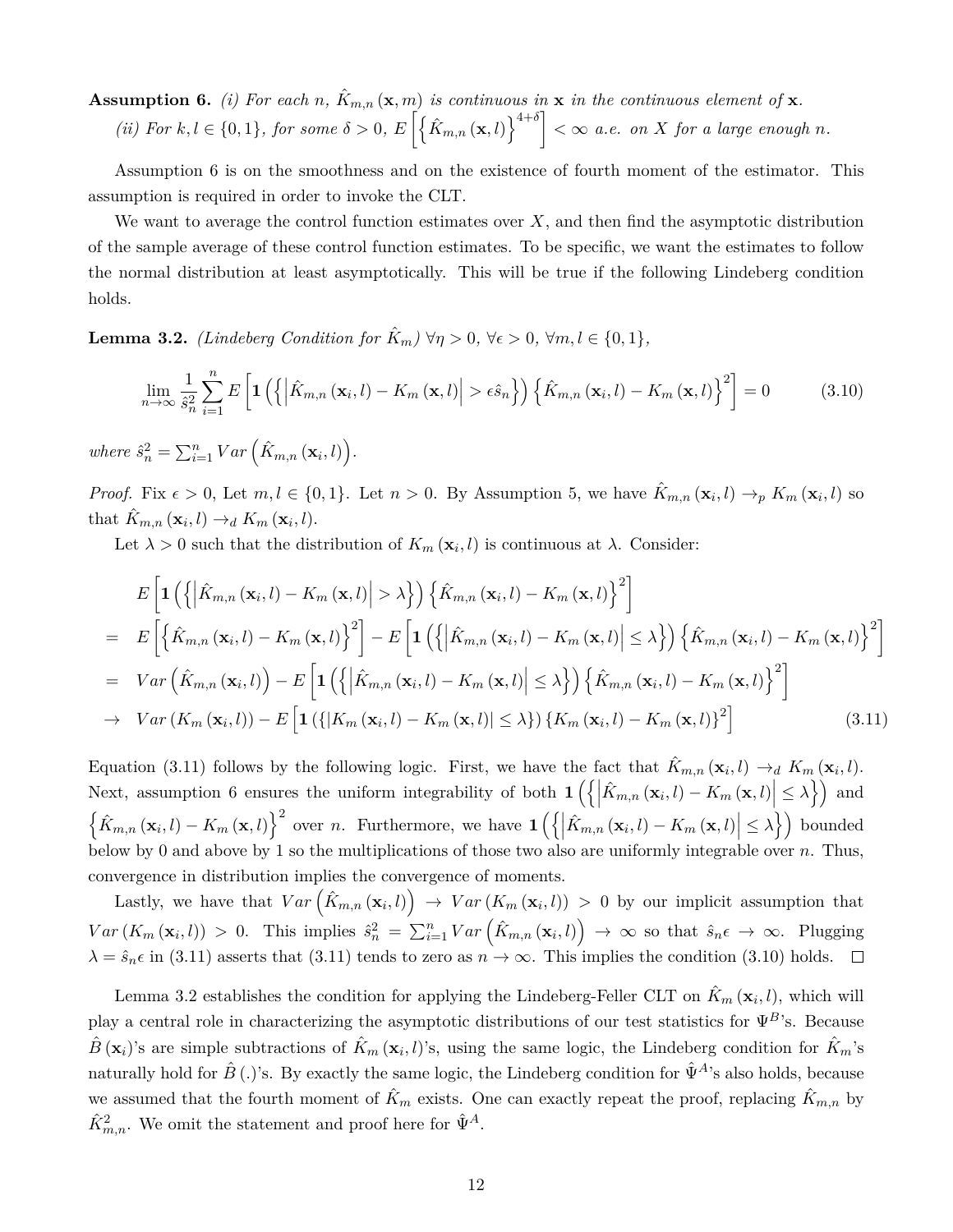The variance of the control functions,  $Var\left(\hat{K}_m(\mathbf{x}_i, l)\right)$ , comes from two sources: (i) the variation of  $\mathbf{x}_i$ , and (ii) the variation of the estimates of  $\hat{K}_m$ . To see this fact more clearly, consider the definition of the variance:

$$
Var\left(\hat{K}_m\left(\mathbf{x}_i,l\right)\right) = \int_{\mathbf{x}\in X} \left\{\hat{K}_m\left(\mathbf{x}_i = \mathbf{x},l\right)\right\}^2 d\Pr\left(\mathbf{x}\right) - \left\{\int_{\mathbf{x}\in X} \hat{K}_m\left(\mathbf{x}_i = \mathbf{x},l\right) d\Pr\left(\mathbf{x}\right)\right\}^2
$$

If  $K_m(\mathbf{x}_i, l)$  is linear in  $\mathbf{x}_i$  and the coefficient is estimated as a sample average, the variance is easy and straightforward to compute. However, because we consider the semiparametric estimators which are nonlinear functions of **x***<sup>i</sup>* , computing the variances analytically is often infeasible. For example, fitting a polynomial of the estimated propensity score to estimate  $K_m(\cdot, \cdot)$  involves a nonlinear function of  $\mathbf{x}_i$ , namely,  $Pr(D_i = 1 | \mathbf{x}_i, \mathbf{z}_i)$  or its consistent estimator. Therefore, we want to use the empirical distribution to establish the consistent estimator for the variance. To be specific, we employ bootstrap methods to compute the standard errors.

In order to employ the Lindeberg CLT, we want to estimate  $\frac{1}{n^2} s_n^2 := \frac{1}{n^2} \sum_{i=1}^n Var\left(\hat{K}_m(\mathbf{x}_i, l)\right)$  using resampling methods. The following lemma substantially simplifies the estimation of  $s_n^2$  especially when  $\mathbf{x}_i$  is a continuous covariate or the dimension of  $\mathbf{x}_i$  is high.

 $\bf{Lemma 3.3.}$  *(Consistent Estimator for*  $\frac{1}{n^2} s_n^2$ )  $\widehat{Var}\left(\frac{1}{n}\right)$  $\frac{1}{n}\sum_{i=1}^{n} \hat{K}_m(\mathbf{x}_i, l)$   $\rightarrow$ *a.s.*  $\frac{1}{n^2} s_n^2$  where  $\widehat{Var}$  denotes *the sample variance.*

*Proof.* Fix  $l \in \{0, 1\}$ . We have:

$$
\frac{1}{n^2} s_{B,n}^2 := \frac{1}{n^2} \sum_{i=1}^n Var\left(\hat{K}_m(\mathbf{x}_i, l)\right)
$$
\n
$$
= \frac{1}{n^2} \left[ \sum_{i=1}^n Var\left(\hat{K}_m(\mathbf{x}_i, l)\right) + \sum_{i \neq j} Cov\left(\hat{K}_m(\mathbf{x}_i, l), \hat{K}_m(\mathbf{x}_j, l)\right) \right]
$$
\n
$$
= \frac{1}{n^2} Var\left(\sum_{i=1}^n \hat{K}_m(\mathbf{x}_i, l)\right)
$$
\n
$$
= Var\left(\frac{1}{n} \sum_{i=1}^n \hat{K}_m(\mathbf{x}_i, l)\right)
$$

by independence of  $\mathbf{x}_i$ 's and the measurability of  $\hat{K}_m$ . Therefore, the strong law of large numbers establishes the result as desired.  $\Box$ 

For the sake of notational simplicity, define  $\frac{1}{n^2} \hat{s}_{B,n}^2 := \widehat{Var} \left( \frac{1}{n} \right)$  $\frac{1}{n}\sum_{i=1}^{n}\hat{B}\left(\mathbf{x}_{i}\right) = \widehat{Var}\left(\hat{\Psi}^{B}\right)$ . In practice, we can use bootstrap methods to calculate consistent estimators of  $\frac{1}{n^2} s_{B,n}^2$ . Analogously, we define  $\hat{s}_{B,ATT,n}, \hat{s}_{B,ATN,n}, \hat{s}_{B,ATE,n}\hat{s}_{A,ATT,n}, \hat{s}_{A,ATN,n}$  and  $\hat{s}_{A,ATE,n}$ .

We want to test the null hypothesis  $H_0$  that there is no mean effective selection bias:  $H_0^B: \Psi^B = 0$ against the alternative hypothesis  $H_1^B$  that here is effective selection bias:  $H_1^B: \Psi^B \neq 0$ . An application of Continuous Mapping theorem and Lindeberg's CLT yields the following theorem.

**Theorem 3.1.** *(Distributions of Test Statistics for*  $\hat{B}$  (*.)*)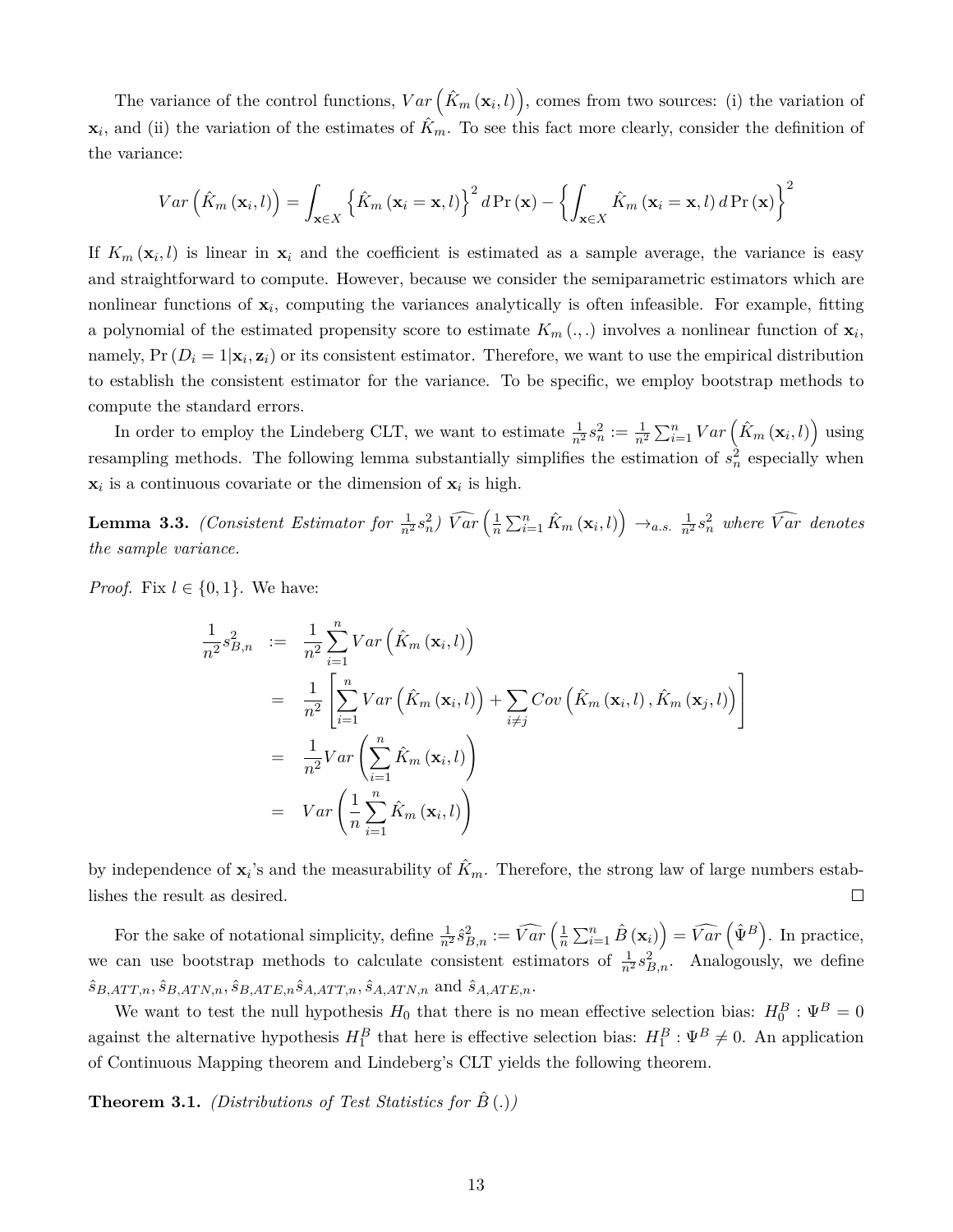$$
\sqrt{n} \frac{n}{\hat{s}_{B,ATT,n}} \left[ \hat{\Psi}_{ATT}^{B} - \Psi_{ATT}^{B} \right] \rightarrow_d \mathcal{N}(0,1)
$$
  

$$
\sqrt{n} \frac{n}{\hat{s}_{B,ATN,n}} \left[ \hat{\Psi}_{ATN}^{B} - \Psi_{ATN}^{B} \right] \rightarrow_d \mathcal{N}(0,1)
$$
  

$$
\sqrt{n} \frac{n}{\hat{s}_{B,ATE,n}} \left[ \hat{\Psi}_{ATE}^{B} - \Psi_{ATE}^{B} \right] \rightarrow_d \mathcal{N}(0,1)
$$

Similarly, we want to test the null hypothesis  $H_0^A$  that there is no mean squared selection bias:  $H_0^A: \Psi^A = 0$ . against alternative hypothesis  $H_1^A$  is there is mean squared selection bias:  $H_1^A: \Psi^A \neq 0$ . We state the following theorem regarding the distribution for  $\hat{\Psi}^{A}$ 's without proof. The logic for deriving the asymptotic distributions is exactly the same, except that we require the existence of the fourth moment of  $\hat{K}_m$ .

**Theorem 3.2.** *(Distributions of Test Statistics for*  $\hat{A}$  (*.)*)

$$
\sqrt{n} \frac{n}{\hat{s}_{A,ATT,n}} \left[ \hat{\Psi}_{ATT}^{A} - \Psi_{ATT}^{A} \right] \rightarrow_d \mathcal{N}(0,1)
$$
  

$$
\sqrt{n} \frac{n}{\hat{s}_{A,ATN,n}} \left[ \hat{\Psi}_{ATN}^{A} - \Psi_{ATN}^{A} \right] \rightarrow_d \mathcal{N}(0,1)
$$
  

$$
\sqrt{n} \frac{n}{\hat{s}_{A,ATE,n}} \left[ \hat{\Psi}_{ATE}^{A} - \Psi_{ATE}^{A} \right] \rightarrow_d \mathcal{N}(0,1)
$$

Comparing the relative size of  $\hat{\Psi}^{A}$ 's and  $\hat{\Psi}^{B}$ 's with the computed size of respective average treatment effects reveals the magnitude of selection biases. The size of  $\hat{\Psi}$ 's relative to their corresponding average treatment effects, as well as statistical significance, also is important. We shall revisit this topic below.

#### **3.3 Bootstrap Algorithm for the Test Statistics**

In the previous subsection, we computed the asymptotic distribution of our proposed test statistics. In particular, we found that the studentized test statistics follow the standard normal distribution. Given that the CLT holds for the test statistics, the bootstrap distribution estimates are consistent, and thus the variance estimates using the bootstrap distribution is consistent as well. Furthermore, instead of using the standard error estimates from bootstrap distribution for the normal approximation, we can use the bootstrap distribution of the test statistics  $\hat{\Psi}^{A}$ 's and  $\hat{\Psi}^{B}$ 's. Bootstrap achieves the second-order accuracy on the confidence intervals of the test statistics under the null hypothesis, because the studentized  $\hat{\Psi}^{A}$ 's and  $\hat{\Psi}^B$ 's are asymptotically pivotal. The errors of bootstrap two-sided equal-tailed rejection probabilities have size  $O(n^{-\frac{3}{2}})$ , while the errors of the first-order asymptotic rejection probabilities have size  $O(n^{-1})$ . We only suggest the bootstrap algorithm and skip the detailed discussion and proof on this subject. The formal proofs on the reductions of error size can be found in standard textbooks, such as Shao and Tu (1995); DasGupta (2008).

The algorithm to construct the bootstrap confidence interval for our proposed test statistics is as follows:

1. Compute the  $\hat{\Psi}$  of interest using the original sample.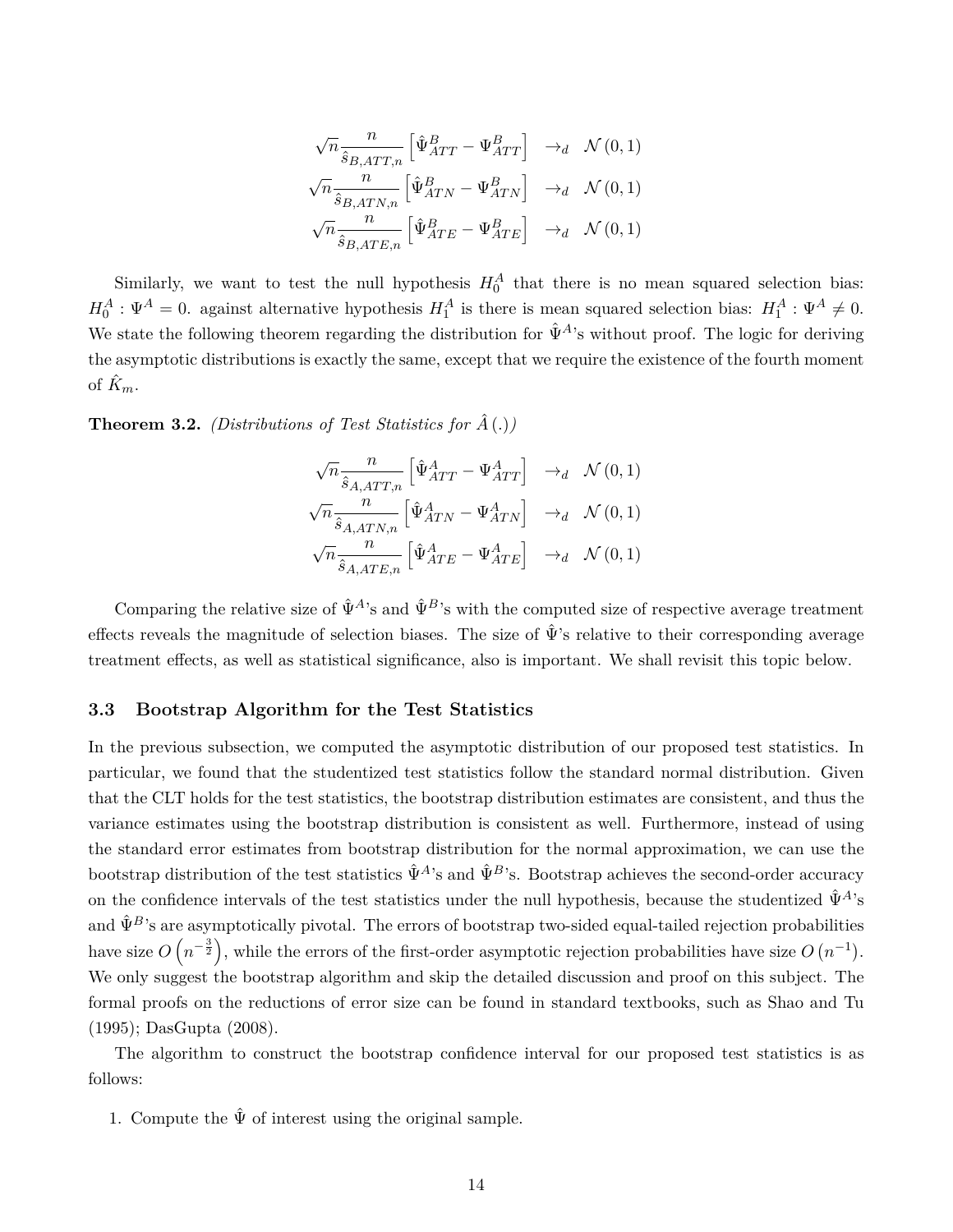- 2. Generate a bootstrap sample of size *n* randomly, with replacement, where *n* is the corresponding sample size of interest. Conduct the estimation. Denote the bootstrap analogue of  $\hat{\Psi}$  as  $\hat{\Psi}^*$ .
- 3. Repeat 2 for enough times.
- 4. The bootstrap confidence interval of level- $\alpha$  test is  $(\hat{\Psi} q_n^* (1 \frac{\alpha}{2}))$  $\left(\frac{\alpha}{2}\right)$ ,  $\hat{\Psi} - q_n^* \left(\frac{\alpha}{2}\right)$  where  $q_n^* \left(\frac{\alpha}{2}\right)$  is the  $1-\frac{\alpha}{2}$  $\frac{\alpha}{2}$ 'th quantile of the bootstrap distribution of  $\hat{\Psi}^* - \hat{\Psi}$ .

We reject the null hypothesis that there is no selection bias for the corresponding type of the test at significance level  $\alpha$  if  $0 \notin (\hat{\Psi} - q_n^* (1 - \frac{\alpha}{2}))$  $\left(\frac{\alpha}{2}\right), \hat{\Psi} - q_n^*\left(\frac{\alpha}{2}\right)\Big).$ 

In Section 4, we shall examine the finite sample properties of our proposed test statistics. In particular, we shall compare the finite sample confidence intervals of the normal approximations, bootstrapped confidence intervals, and the confidence intervals from the true data-generating process.

#### **3.4 Economic Significance, Statistical Significance, and Power of the Test**

The test suggested in the previous subsections provide a way to systematically test the presence of selection bias. However, a tiny difference caused by a selection bias might turn out to be highly statistically significant as the sample size *n* gets large. An economically more interesting question is not just the statistical significance of the differences, but the relative size of the differences caused by the selection bias. Thus we propose the following measures of selection biases:

$$
\begin{array}{rcl} M_B & := & \frac{\hat{\Psi}^B_{ATE}}{\hat{\Delta}_{ATE}} \\[2ex] M_A & := & \frac{\sqrt{\hat{\Psi}^A_{ATE}}}{\hat{\Delta}^C_{ATE}} \end{array}
$$

An ad-hoc criterion of determination that there exists an economically significant selection bias involved can be suggested that  $M_B$ ,  $M_A$  are larger than, for example, 0.05 and statistically significant in given level  $\alpha$ .

In the next section, we conduct Monte-Carlo simulations to examine the performance of the alternative measures that we propose for testing for the presence of selection bias.

## **4 Monte-Carlo Simulations to Examine the Performances of the Test Statistics**

This section examines the finite sample properties of the test statistics that we have proposed in this paper. We first compare the power of our suggested test statistics for selection bias and model specification bias, by sample size *n*. Next, we employ the two approaches to computing the standard errors, namely, (i) the first-order asymptotic approximation and (ii) the bootstrap, to compute the confidence interval suggested in the previous section. Finally, we repeat these procedures for the cases when the data-generating process is correctly specified and when it is misspecified.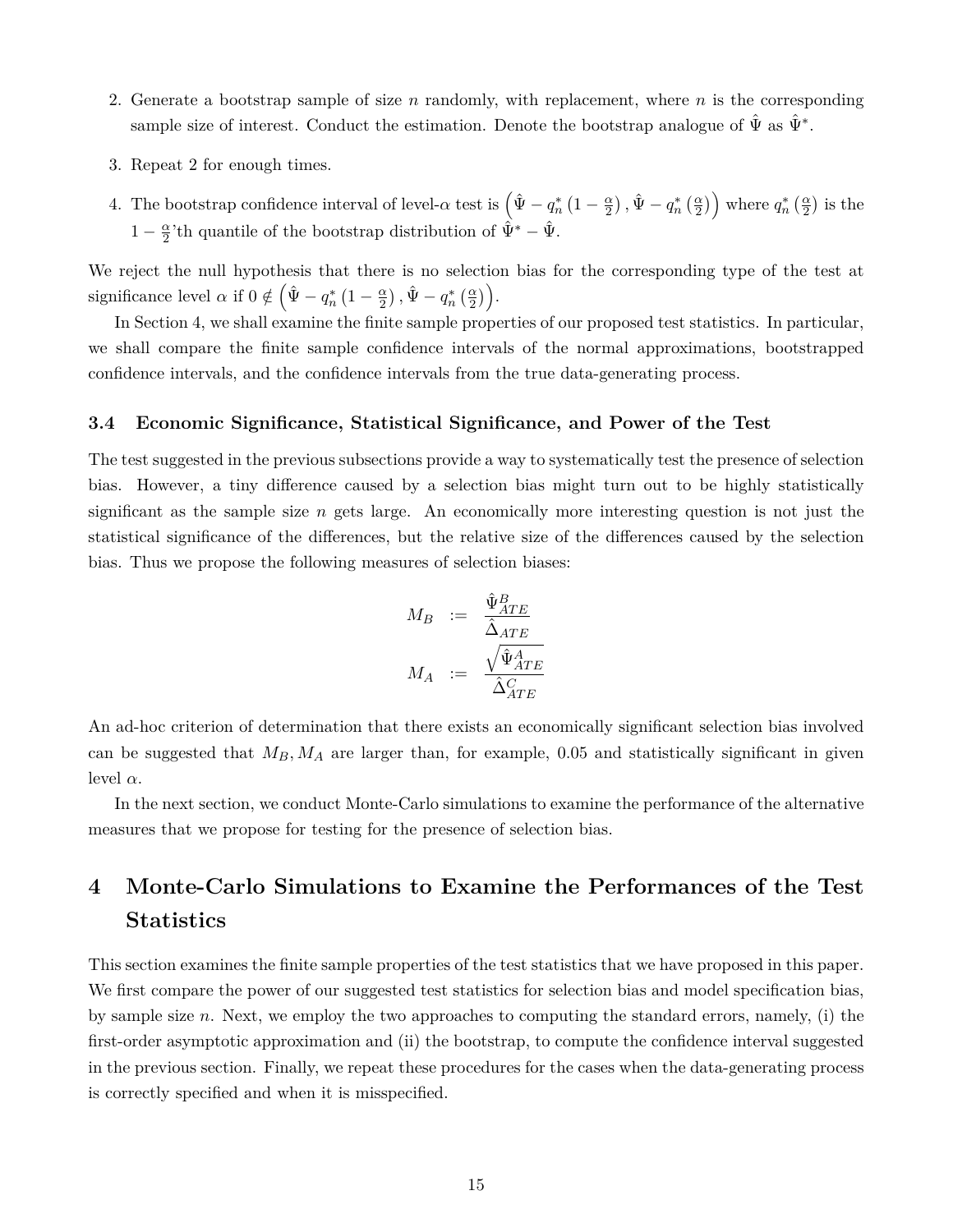#### **4.1 Setup and Estimation**

The data-generating process follows the assumptions (VIA-1) through (VIA-4). The data is assumed to be generated by the generalized Roy model. The joint normality assumptions imposed by Roy model will be weakened when we consider our empirical application in the next section.

#### **4.1.1 No Specification Bias: Setup**

We assume that there are two-dimensional covariates  $\mathbf{x}_i \in \mathbb{N} \times \mathbb{R}$  and one exogenous random instrument  $z_i \in \{0,1\}$ . One of the covariates is a continuous variable; the other is a discrete variable. For example, we can regard the continuous variable as the current wage and the discrete variable as the education level. To be concrete, we assume that  $x_{1,i} \sim$  lognormal  $(2,0.5^2)$ ,  $x_{2,i} \sim$  Poisson (5).  $z_i$ 's are randomly assigned with probability  $\frac{1}{2}$ .

We specify the Roy model as follows:

$$
y_{0,i} = f_0(\mathbf{x}_i) + \eta_i^0 + e_i \tag{4.1}
$$

$$
y_{1,i} = f_1(\mathbf{x}_i) + \eta_i^1 + e_i \tag{4.2}
$$

$$
d_i^* = f_d\left(\alpha^1 - \alpha^0, \mathbf{x}_i'\left(\beta^1 - \beta^0\right), z_i\right) + \eta_i^1 - \eta_i^0 + \nu_i \tag{4.3}
$$

$$
d_i = \begin{cases} 1 & \text{if } d_i^* \ge 0 \\ 0 & \text{if } d_i^* < 0 \end{cases} \tag{4.4}
$$

We first characterize  $f_0(.)$ ,  $f_1(.)$ ,  $f_d(.)$  and the values of  $\alpha^0, \alpha^1, \beta^0, \beta^1$ .

$$
f_0(\mathbf{x}_i) \quad := \quad \alpha^0 + \mathbf{x}_i' \beta^0 \tag{4.5}
$$

$$
f_1(\mathbf{x}_i) := \alpha^1 + \mathbf{x}_i' \beta^1 \tag{4.6}
$$

$$
f_d\left(\alpha^1-\alpha^0,\mathbf{x}_i'\left(\beta^1-\beta^0\right),z_i\right) \quad := \quad f_1\left(\mathbf{x}_i\right)-f_0\left(\mathbf{x}_i\right)+\delta\left(z_i-0.8\right) \tag{4.7}
$$

where we let  $(\beta_1^0, \beta_2^0) = (2, 15), (\beta_1^1, \beta_2^1) = (5, 10), \alpha^0 = 30, \alpha^1 = 50, \delta = 40.$  Because  $\beta_2^0 > \beta_2^1$ , there is some opportunity cost of being treated, which is increasing in the discrete variable  $x_{2,i}$ . The adjustment on  $z_i$ ,  $z_i$  − 0.8 is made to roughly center the value of  $d_i^*$  around zero. Notice that large values of  $\delta$  can de-facto force treatment status on the individual, as  $\delta$  can be interpreted as the weight given on  $z_i$  in the selection process.

Next, we describe the distributions of the unobservables (or the error terms). The specification NS/NS has only selection-on-observables, while the specification NS/WS has selection-on-unobservables.

NS/NS (No Specification Bias, No Selection Bias)  $f_0$  and  $f_1$  are linear in parameters,  $e_i \sim \mathcal{N}(0, 10^2)$ ,  $\eta_i^0 = \eta_i^1 = 0, \ \nu_i \sim \mathcal{N}(0, 12^2).$ 

NS/WS (No Specification Bias, With Selection Bias) 
$$
f_0
$$
 and  $f_1$  are linear in parameters,  $e_i \sim \mathcal{N}(0, 10^2)$ ,   
 $\eta_i^0 \sim \mathcal{N}(0, 8^2)$ ,  $\eta_i^1 \sim \mathcal{N}(0, 16^2)$ ,  $\nu_i \sim \mathcal{N}(0, 12^2)$ .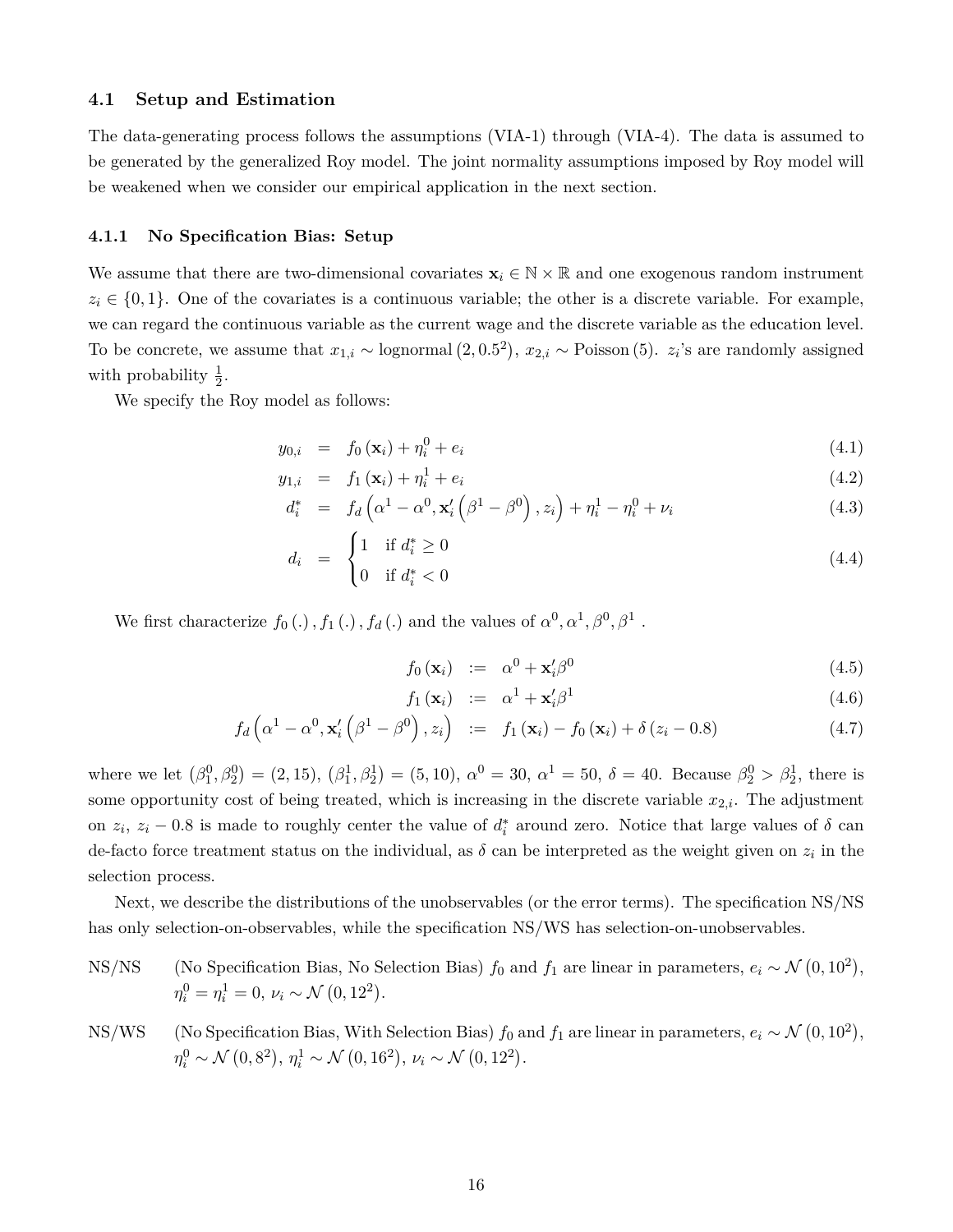#### **4.1.2 Specification Bias: Setup**

The no specification bias setup specifies  $f_0(.)$  and  $f_1(.)$  in the data generating process to be linear in parameters, and we shall assume that the econometrician specifies the data generating process as linear. However, this linear specification is usually thought to approximate some non-linear data generating process. This approximation could cause our estimated treatment effects to be biased, not because of selection bias, but because of model misspecification.

Accordingly, we examine the case in which the true data generating process is concave in covariates and the parameters, but the estimation procedure specifies linear relationship between the covariates, the parameters and the outcome. The baseline specification of Roy model  $(4.1)$   $\sim$   $(4.4)$  is same in this setup, but  $(4.5)~(4.7)$  are modified as following:

$$
f_0(\mathbf{x}_i) := \sqrt{\alpha^0 + \mathbf{x}_i \beta^0}
$$
 (4.8)

$$
f_1(\mathbf{x}_i) := \sqrt{\alpha^1 + \mathbf{x}_i \beta^1} \tag{4.9}
$$

$$
f_d\left(\alpha^1-\alpha^0,\mathbf{x}_i\left(\beta^1-\beta^0\right),z_i\right) \ := \ f_1\left(\mathbf{x}_i\right)-f_0\left(\mathbf{x}_i\right)+\delta\left(z_i-0.8\right) \tag{4.10}
$$

In order for the treatment effects to be estimated in a similar range with those in NS/WS and NS/NS, we squared the values of  $\alpha^0, \alpha^1, \beta^0, \beta^1$  so that we have  $(\beta_1^0, \beta_2^0) = (2^2, 15^2), (\beta_1^1, \beta_2^1) = (5^2, 10^2), \alpha^0 = 30^2,$  $\alpha^1 = 50^2$ . We leave *δ* unchanged so that  $\delta = 40$ . We continue to assume that the unobservables (or the error terms) are separable and their variances are also left unchanged and identical with those in NS/WS and NS/NS, respectively. The following two lines summarize the setup WS/NS and WS/WS in which the data generating process is concave in covariates.

- WS/NS (With Specification Bias, No Selection Bias)  $f_0$  and  $f_1$  is concave in parameters,  $e_i \sim \mathcal{N}(0, 10^2)$ ,  $\eta_i^0 = \eta_i^1 = 0, \ \nu_i \sim \mathcal{N}(0, 12^2).$
- WS/WS (With Specification Bias and Selection Bias)  $f_0$  and  $f_1$  is concave in parameters,  $e_i \sim \mathcal{N}(0, 10^2)$ ,  $\eta_i^0 \sim \mathcal{N}(0, 8^2), \, \eta_i^1 \sim \mathcal{N}(0, 16^2), \, \nu_i \sim \mathcal{N}(0, 12^2).$

#### **4.1.3 Estimation**

To estimate the parameters of the control function, we use the two-step propensity score series estimator.<sup>10</sup> In our estimations, we use the logit or probit to estimate the propensity score  $Pr(d_i = 1 | \mathbf{x}_i, z_i)$ , and fit a polynomial of the estimated propensity scores to estimate the control function. The functions subject to estimation are:

$$
y_{0,i} = \alpha^0 + \mathbf{x}_i' \beta^0 + \epsilon_{0,i} \tag{4.11}
$$

$$
y_{1,i} = \alpha^1 + \mathbf{x}_i' \beta^1 + \epsilon_{1,i} \tag{4.12}
$$

$$
d_i^* = \alpha^d + \mathbf{x}_i' \beta^d + \delta^d z_i + \epsilon_{d,i} \tag{4.13}
$$

$$
d_i = \begin{cases} 1 & \text{if } d_i^* \ge 0 \\ 0 & \text{if } d_i^* < 0 \end{cases} \tag{4.14}
$$

 $10$ For the detailed discussions on the properties of this estimator, see Newey (2009) among others.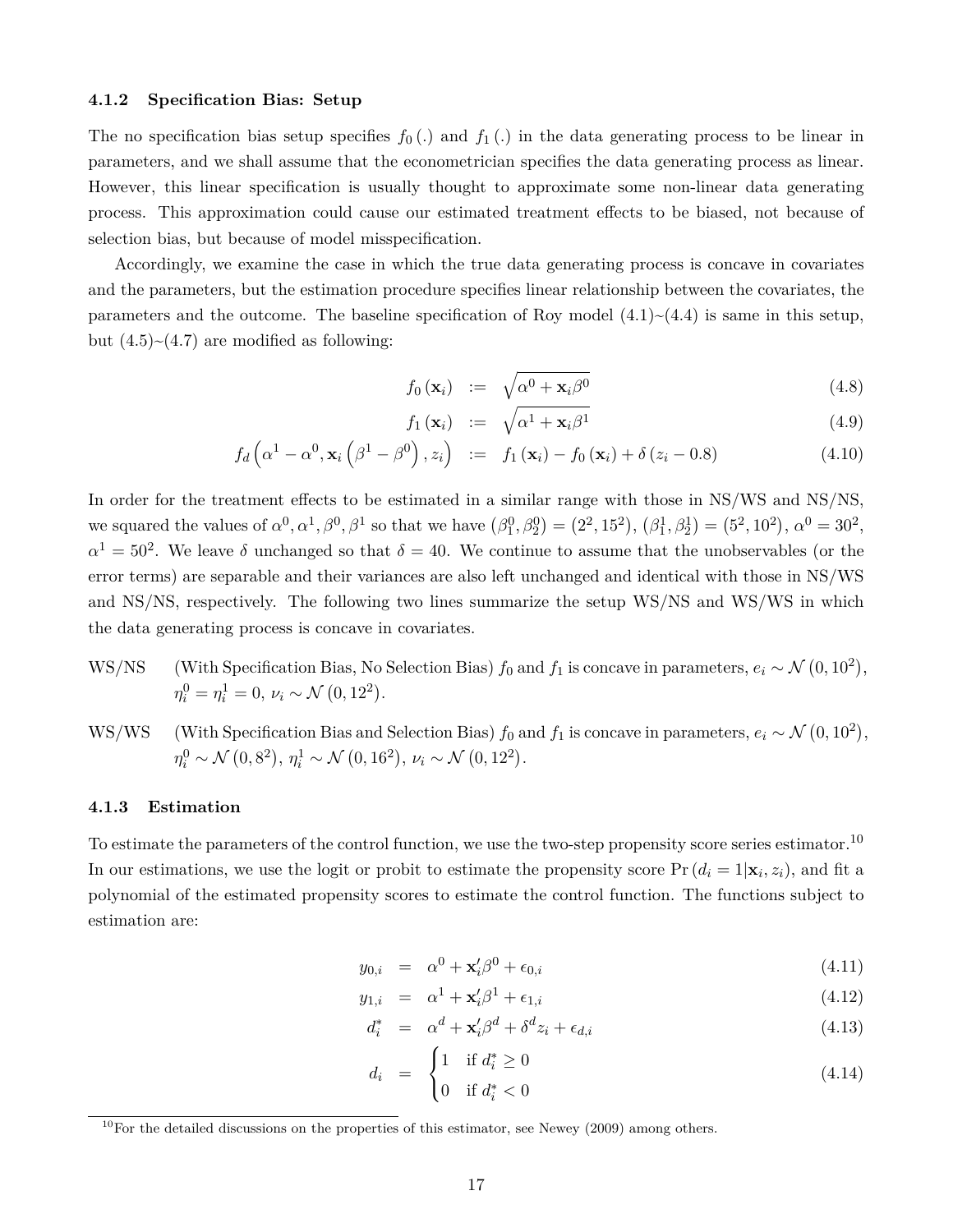We estimated the control functions using a second order polynomial of the propensity scores. Degrees higher than a second order polynomial did not have any gain on estimation. To estimate the bias terms  $\hat{\Psi}$ 's, we followed the estimation strategy described in Section 3.

After the estimates of  $\hat{\Psi}$ 's are obtained for the whole sample, we bootstrapped the estimation procedure 3*,* 000 times. We repeated the full sample estimation and bootstrap process for samples of  $n = 10^3, 10^4, 10^5, 10^6$ , respectively. We also ran the same procedure for the whole data-generating process with  $n = 10^6$  observations in order to obtain references for the true behavior of the quantities of interest. To obtain the DGP rows in Table 1, we repeated the data-generating process for 3,000 times for  $n = 10^6$ observations. Accordingly, we regard these values as very close approximation to the true values of these parameters and quantities.

#### **4.2 Results of the Monte-Carlo Simulations**

Table 1 summarizes the finite sample behaviors of our proposed test statistics. For each of our four specifications, we report (i) the bootstrapped values of  $\hat{\Psi}$ 's and (ii) their bootstrap standard errors in the rows labeled " $10^{3}$ " through " $10^{6}$ ".

We find that the performance of our test statistics is robust with respect to the sample size, *n*. To be specific,  $\hat{\Psi}^{B}$ 's obtain reasonable power when *n* is as small as  $10^3$  observations, while  $\hat{\Psi}^{A}$ 's obtain reasonable power when *n* is as small as  $10<sup>4</sup>$  observations. We suspect such discrepancies arise because  $\hat{\Psi}^{A}$ 's are the mean of the squared biases. Taking the squares of the bias makes  $\hat{\Psi}^{A}$ 's more sensitive to the extreme values. Overall, our results indicate that our tests for selection bias do not require unreasonably large samples and can be implemented using sample sizes commonly available in many datasets.

The standard error estimates in Table 1 also provide evidence of the consistency of bootstrap standard error estimates. In particular, the standard error shrinks by roughly 1*/* √ 10 when the sample size is increased by 10 times, and coincides with that of DGP when  $n = 10<sup>6</sup>$ . This result coincides with what is expected in Theorems 3.1 and 3.2. Thus, here we find a heuristic justification for using the first-order asymptotic approximation for our hypothesis tests. $^{11}$ 

The magnitude of  $\hat{\Psi}^B$ 's is approximately the same as the average size of selection bias associated with matching estimates of corresponding average treatment effects. We also show below in our empirical example that the magnitude of  $\hat{\Psi}^B$ s is similar to the difference between matching and control function estimates of the average treatment effects.

<sup>&</sup>lt;sup>11</sup>For an ad-hoc explanation for this result, notice that the variance of  $\hat{\Psi}$  are similar to  $Var\left(\frac{1}{n}\sum_{i=1}^{n}\hat{B}\left(\mathbf{x}_i\right)\right)$ . Assuming the independence of  $\mathbf{x}_i$ 's and  $\hat{B}(\mathbf{x}_i)$ 's do not vary much with respect to *i*, the variance becomes around 1/10 when *n* gets 10 times larger. Thus the standard error will shrink by around  $1/\sqrt{10}$  as the sample size is increased by 10 times.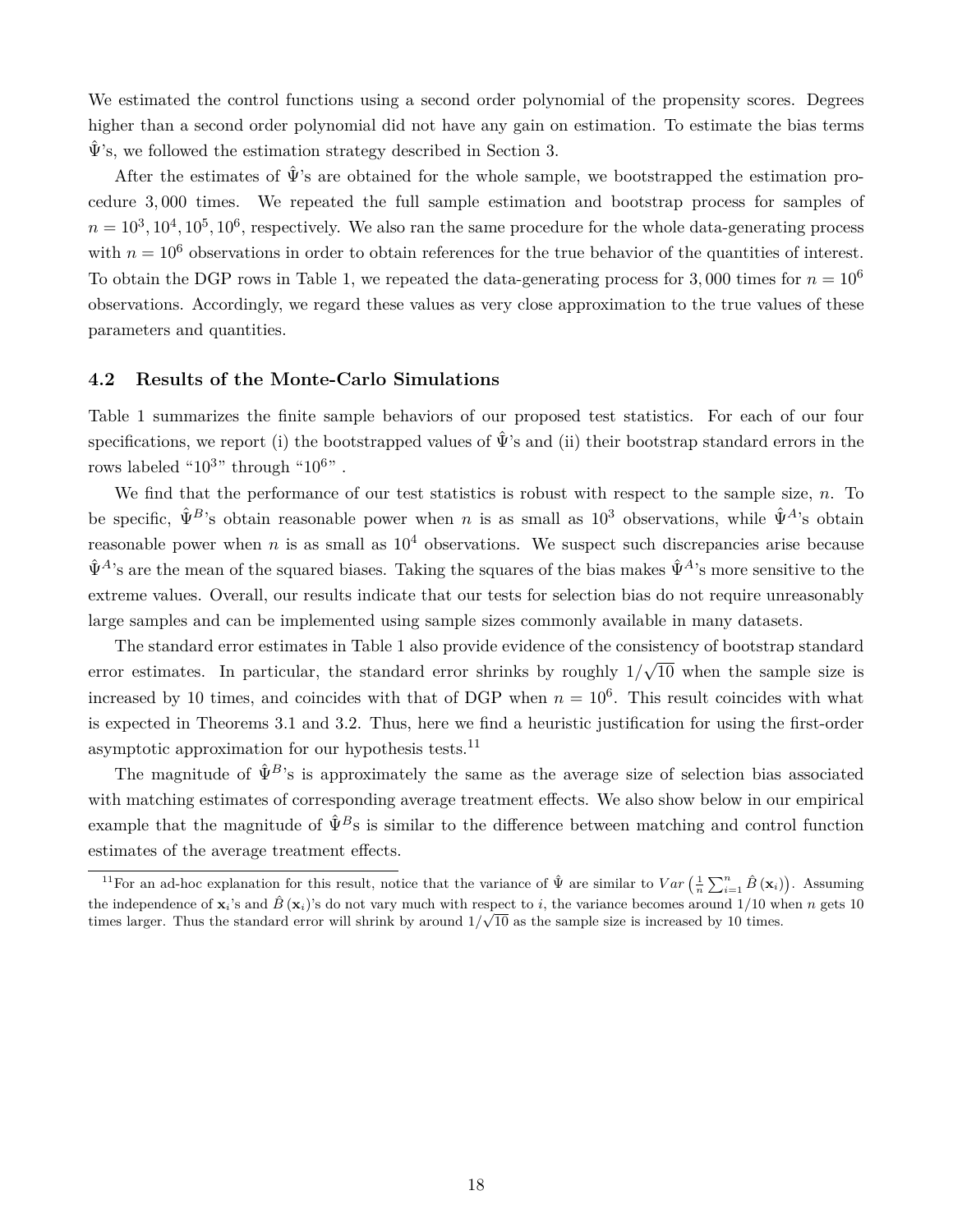|                         | $\boldsymbol{n}$ | $\hat{\Psi}^B_{ATE}$ | $\hat{\Psi}^B_{ATT}$ | $\hat{\Psi}^B_{ATN}$ | $\overline{\hat{\Psi}^{A}_{ATE}}$ | $\overline{\hat{\Psi}^{A}_{ATT}}$ | $\overline{\hat{\Psi}^{A}_{ATN}}$ |
|-------------------------|------------------|----------------------|----------------------|----------------------|-----------------------------------|-----------------------------------|-----------------------------------|
|                         | 10 <sup>3</sup>  | 0.195                | 5.856                | $-7.355$             | 1.720                             | 32.213                            | 53.731                            |
|                         |                  | (1.702)              | (6.070)              | (5.198)              | (7.234)                           | (82.019)                          | (86.556)                          |
| No Specification Bias   | 10 <sup>4</sup>  | 0.498                | 1.139                | 0.422                | 0.236                             | 1.100                             | 0.165                             |
| No Selection Bias       |                  | (0.511)              | (1.901)              | (1.599)              | (0.841)                           | (6.474)                           | (3.897)                           |
| (NS/NS)                 | 10 <sup>5</sup>  | $-0.300$             | 0.178                | $-1.172$             | 0.168                             | 0.075                             | 1.404                             |
|                         |                  | (0.159)              | (0.569)              | (0.503)              | (0.150)                           | (0.490)                           | (1.675)                           |
|                         | $10^6$           | 0.018                | $-0.130$             | $-0.237$             | 0.005                             | 0.075                             | 1.404                             |
|                         |                  | (0.051)              | (0.191)              | (0.165)              | (0.009)                           | (0.072)                           | (1.116)                           |
|                         |                  | $-0.001$             | $-0.002$             | $0.001\,$            | $0.002\,$                         | $0.002\,$                         | 2.384                             |
|                         | DGP              | (0.050)              | (0.188)              | (0.163)              | (0.005)                           | (0.048)                           | (1.047)                           |
|                         | $10^{3}$         | $-0.020$             | $-5.435$             | $-1.682$             | 1.466                             | 29.873                            | 2.512                             |
|                         |                  | (2.334)              | (17.212)             | (29.720)             | (12.592)                          | (801.801)                         | (1736.122)                        |
| With Specification Bias | $10^4\,$         | $1.914\,$            | 12.026               | 8.573                | 2.718                             | 139.787                           | 67.099                            |
| No Selection Bias       |                  | (0.726)              | (7.470)              | (10.807)             | (2.048)                           | (192.997)                         | (231.965)                         |
| (WS/NS)                 | 10 <sup>5</sup>  | 0.475                | 9.190                | $-0.021$             | $\rm 0.291$                       | 80.961                            | 0.007                             |
|                         |                  | (0.205)              | (2.352)              | (2.627)              | (0.155)                           | (42.041)                          | (41.041)                          |
|                         | $10^6$           | 0.495                | 12.300               | $-0.293$             | 0.456                             | 145.288                           | 0.080                             |
|                         |                  | (0.067)              | (0.754)              | (0.896)              | (0.058)                           | (17.881)                          | (1.166)                           |
|                         |                  | 0.439                | 12.738               | $-1.339$             | 0.483                             | 156.379                           | 2.443                             |
|                         | DGP              | (0.067)              | (0.751)              | (0.892)              | (0.059)                           | (18.411)                          | (2.473)                           |
|                         | 10 <sup>3</sup>  | 7.041                | 5.931                | 9.997                | 106.867                           | 37.045                            | 77.134                            |
|                         |                  | (2.511)              | (6.814)              | (7.580)              | (35.780)                          | (87.613)                          | (126.273)                         |
| No Specification Bias   | $10^4\,$         | 7.029                | $-0.487$             | 19.948               | 138.986                           | 2.120                             | 296.432                           |
| With Selection Bias     |                  | (0.764)              | (2.178)              | (2.506)              | (12.443)                          | (5.777)                           | (79.039)                          |
| (NS/WS)                 | 10 <sup>5</sup>  | 5.240                | $-2.984$             | 16.305               | 121.837                           | 6.411                             | 196.299                           |
|                         |                  | (0.246)              | (0.718)              | (0.810)              | (3.765)                           | (2.618)                           | (20.093)                          |
|                         | $10^6$           | 5.182                | $-3.273$             | 15.867               | 121.629                           | 7.495                             | 186.459                           |
|                         |                  | (0.078)              | (0.228)              | (0.258)              | (1.222)                           | (0.936)                           | (6.202)                           |
|                         | DGP              | $5.104\,$            | $-3.439$             | 15.940               | 122.594                           | 8.271                             | 188.237                           |
|                         |                  | (0.078)              | (0.230)              | (0.255)              | (1.192)                           | (1.003)                           | (6.171)                           |
|                         | 10 <sup>3</sup>  | 3.282                | $-8.516$             | $-0.600$             | 93.612                            | 53.209                            | 44.022                            |
|                         |                  | (6.462)              | (13.996)             | (25.349)             | (107.437)                         | (318.034)                         | (1631.588)                        |
| With Specification Bias | $10^4\,$         | 11.276               | 1.789                | 24.685               | 206.337                           | 5.518                             | 429.000                           |
| With Selection Bias     |                  | (2.033)              | (5.510)              | (7.844)              | (42.117)                          | (42.662)                          | (287.558)                         |
| (WS/WS)                 | 10 <sup>5</sup>  | 6.699                | 1.234                | 8.237                | 119.545                           | 5.285                             | 62.571                            |
|                         |                  | (0.623)              | (1.731)              | (2.408)              | (8.528)                           | (6.166)                           | (23.244)                          |
|                         | $10^6$           | 6.717                | $-1.048$             | 10.047               | 126.443                           | 2.305                             | 81.643                            |
|                         |                  | (0.203)              | (0.579)              | (0.800)              | (2.927)                           | (0.564)                           | (9.791)                           |
|                         | DGP              | $6.540\,$            | $-1.570$             | 9.913                | 125.916                           | 3.203                             | 80.403                            |
|                         |                  | (0.198)              | (0.569)              | (0.779)              | (2.889)                           | (0.952)                           | (9.378)                           |

Table 1: Performances of Bias Estimators by Sample Size *n*

Note. Bootstrap standard errors are in parenthesis for  $n = 1,000 \sim 1,000,000$ . For the DGP rows, we repeated the true DGP with  $n = 1,000,000$  for 3,000 times, computed the corresponding bias statistics, and took the mean and standard deviations.

In table 2, we present (i) the normality test results, (ii) the 95% confidence interval using firstorder asymptotic approximation, and (iii) 95% bootstrap confidence interval for different sample sizes. To simplify the presentation, we only focus on  $\hat{\Psi}_{ATE}^B$  and  $\hat{\Psi}_{ATE}^A$ . The results for other statistics are qualitatively similar.

We employed Shapiro-Wilk test to test for the normality of our test statistics. For the bootstrap confidence interval, we used the confidence interval of the form  $(\hat{\Psi} - q_n^* (1 - \frac{\alpha}{2})$  $\left(\frac{\alpha}{2}\right), \hat{\Psi} - q_n^*\left(\frac{\alpha}{2}\right)$  where  $q_n$  is the quantile of the centered bootstrap estimator  $\hat{\Psi}^* - \hat{\Psi}$ . For the DGP confidence interval column, we repeated the data generating process and estimation for 3,000 times, to calculate the  $\frac{\alpha}{2}$ 'th and  $1-\frac{\alpha}{2}$  $\frac{\alpha}{2}$ 'th quantiles for corresponding sample size *n*. It turns out that there is not much gain in the bootstrap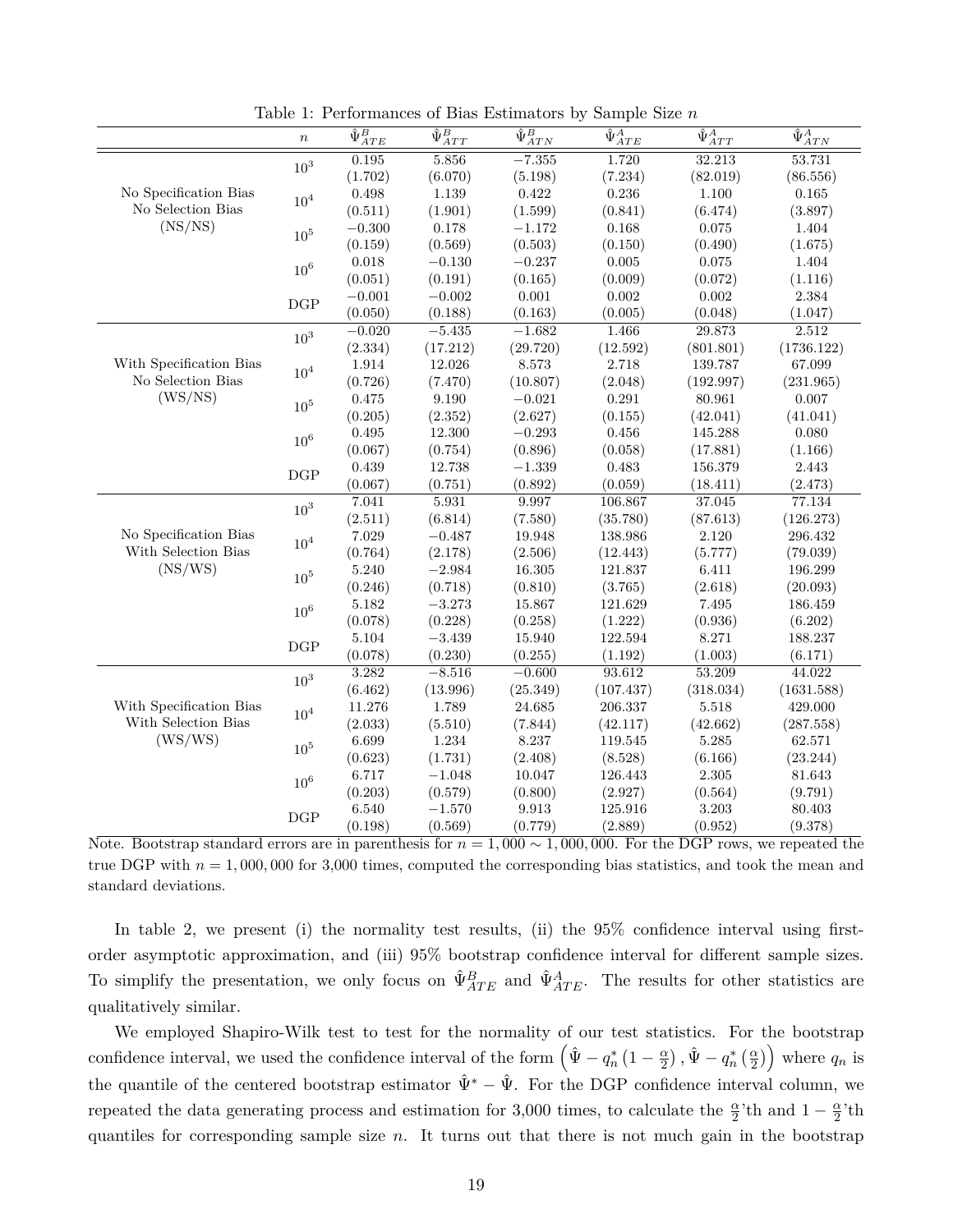confidence intervals, and the finite sample properties of the bootstrap confidence interval can be quite poor. Thus, we can conclude that we can simply employ the usual normal approximation confidence intervals, rather than computing the bootstrap confidence intervals.

As we noted before,  $\hat{\Psi}_{ATE}^{A}$  has a quite poor finite sample properties, so that in all four specifications we can reject the normality hypothesis for  $n = 10^4$  at the 5% significance level. Again, we get this result, because the  $\hat{\Psi}^{A}$ 's are the sample averages of the squared biases so that the finite sample distribution is likely to be skewed.

Table 3 compares the estimates of  $\Delta_{ATE}$  by different estimation methods. Once again, to simplify our presentation, we only report the estimates of  $\hat{\Delta}_{ATE}$ , and omit the results for  $\hat{\Delta}_{ATT}$  and  $\hat{\Delta}_{ATN}$ . We compare our estimates from the control function method, matching, IV (LATE), and OLS. The column labeled "True" is the true ∆*AT E* for the given generated sample. Thus the performance of the estimators should be evaluated by comparing the estimates in each of the other columns with the True column. Note that it is possible to figure out the true  $\Delta_{ATE}$  in our Monte-Carlo simulations where we observe all the counterfactuals. But, of course, this is not possible in real-world applications, because the counterfactuals are not observed.

Table 3 shows how it can be misleading when one ignores the presence of selection bias in estimating the average treatment effects. As the sample size gets large, the control function estimates always converge to the true average treatment effects, even when there exists specification bias. (WS/WS and WS/NS) The OLS column in NS/WS and the IV column in WS/WS seem to perform very well, but there is no good reason to believe that they work better. Instead, it is more likely that this result is just a coincidence. For instance, the OLS column for WS/WS and the IV column in NS/WS shows poor performance as an estimator for  $\Delta_{ATE}$ .

For each specification in Table 1 the differences between the estimates of the matching estimator and the true average treatment effect are roughly the same as  $\hat{\Psi}_{ATE}^B$ . Hence, we verify that the decompositions (3.4) through (3.6) hold.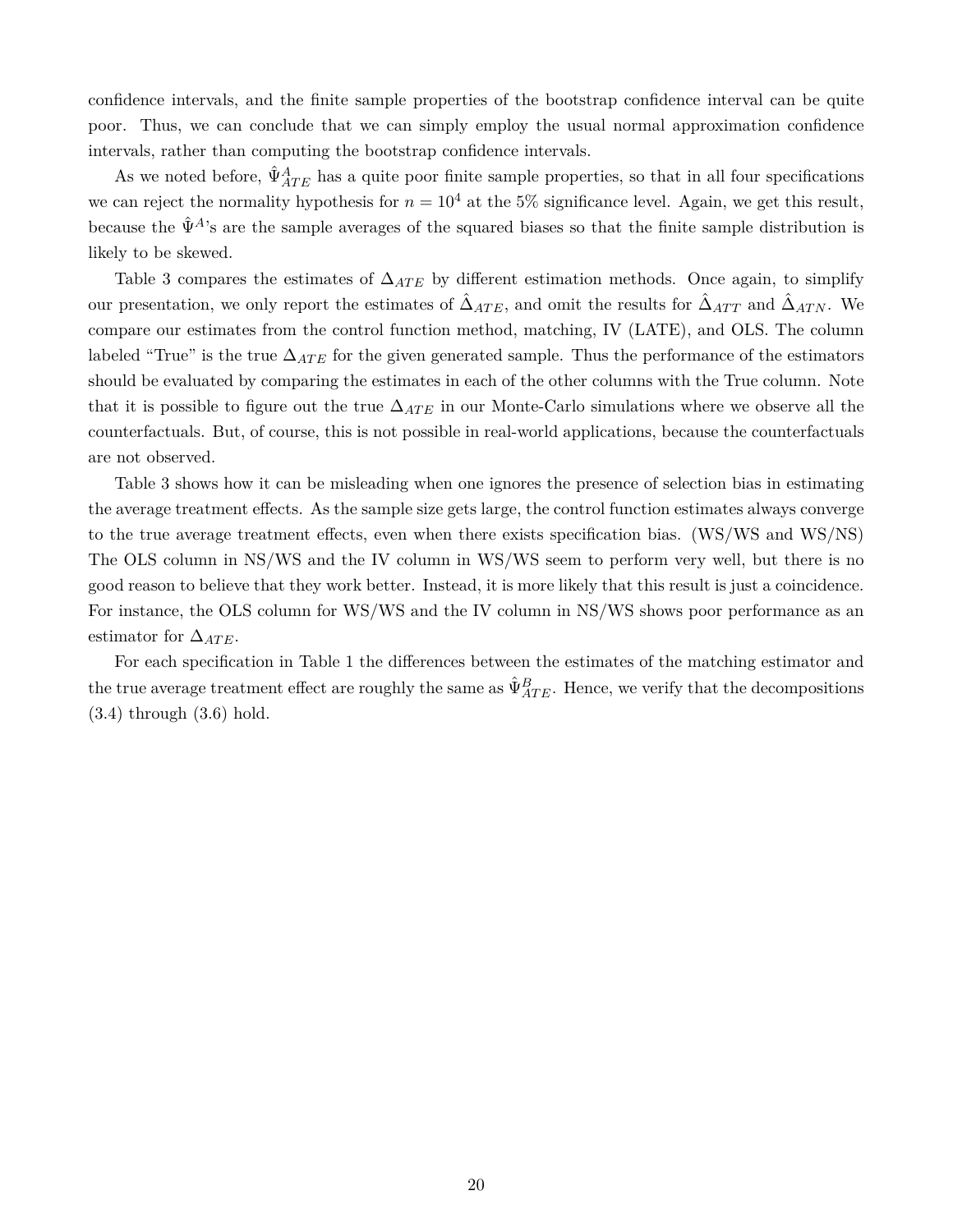|                                                                                                                                                         |                      |                             |                             | $\hat{\Psi}^B_{ATE}$ |                      |                             |                          | $\begin{array}{cc} \hat{\Psi}^{A} & E\\ \hat{\Psi}^{A T E} & \end{array}$ |                      |
|---------------------------------------------------------------------------------------------------------------------------------------------------------|----------------------|-----------------------------|-----------------------------|----------------------|----------------------|-----------------------------|--------------------------|---------------------------------------------------------------------------|----------------------|
|                                                                                                                                                         | π                    | p-value<br>$\overline{S-N}$ | Normal Approx.<br>$95\%$ CI | Bootstrap<br>95% CI  | 95% CI<br><b>POL</b> | p-value<br>$\overline{N-S}$ | Normal Approx.<br>95% CI | Bootstrap<br>$95\%$ CI                                                    | $95\%$ CI<br>PC<br>C |
|                                                                                                                                                         | $\tilde{\mathsf{C}}$ | 0.141                       | $(-3.109, 3.564)$           | $(-3.140, 3.573)$    | $(-3.340, 3.174)$    | 0.000                       | $(-5.070, 23.286)$       | $(-24.708, 2.279)$                                                        | (0.567, 21.676)      |
| No Specification Bias<br>No Selection Bias                                                                                                              | Ξ                    | 0.610                       | $(-0.505, 1.496)$           | $(-0.514, 1.478)$    | $(-1.000, 1.202)$    | 0.000                       | $(-0.753, 2.543)$        | $(-2.691, 0.393)$                                                         | (0.052, 2.181)       |
| (NS/NS)                                                                                                                                                 | °∂                   | 0.833                       | $(-0.617, 0.017)$           | $(-0.613, 0.022)$    | $(-0.315, 0.323)$    | 0.000                       | $(-0.072, 0.532)$        | $(-0.285, 0.301)$                                                         | (0.005, 0.215)       |
|                                                                                                                                                         | $10^6$               | 0.964                       | $(-0.080, 0.118)$           | $(-0.082, 0.117)$    | $(-0.099, 0.098)$    | 0.000                       | $(-0.007, 0.029)$        | $(-0.027, 0.008)$                                                         | (0.001, 0.021)       |
|                                                                                                                                                         | $10^3$               | 0.000                       | $(-4.540, 2.906)$           | $(-4.190, 3.116)$    | $(-4.346, 5.321)$    | 0.000                       | $(-5.364, 25.993)$       | $(-26.873, 3.232)$                                                        | (1.059, 39.406)      |
| With Specification Bias<br>No Selection Bias                                                                                                            |                      | 0.728                       | $(-0.742, 1.986)$           | $(-0.713, 2.022)$    | $(-0.903, 1.792)$    | 0.000                       | $(-0.392, 4.077)$        | $(-2.775, 1.555)$                                                         | (0.173, 3.439)       |
| (WS/NS)                                                                                                                                                 |                      | 0.915                       | $(-0.574, 0.264)$           | $(-0.572, 0.271)$    | (0.023, 0.832)       | 0.000                       | (1.512, 0.366)           | (0.133, 1.259)                                                            | (0.229, 1.000)       |
|                                                                                                                                                         | $10^6$               | 0.877                       | (0.365, 0.627)              | (0.361, 0.622)       | (0.309, 0.570)       | 0.000                       | (0.351, 0.580)           | (0.329, 0.552)                                                            | (0.374, 0.602)       |
|                                                                                                                                                         | Îθ                   | 0.908                       | (2.178, 11.923)             | (2.023, 11.932)      | (0.352, 9.843)       | 0.000                       | (48.556, 185.515)        | (21.698, 156.072)                                                         | (64.671, 221.648)    |
| No Specification Bias<br>With Selection Bias                                                                                                            | $\mathsf{C}^4$       | 0.757                       | (5.531, 8.518)              | (5.547, 8.532)       | (3.534, 6.597)       | 0.012                       | (115.698, 164.474)       | (112.934, 161.278)                                                        | (101.664, 148.553)   |
| (NS/WS)                                                                                                                                                 |                      | 0.398                       | (4.734, 5.731)              | (4.746, 5.758)       | (4.634, 5.585)       | 0.454                       | (114.386, 129.376)       | (114.203, 129.290)                                                        | (115.396, 130.395)   |
|                                                                                                                                                         | $10^6$               | 0.665                       | (5.029, 5.334)              | (5.030, 5.334)       | (4.948, 5.255)       | 0.543                       | (119.178, 123.970)       | (119.241, 124.054)                                                        | (120.311, 124.940)   |
|                                                                                                                                                         | $10^{3}$             | 0.000                       | $(-9.131, 15.596)$          | $(-7.997, 16.628)$   | $(-7.894, 20.978)$   | 0.000                       | $(-56.080, 324.696)$     | $(-151.200, 143.695)$                                                     | (50.879, 519.973)    |
| With Specification Bias<br>With Selection Bias                                                                                                          |                      | 0.148                       | (7.304, 15.274)             | (7.172, 15.209)      | (2.445, 10.623)      | 0.000                       | (128.452, 293.552)       | (109.596, 274.464)                                                        | (80.467, 195.146)    |
| (WS/WS)                                                                                                                                                 | $10^5$               | 0.994                       | (5.484, 7.926)              | (5.484, 7.940)       | (5.291, 7.748)       | 0.000                       | (103.383, 136.814)       | (100.900, 135.172)                                                        | (108.921, 145.384)   |
|                                                                                                                                                         | 10 <sup>6</sup>      | 0.593                       | (6.317, 7.113)              | (6.328, 7.122)       | (6.148, 6.927)       | 0.425                       | (120.751, 132.224)       | (120.552, 132.213)                                                        | (120.456, 131.669)   |
| Note. The Shapiro-Wilk test rejects the null hypothesis that the statistics are normally distributed when the p-value is smaller than the predetermined |                      |                             |                             |                      |                      |                             |                          |                                                                           |                      |
| level.                                                                                                                                                  |                      |                             |                             |                      |                      |                             |                          |                                                                           |                      |

Table 2: Normality Test Results and Alternative 95% Confidence Intervals for the Estimated Selection Bias Parameters Table 2: Normality Test Results and Alternative 95% Confidence Intervals for the Estimated Selection Bias Parameters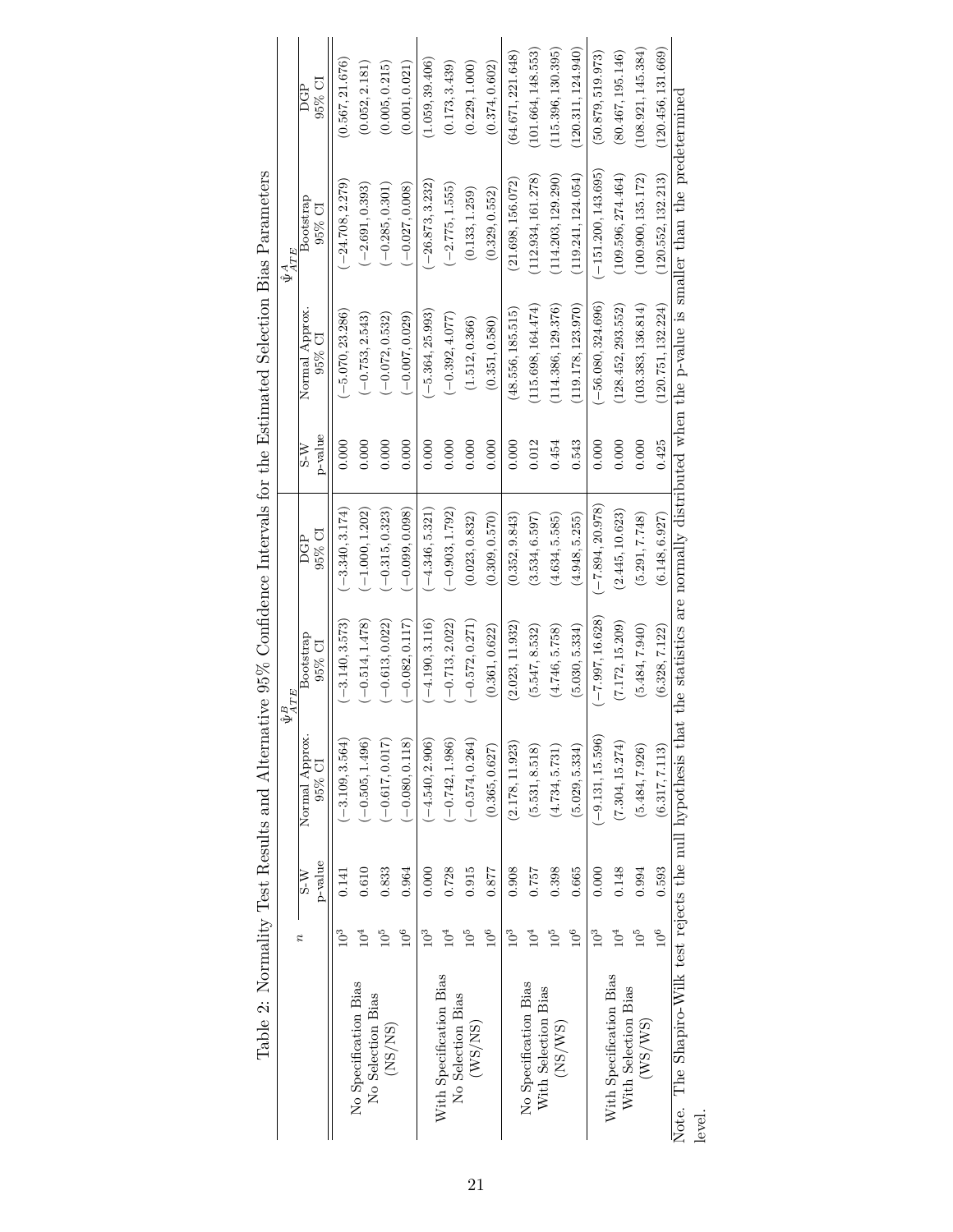|                         |                  |         |          | $\Delta_{ATE}$ |            |        |
|-------------------------|------------------|---------|----------|----------------|------------|--------|
|                         | $\boldsymbol{n}$ | Control | Matching | IV(LATE)       | <b>OLS</b> | True   |
|                         | $10^3\,$         | 21.116  | 20.063   | 16.940         | 17.347     | 20.595 |
| No Specification Bias   |                  | (1.336) | (1.064)  | (1.221)        | (0.895)    | $(-)$  |
| No Selection Bias       | $10^4\,$         | 19.675  | 19.711   | 15.402         | 16.060     | 20.124 |
| (NS/NS)                 |                  | (0.441) | (0.343)  | (0.372)        | (0.280)    | $(-)$  |
|                         | 10 <sup>5</sup>  | 20.275  | 20.043   | 15.795         | 16.038     | 20.127 |
|                         |                  | (0.136) | (0.159)  | (0.119)        | (0.092)    | $(-)$  |
|                         | $10^3\,$         | 13.148  | 12.285   | 12.243         | 12.209     | 11.635 |
| With Specification Bias |                  | (2.086) | (0.695)  | (0.696)        | (0.631)    | $(-)$  |
| No Selection Bias       | $10^4\,$         | 11.282  | 11.337   | 11.195         | 11.330     | 11.601 |
| (WS/NS)                 |                  | (0.739) | (0.226)  | (0.235)        | (0.209)    | $(-)$  |
|                         | 10 <sup>5</sup>  | 11.433  | 11.663   | 11.720         | 11.641     | 11.594 |
|                         |                  | (0.224) | (0.070)  | (0.072)        | (0.064)    | $(-)$  |
|                         | $10^3\,$         | 18.173  | 22.593   | 12.687         | 20.108     | 20.365 |
| No Specification Bias   |                  | (2.619) | (1.277)  | (2.220)        | (1.277)    | $(-)$  |
| With Selection Bias     | 10 <sup>4</sup>  | 18.314  | 23.410   | 13.440         | 20.755     | 19.948 |
| (NS/WS)                 |                  | (0.833) | (0.401)  | (0.667)        | (0.366)    | $(-)$  |
|                         | 10 <sup>5</sup>  | 20.343  | 23.583   | 14.189         | 20.807     | 20.151 |
|                         |                  | (0.271) | (0.135)  | (0.211)        | (0.115)    | $(-)$  |
|                         | 10 <sup>3</sup>  | 16.124  | 15.875   | 10.787         | 15.841     | 11.406 |
| With Specification Bias |                  | (6.432) | (1.076)  | (1.603)        | (0.976)    | $(-)$  |
| With Selection Bias     | 10 <sup>4</sup>  | 8.577   | 15.906   | 10.192         | 15.917     | 11.425 |
| (WS/WS)                 |                  | (2.071) | (0.339)  | (0.500)        | (0.315)    | $(-)$  |
|                         | 10 <sup>5</sup>  | 13.008  | 16.408   | 11.731         | 16.404     | 11.618 |
|                         |                  | (0.632) | (0.109)  | (0.159)        | (0.097)    | $(-)$  |

Table 3: The Performance of Alternative Estimators of Δ<sub>*ATE*</sub>

Based on the results of this section, we conclude that our test works quite well with reasonable sample sizes under various circumstances. In particular, our test works well even when there exists specification bias, which is likely to be common in many econometric applications.

### **5 An Empirical Example Using Data From a U.S. Job Training**

#### **5.1 Data and Specification**

Here we apply our test of selection bias to data from a U.S. job training program. Our application involves a sample of about 2,200 adult women selected to the classroom training component of the National JTPA Study (NJS).<sup>12</sup> The JTPA program, the predecessor of the current Workforce Investment Act (WIA) program, provided a range of employment and training services to economically disadvantaged persons. The NJS was a social experiment conducted in 16 sites throughout the United States that tested the efficacy of JTPA services (for a detailed discussion on the JTPA program, see Doolittle and Traeger, 1990).<sup>13</sup> In this example, we focus on the post-program employment rates of adult NJS women, who upon applying for the program, were determined by program officials to likely benefit from classroom training. These women were then randomly assigned into a treatment or a control group. We present the baseline summary statistics in Table 4, separately for public aid recipients and for women who were

Note. The standard errors are in parentheses and are the bootstrap standard errors.

<sup>12</sup>A description of our data is contained in the appendix.

 $13$ Throughout this section, we did not include the site dummies in the covariates. We also tried to include the 15 site dummies in the covariates, which only resulted in a similar coefficient estimates but larger standard error estimates due to a larger number of covariates.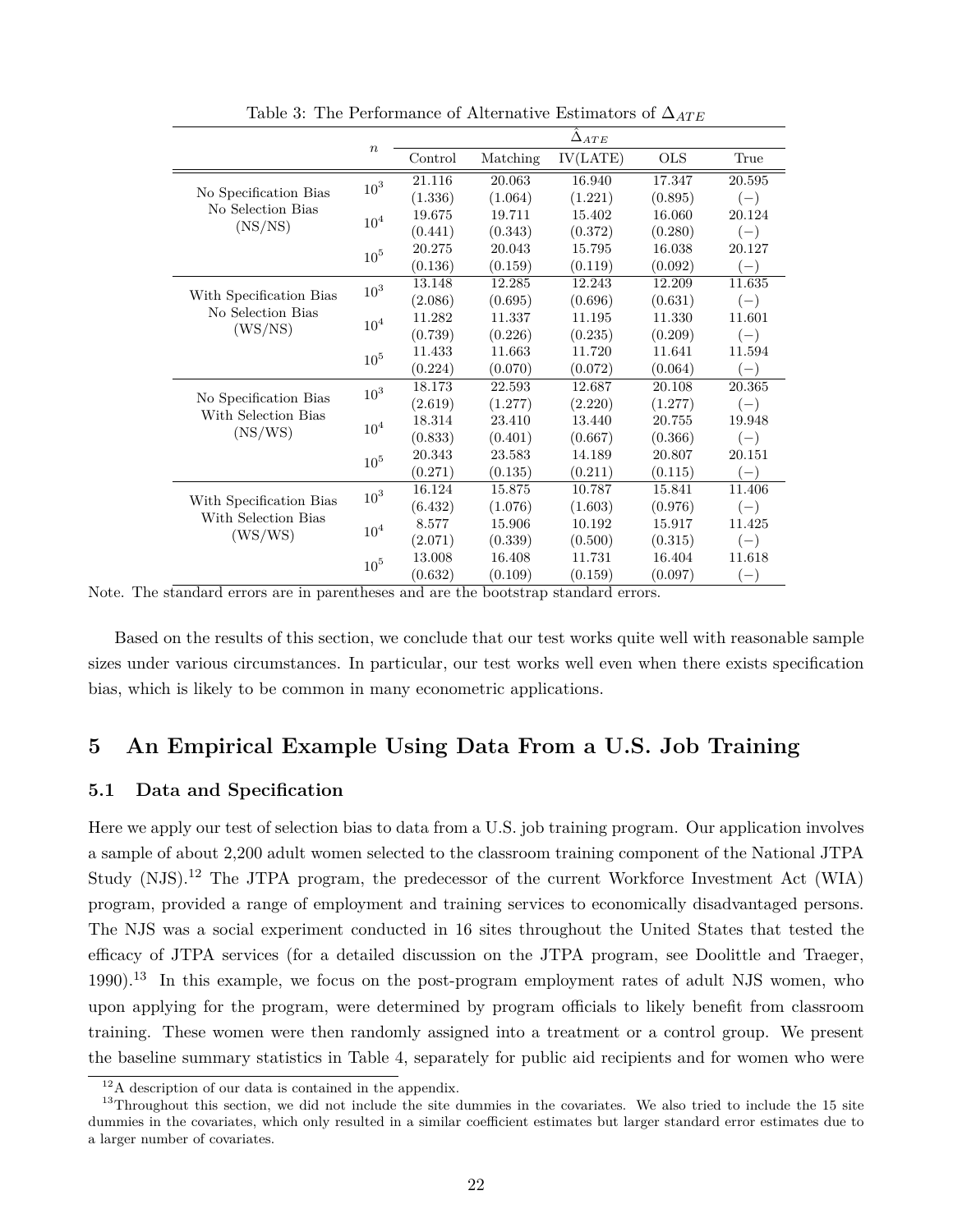not receiving public aid at the baseline. The baseline is defined as the date of random assignment, which differs across calendar times for different participants.<sup>14</sup>

|                        | Public Aid Recipient<br>at Baseline | No Public Aid Recipient<br>at Baseline | <b>Full Sample</b> |
|------------------------|-------------------------------------|----------------------------------------|--------------------|
| Age                    | 31.81                               | 36.37                                  | 33.71              |
|                        | (6.65)                              | (11.50)                                | (9.44)             |
| Kids under 4 years old | 0.43                                | 0.20                                   | 0.34               |
| Married                | (0.50)                              | (0.40)                                 | (0.47)             |
|                        | 0.13                                | 0.33                                   | 0.22               |
|                        | (0.34)                              | (0.47)                                 | (0.41)             |
|                        | 0.43                                | 0.24                                   | $0.35\,$           |
| Never married          | (0.50)                              | (0.43)                                 | (0.48)             |
| Black                  | 0.41                                | 0.20                                   | 0.34               |
|                        | (0.49)                              | (0.40)                                 | (0.47)             |
| Hispanic               | 0.14                                | 0.10                                   | 0.12               |
|                        | (0.35)                              | (0.29)                                 | (0.34)             |
| High school dropout    | 0.51                                | 0.44                                   | 0.48               |
| Years of schooling     | (0.50)                              | (0.50)                                 | (0.50)             |
|                        | 11.27                               | 11.52                                  | 11.42              |
|                        | (1.63)                              | (1.78)                                 | (1.70)             |
|                        | 0.66                                | 0.69                                   | 0.67               |
| Experiment Status      | (0.47)                              | (0.46)                                 | (0.47)             |
|                        | 0.48                                | 0.65                                   | 0.54               |
| Employment in Month 18 | (0.50)                              | (0.48)                                 | (0.50)             |
| $\boldsymbol{n}$       | 1207                                | 809                                    | 2216               |

Table 4: Baseline Summary Statistics

(a) Mean Demographic Characteristics at the Baseline, Employment Rates During Month 18, and Experimental Impacts at Month 18

|                         |      | Public Aid=1 Public Aid=0 | Full Sample |
|-------------------------|------|---------------------------|-------------|
| $Pr(D_i = 1   z_i = 1)$ | 0.71 | 0.69                      | 0.69        |
| $Pr(D_i = 1   z_i = 0)$ | 0.41 | 0.42                      | 0.41        |
| $Pr(y_i = 1   z_i = 1)$ | 0.50 | 0.64                      | 0.56        |
| $Pr(y_i = 1   z_i = 0)$ | 0.43 | 0.66                      | 0.52        |
| $Pr(z_i = 1)$           | 0.66 | 0.69                      | 0.67        |

(b) Observed Conditional Probabilities of Receiving Training by Month 18,

and Being Employed during Month 18

Note.  $z_i$  is the experimental status indicator at baseline,  $D_i$  is the training status indicator in month 18, *yi* is the employment indicator in month 18.

Our analysis focuses on (i) women in the entire sample, and on (ii) the subsample of women who were receiving public aid at the baseline. The women we study here are from a very economically disadvantaged adult population. At the baseline, the mean age of these women is nearly 34, about 50 percent are high school dropouts, with a mean years of schooling equal to 11.5, and only about 10 percent were employed at the baseline. Even during the 18th month following the baseline, these employment rates, especially for those women who were on public aid (about 60% of the sample) continue to be relatively low (or about 43% compared to 66% for those who were not on public aid at the baseline).

<sup>&</sup>lt;sup>14</sup>Pubic aid recipients are defined as women who reporting receiving either Food Stamps (now SNAP) or AFDC (now TANF) benefits at the baseline.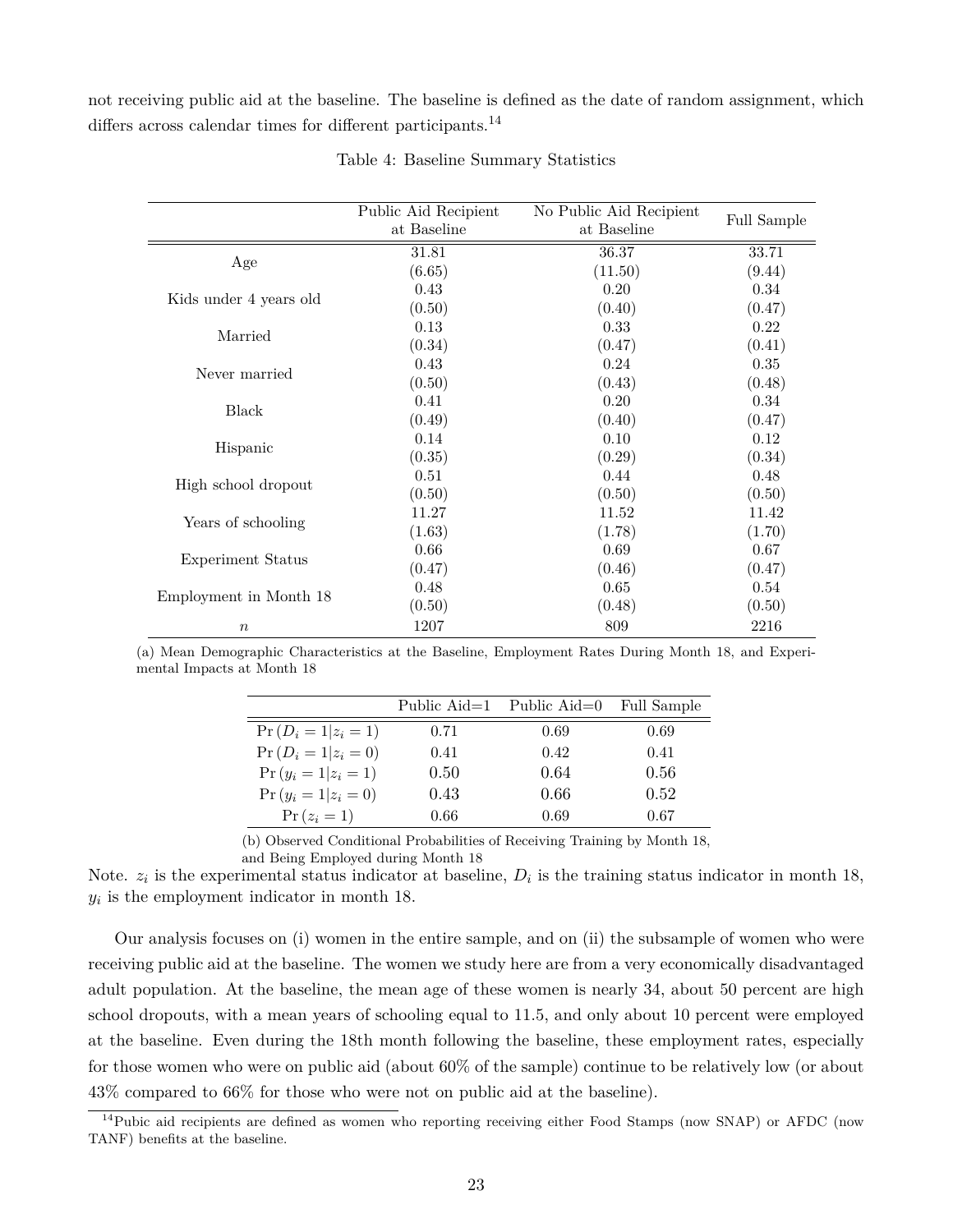**The Experimental Impacts and Control Group Substitution** As Bloom et al. (1993) note, the experimental design appears to have "worked" as the baseline characteristics of the treatments and controls were balanced. The experimental evaluation indicated that adult women benefited from the opportunity to participate in such services through modestly increased earnings and employment rates (Bloom et al., 1993). As shown by Table 4b, the experimental impact of training was equal at about 4 percent, but there was about an 10 percentage point difference in the experimental impact for women who were receiving public aid at the baseline compared with those who were not.<sup>15</sup>

Because of the decentralized structure of federally supported training programs, there was substantial amount of control group substitution as well as many treatment no-shows or early dropouts. As training providers were subcontracted locally, it was not only possible for the control group members to get similar training as the treatments, but even to be enrolled in the same classroom under a different source of funding than the funding source for the treatments. As a result, there are substantial differences between the program's experimental impact (the intent-to-treat effect), the impact that takes account of the no-shows and early dropouts (the Bloom estimate), and the impact that takes account of both the no-shows and early dropouts and the control group substitution (Generalized Bloom estimate), (Heckman et al., 1999).

Turning to Table 4b, we observe that about 41% of those assigned to the treatment group were "always takers;" This means that 41% of the treatment would have participated in training even if they had been assigned to the control group. About 31% were "never takers;" this means that 31% of the treatments were no-shows or early dropouts. Invoking the monotonicity/uniformity assumption, we assume that these treatments would not have participated had they been assigned into the control group. Finally, only about 28% of the treatments were "compliers." Such people were induced by the experiment to take training and would otherwise not have participated.

We estimate the foregoing percentages by virtue of the random assignment indicator, *z<sup>i</sup>* . The fraction of women who participate in training, whether they are assigned to the treatment or control groups, the "always takers," is given by  $Pr(D_i = 1 | z_i = 0)$ ;  $Pr(D_i = 1 | z_i = 1)$  is sum of the probabilities of "always" takers" and the "compliers." Similarly,  $Pr(D_i = 0|z_i = 1) = 1 - Pr(D_i = 1|z_i = 1)$  is the probability that a treatment is a "never taker."<sup>16</sup> These patterns are important below when we show that, among women in the public aid subsample, our ability to estimate the magnitude of the selection bias can be used to infer quite different program impacts on the "always takers" compared with the "compliers."

We begin our analysis of the training effect by presenting estimates based on four different estimators: (i) Matching; (ii) OLS; (iii) Linear IV and (iv) the semiparametric control function estimator. We use as the left-hand side variable  $y_i \in \{0,1\}$ , employment status during the 18th month following the baseline. This corresponds to the linear probability model.

**Calculating the Propensity Scores** With our matching estimator we estimated several different versions of this model. We did this because as Heckman and Navarro-Lozano (2004) observe that "...

<sup>&</sup>lt;sup>15</sup>This can be confirmed either (i) by subtracting conditional probabilities  $Pr(y_i = 1 | z_i = 0)$  from  $Pr(y_i = 1 | z_i = 1)$ , or (ii) by investigating the OLS estimator  $\hat{\beta}$  of the equation  $y_i = \alpha + z_i \beta + u_i$  for each of the subsamples and the full sample, respectively. Here,  $\hat{\beta}_{full sample} = 0.04$ ,  $\hat{\beta}_{pubaid=1} = 0.07$ , and  $\hat{\beta}_{pubaid=0} = -0.03$ .

 $16$ Note that under the VIA, we assume that there were no defiers (i.e., the Monotonicity/Uniformity assumption holds).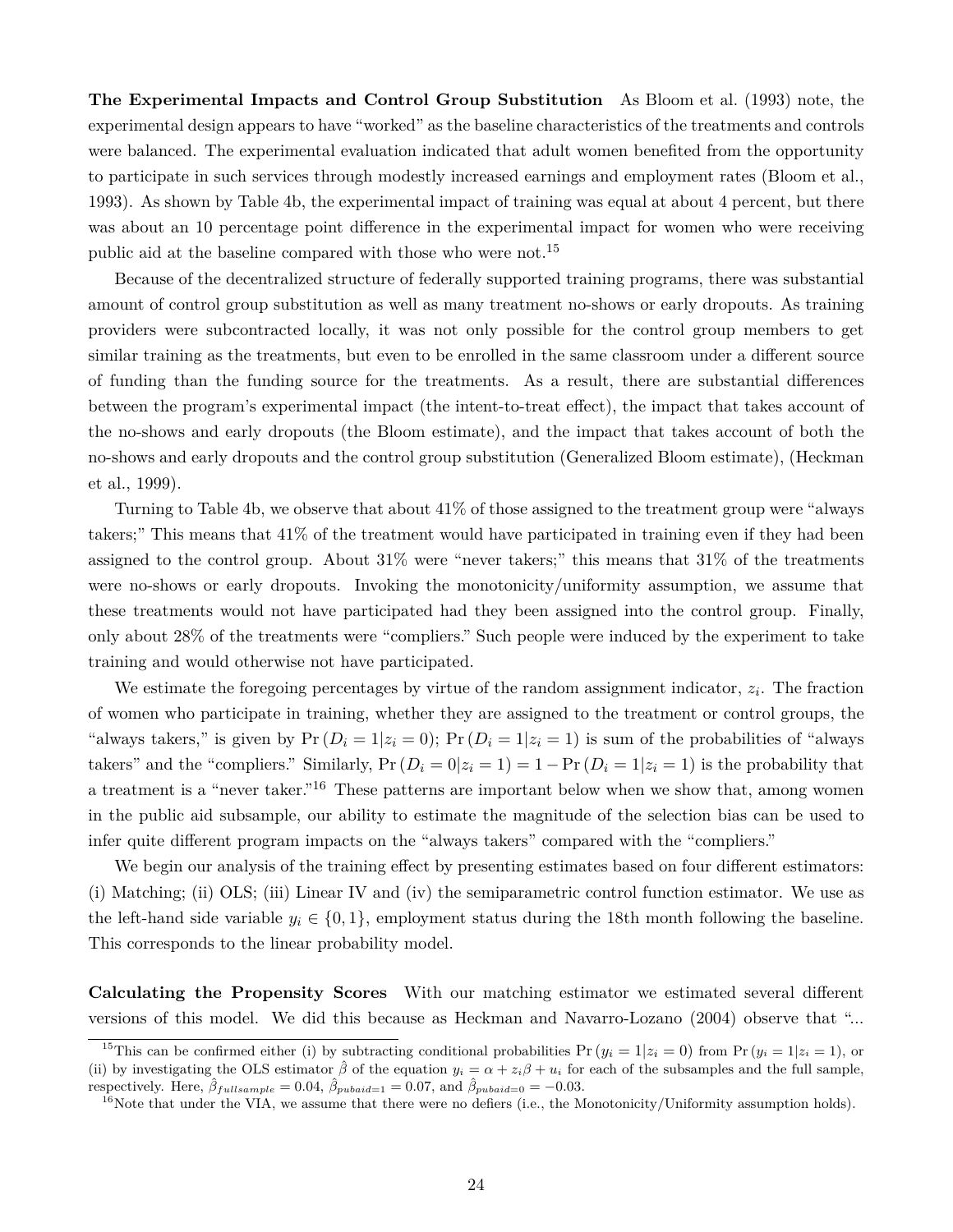matching offers no guidance as to which control variables to include ..." in the model.<sup>17</sup> Before estimating the alternative matching estimators, we have to check whether there is common support in the estimated propensity scores of the treatments and controls. Without common support, we cannot use the propensity score matching to estimate the treatment parameters.

We chose to estimate the propensity score  $Pr(D_i = 1 | \mathbf{x}_i, z_i)$  using the covariate vector:

$$
\mathbf{x}_i = \{ \text{age}_i, \text{ squared age}_i, \text{ kids under 4 years old}_i, \text{ married}_i, \text{never married}_i, \text{black}_i, \text{hispanic}_i, \text{ high school dropout}_i, \text{ years of schooling}_i \}
$$
\n(5.1)

and the experimental status variable,  $z_i \in \{0,1\}$ , where  $D_i \in \{0,1\}$  denotes program participation status. Because of the relatively small sample size, we used probit or logit to estimate the propensity score, instead of using nonparametric methods.

Table 5 presents the result of the propensity score estimation using Probit and Logit model, which gives a description what determines people's participation in the traning. Column (i) and (iii) used Probit model, column (ii) and (iv) used Logit model. Column (i) and (ii) are the result for the full sample, (iii) and (iv) are for the public aid subsample. It turns out that the variables Age, Squared age, Experimental status are significant at  $1\%$  significance level throughout (i)~(iv). The variable Black is negative and significant at 1% significance level for the full sample, while the variable Hispanic is positive and significant at 5% significance level for the public aid subsample. During the estimation of treatment effects using the control function and the matching estimators, we used the Probit model estimates of the propensity scores (column (i) and (iii) of Table 5). While the coefficient estimates of the probit and logit model estimates show some difference, the method that we used to estimate the propensity score had little effect on the estimated treatment effects both in the matching estimators and the control function estimators.

As shown by Figure 5.1, the propensity scores for program participants and program non-participants approximately overlap. The support of the propensity scores for program participants and program non-

- $(\mathbf{x}_i, z_i) = \{ \text{age}_i, \text{ squared age}_i, \# \text{ kids under 4 years old}_i, \text{ married}_i, \text{never married}_i, \}$  $black_i$ , hispanic<sub>*i*</sub></sub>, high school dropout<sub>*i*</sub>, years of schooling<sub>*i*</sub></sub>, experimental status<sub>*i*</sub></sub>}
	- $\mathbf{x}_i$  = {age<sub>*i*</sub></sub>, squared age<sub>*i*</sub></sub>  $\#$  kids under 4 years old<sub>*i*</sub>, married<sub>*i*</sub>, never married<sub>*i*</sub>,  $\text{black}_i$ , hispanic<sub>*i*</sub>, high school dropout<sub>*i*</sub>, years of schooling<sub>*i*</sub>, and the interaction terms of the variables above*i*}
	- $(\mathbf{x}_i, z_i) = \{ \text{age}_i, \text{ squared age}_i, \# \text{ kids under 4 years old}_i, \text{ married}_i, \text{never married}_i, \}$  $\text{black}_{i}$ , hispanic<sub>*i*</sub>, high school dropout<sub>*i*</sub>, years of schooling<sub>*i*</sub></sub>, and the interaction terms of the variables above*<sup>i</sup>* experimental status*i*}

In our third matching estimator, we include higher order terms and their interactions, without experimental status, to estimate the propensity score. Finally, for our last matching estimators follows the third estimator, but also includes experimental status. We found that the second specification worked the best among the four specifications that we tried.

<sup>&</sup>lt;sup>17</sup>For this, we tried the following combinations for the independent variables and experimental status  $z_i$ :

 $\mathbf{x}_i$  = {age<sub>*i*</sub></sub>, squared age<sub>*i*</sub></sub>  $\#$  kids under 4 years old<sub>*i*</sub>, married<sub>*i*</sub>, never married<sub>*i*</sub>,  $black_i$ , hispanic<sub>*i*</sub></sub>, high school dropout<sub>*i*</sub>, years of schooling<sub>*i*</sub></sub>}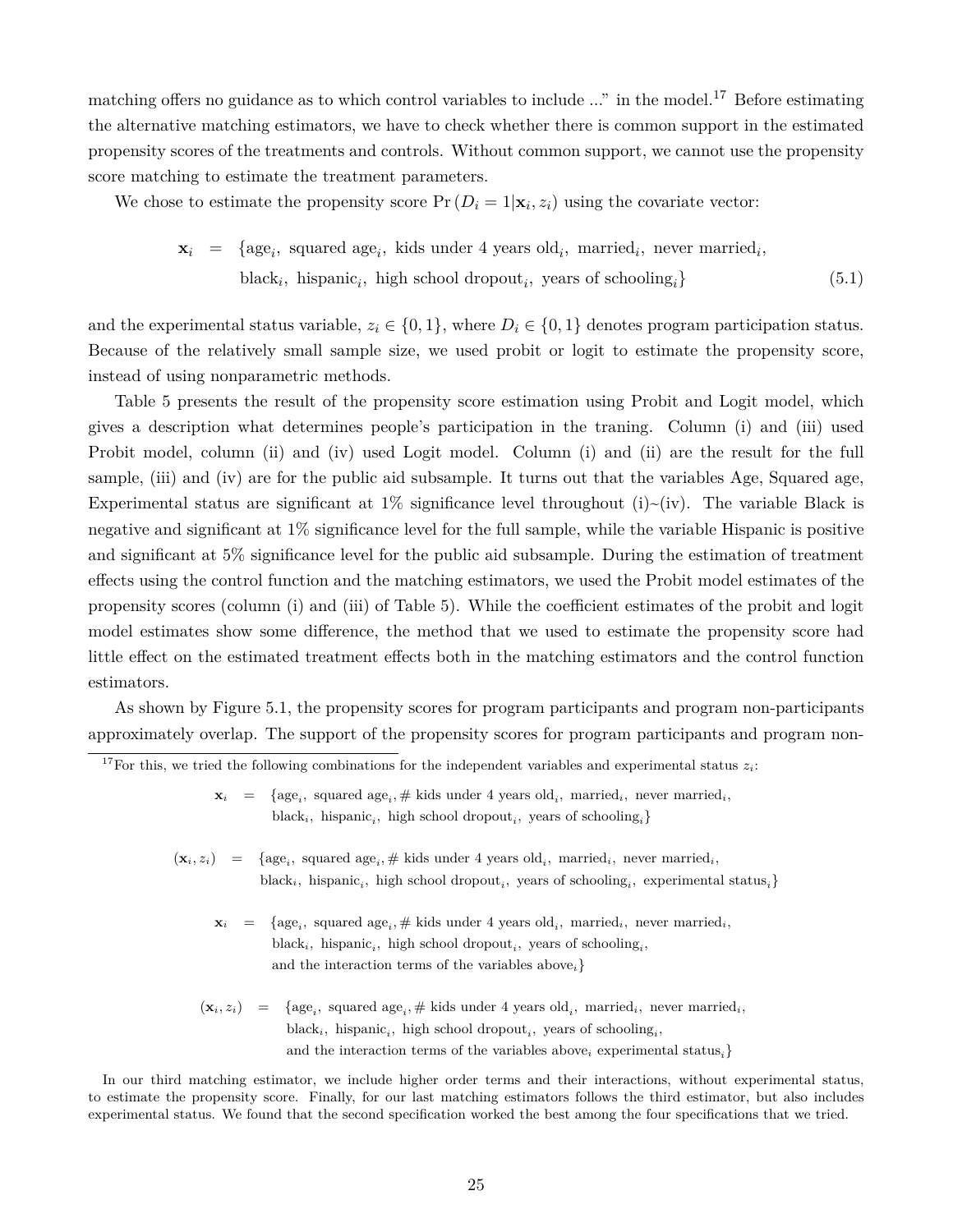| $Pr(D_i = 1 \mathbf{x}_i, z_i)$ | (i)      | (ii)     | (iii)    | (iv)     |
|---------------------------------|----------|----------|----------|----------|
|                                 | 0.077    | 0.129    | 0.106    | 0.174    |
| Age                             | (0.020)  | (0.034)  | (0.030)  | (0.051)  |
|                                 | $-0.001$ | $-0.002$ | $-0.002$ | $-0.002$ |
| Squared age                     | (0.000)  | (0.000)  | (0.000)  | (0.001)  |
|                                 | 0.007    | 0.011    | $-0.052$ | $-0.086$ |
| Kids under 4 years old          | (0.068)  | (0.111)  | (0.129)  | (0.213)  |
| Married                         | 0.031    | 0.047    | 0.116    | 0.192    |
|                                 | (0.075)  | (0.123)  | (0.112)  | (0.186)  |
| Never married                   | $-0.085$ | $-0.143$ | $-0.070$ | $-0.122$ |
|                                 | (0.072)  | (0.118)  | (0.136)  | (0.224)  |
| Black                           | $-0.299$ | $-0.487$ | $-0.110$ | $-0.173$ |
|                                 | (0.068)  | (0.112)  | (0.124)  | (0.204)  |
|                                 | 0.129    | 0.215    | 0.350    | 0.598    |
| Hispanic                        | (0.093)  | (0.155)  | (0.174)  | (0.297)  |
| Other minor race                | 0.187    | 0.324    | 0.168    | 0.302    |
|                                 | (0.166)  | (0.280)  | (0.225)  | (0.382)  |
| High schol dropout              | $-0.088$ | 0.009    | 0.025    | 0.035    |
|                                 | (0.074)  | (0.037)  | (0.124)  | (0.206)  |
| Years of schooling              | 0.007    | 0.009    | 0.018    | 0.030    |
|                                 | (0.022)  | (0.037)  | (0.035)  | (0.059)  |
| Experimental status             | 0.702    | 1.143    | 0.658    | 1.081    |
|                                 | (0.059)  | (0.096)  | (0.100)  | (0.164)  |
| (Intercept)                     | $-1.322$ | $-2.182$ | $-2.065$ | $-3.390$ |
|                                 | (0.476)  | (0.792)  | (0.745)  | (1.251)  |
| $\boldsymbol{n}$                | 2216     | 2216     | 1207     | 1207     |

Table 5: Result of Propensity Score Estimation

Note. Standard errors are in parentheses.  $\mathbf{x}_i$  is the covariate vector,  $z_i$  is the experimental status indicator at baseline,  $D_i$  is the participation status indicator by month 18. Column (i) is full sample with Probit model, (ii) is full sample with Logit model estimation. (iii) is public aid subsample with Probit model, (iv) is public aid subsample with Logit model estimation.

participants overlap on the interval [0*.*2*,* 0*.*83]. <sup>18</sup> Thus, there is a common support for those women in the the participant and nonparticipant groups. We find that all four approaches generate propensity scores of which the supports overlap quite well. This indicates that the nonparticipant group is comparable to our participant group. For all four approaches we tried, the mean propensity score for the participants is about 12 percentage points greater than the mean propensity score for the nonparticipant group.

#### **Alternative Estimators**

**Matching specification** As shown by Table 6a and 6b, after we adjust for these differences in propensity scores, we find that the impact of training (ATE) estimated using the matching estimator equals −0*.*01 in the full sample and −0*.*05 in the public aid subsample. The other matching impacts for ATT and ATN are similar. These results are insensitive to which of the four approaches we described in the above footnote to calculate the propensity score.

<sup>&</sup>lt;sup>18</sup>We find only about 3% of the nonparticipants and 0.3% of the participants have propensity scores between [0, 0.2]. These percentages are negligible. Also, for both participants and nonparticipants, the maximum values of the propensity scores are 0*.*83.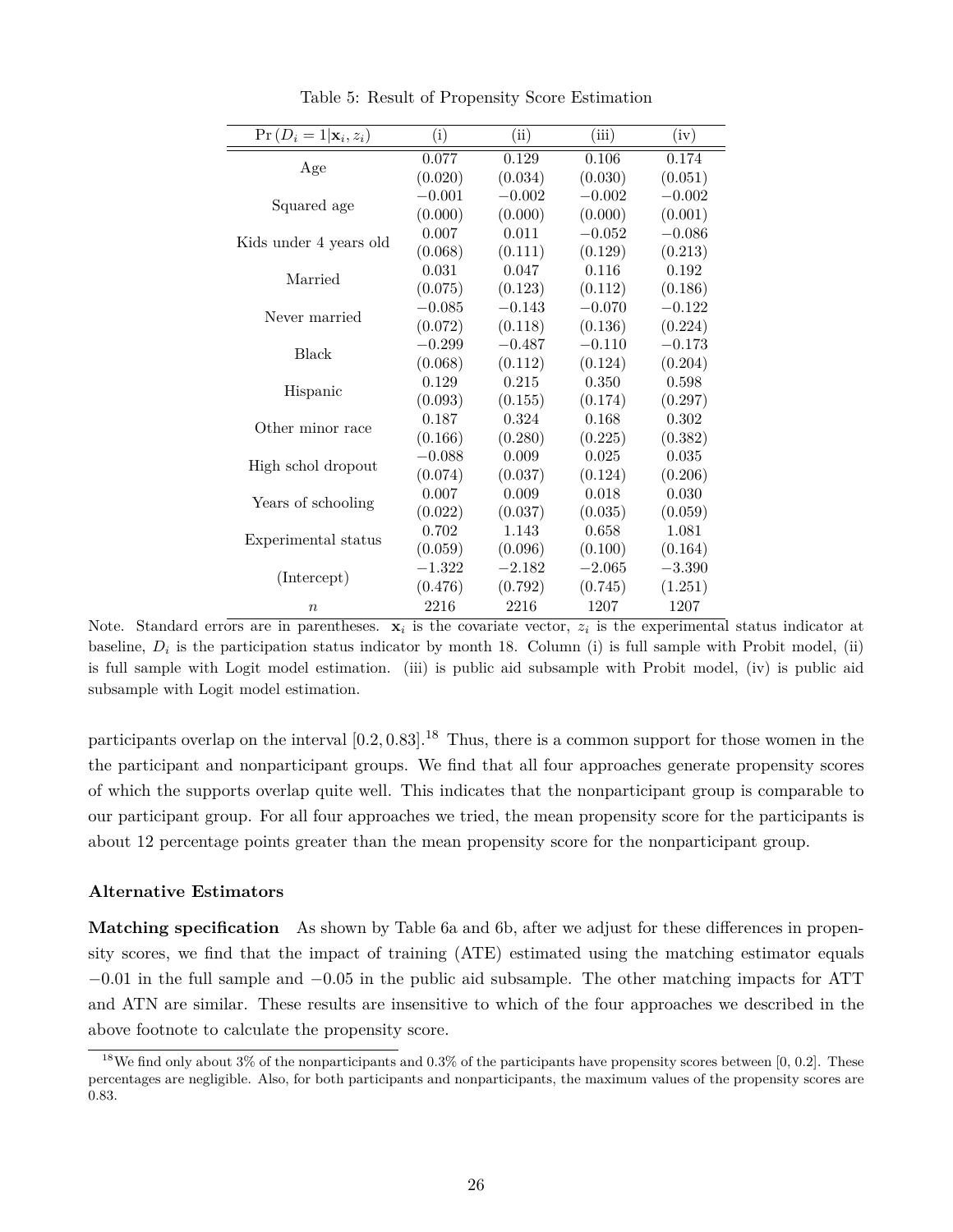Figure 5.1: Density of Propensity Scores by Participation Status *D<sup>i</sup>* for the Full Sample of JTPA-CT Adult Women



**OLS** specification We specify the OLS specification as:

$$
y_i = \mathbf{x}'_i \beta + D_i \delta + \epsilon_i \tag{5.2}
$$

where the covariates  $\mathbf{x}_i$  is the same as specified in (5.1),  $y_i \in \{0, 1\}$  is the employment status in month 18. We used the linear probability model, which is consistent if conditional independence assumptions hold.

The least squares estimates are very similar to the propensity score matching estimates. As shown by Table 6a and 6b, after we adjust for the covariates, we find that the impact of training equals −0*.*01 in the full sample and −0*.*03 in the public aid subsample. Note that although least squares estimates appear to be estimates of ATT, they differ from the matching and control function estimates of ATT, because of different weights that they place on individuals' marginal treatment effects (See Heckman and Vytlacil, 2005).

**IV specification** The linear IV estimator we used is given by estimating (5.2) using the experimental assignment status  $z_i$  as the instrument for  $D_i$ . Notice that we use a woman's experimental status as an instrumental variable. Because we don't have perfect compliance, this IV estimator consistently estimates the local average treatment effect for those women who complied with the treatment (cf., Imbens and Angrist, 1994). As shown in Table 6a and Table 6b, when we run the IV regression with using the experimental status as the instruments for the training status, we find that the impact on the compliers is 0.148 in the full sample and 0*.*226 in the public aid subsample. That is, for the complier group in the NJS, training was effective, because it raised the probability of being employed, during the 18 month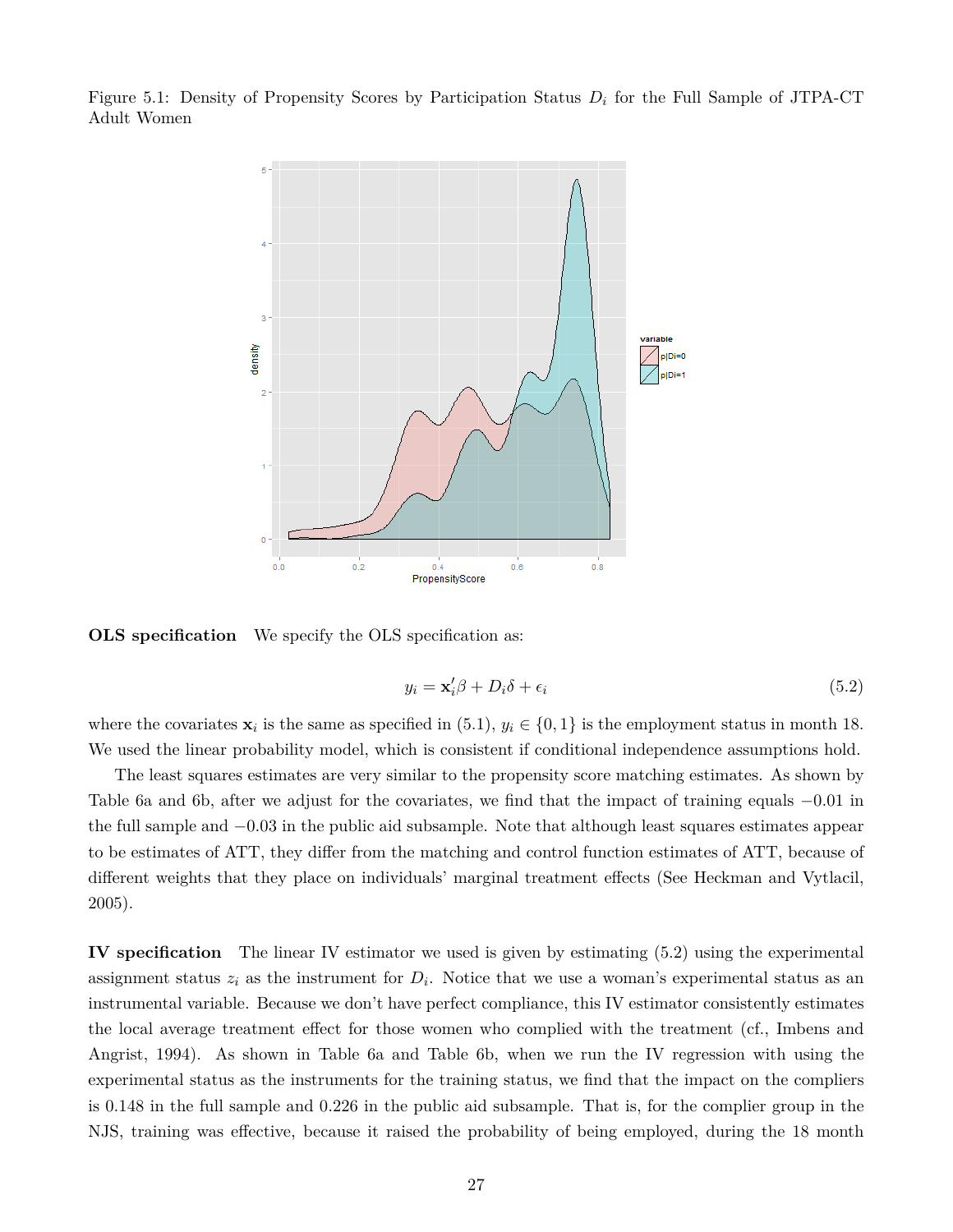following the baseline, by 14*.*8% and 22*.*6%, respectively.

**Control Function Estimation Specification** Finally, our control function specification is given by the following system of equations:

$$
D_i = \mathbf{1} (\mathbf{x}'_i \gamma + z_i \zeta + \eta_i)
$$
  
\n
$$
y_{0,i} = \mathbf{x}'_i \beta^0 + \epsilon_{0,i}
$$
  
\n
$$
y_{1,i} = \mathbf{x}'_i \beta^1 + \epsilon_{1,i}
$$

where the treatment status is  $D_i \in \{0,1\}$ , the experimental status is  $z_i \in \{0,1\}$ , the employment status during month 18 for the people who are not treated is given by  $y_{0,i} \in \{0,1\}$ , for who are treated is given by  $y_{1,i} \in \{0,1\}$  and  $\mathbf{1}(.)$  is the indicator function. Notice again, we use the women's experimental status *z<sup>i</sup>* as an instrumental variable in constructing the control function estimates of the impact of training. In the estimation, we used the same method as in the Section 4.1, except for taking only the first degree polynomial of the propensity score for the control function. We tried to use the quadratic version of propensity score to estimate the control function, but found that efficiency loss is too large, so we only used the linear version. This is because of the relatively small sample size of the data.

#### **5.2 Results of the National JTPA Study Estimation**

Table 6 presents the results of the alternative estimations discussed in the previous subsection. First, as expected, the standard errors associated with the OLS, matching, and even the IV estimators are substantially smaller than those associated with the control function estimators. But, because the OLS, matching, and IV estimators may be biased, we should first check that whether the corresponding selection bias estimates are statistically close to zero. In the table we observe that the point estimates of the ATT are each close to zero for OLS, matching, and the control function estimates. The bias terms for the ATT also are close to zero, These facts indicate that we can use the more efficient matching or the OLS estimates of the impact of training on participants.

We summarize the key results of Table 6 in Figure 5.2. This figure also illustrates how the decomposition in (3.4) through (3.6) presented in Section 3 works in our example. The first bars in each group are the matching estimator, which consistently estimate  $E[y_{1,i} - y_{0,i}]$  when the CIA holds. When this happens, this would imply that the first set of bars in the figure would coincide with the second bars for each grouping. However, this is not the case in our example. If we use matching to estimate the ATE, ATT, and ATN, we find that all three of these treatment effects are weakly negative.

The control function estimators tell a different story about the impact of training. We find that  $\hat{\Delta}_{ATE}$ and  $\hat{\Delta}_{ATN}$  are both positive in the public aid subsample, and  $\hat{\Delta}_{ATN}$  is large, positive, and statistically significant at the 5% level in both the public aid subsample and in the full sample. The third bars in each group are the biases associated with each of the estimated training effects. Even though the treatment itself has a positive effect on women's employment rates on average (ATE) and on the people who are not treated (ATN), selection makes it appear that the training effects are weakly negative when the selection biases are ignored.

The fourth bars in each group is simply the sum of the second and third bars. We confirm that the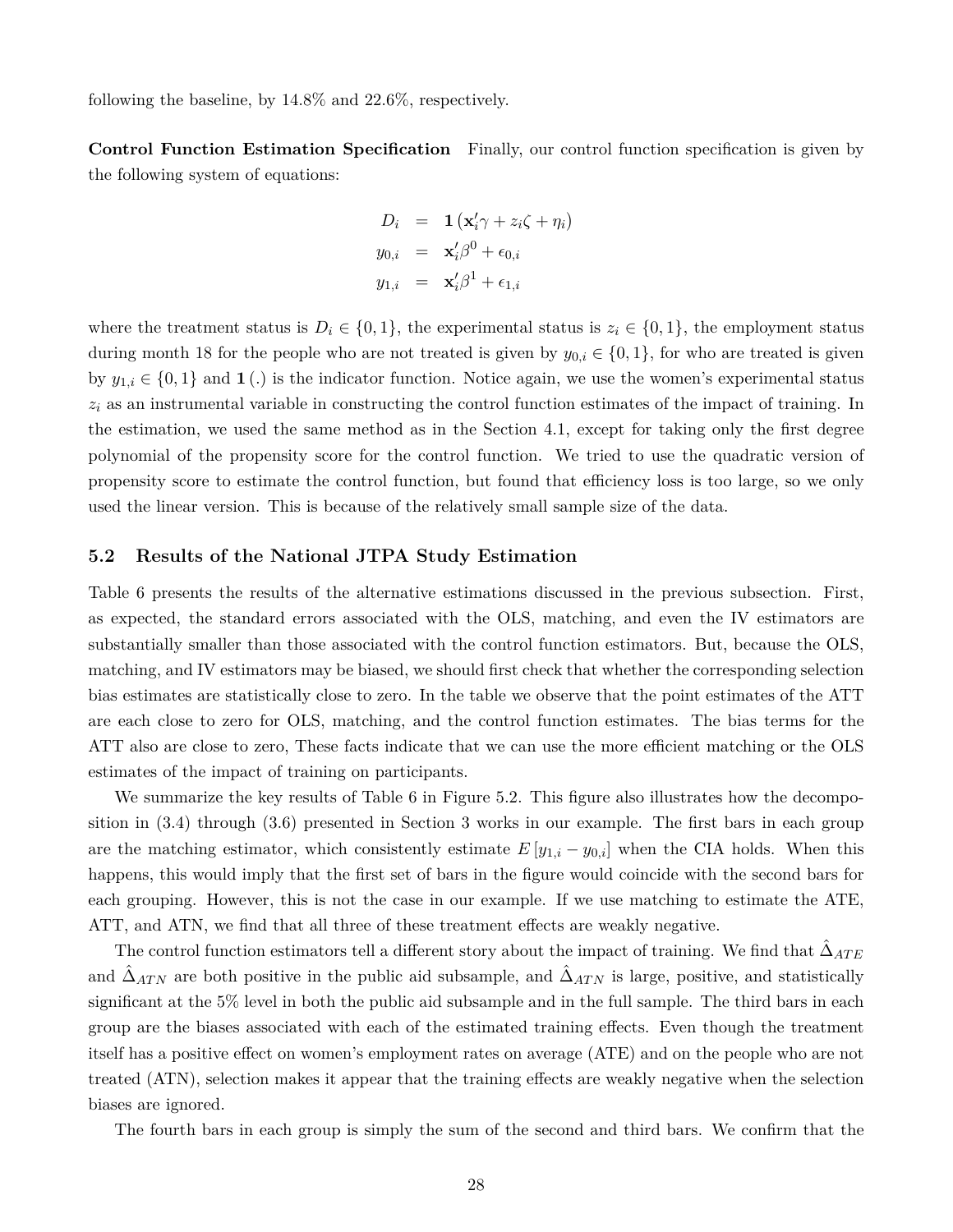sign and the magnitude of the fourth bars coincide with the first bars. We present this fourth group of bars in order to demonstrate that the decomposition  $(3.4)~(3.6)$  works in "real-world" example. The first bars in Figure 5.2 correspond to the left-hand side of (3.4) through (3.6), or to  $E[y_{1,i} - y_{0,i}]$ , whereas the fourth set of bars correspond to the right-hand side of these expressions, or to  $\Delta + \Psi$ .

Finally, we observe that the magnitudes of  $\sqrt{\hat{\Psi}^A}$ 's are quite similar to that of  $|\hat{\Psi}^B|$ 's.<sup>19</sup> However, the *t*-values for the  $\hat{\Psi}^A$ 's turn out to be smaller than those of the corresponding  $\hat{\Psi}^B$ 's. We attribute the higher standard errors associated with the  $\hat{\Psi}^{A}$ 's to the squared terms in this expression, which is a convex function.

The result that  $\hat{\Delta}_{ATN}$  is highly positive while  $\hat{\Delta}_{ATT}$  is close to zero suggests that the wrong people received training. We arrive at this conjecture, because we are able to infer the effect of training on the "always takers." If we think of the linear IV estimate as an unbiased estimate of the effect of training on the "compliers," and our control function ATT estimate as an unbiased estimate of the effect of training on all trainees, we can infer that training harmed the employment prospects of the "always takers." By using the proportion of "compliers" among all trainees, we infer that the effect of training on the "always takers" was equal to about −0*.*1. That is, training appears to lower the probability of being employed at month 18 by about 10 percentage points for the "always takers." The training impacts for the "compliers", the "never takers", and the "always takers" are equal to 0*.*23, 0*.*42, and −0*.*12 respectively, in the public aid subsample. This finding makes more concrete our contention that the wrong people received training.<sup>20</sup>

 $\sqrt{\hat{\Psi}^{A}_{ATE}}, \sqrt{\hat{\Psi}^{A}_{ATT}}, \sqrt{\hat{\Psi}^{A}_{ATN}}$ = (0*.*2086*,* 0*.*0529*,* 0*.*3586) for the public aid subsample, and  $\left(\sqrt{\hat{\Psi}_{ATE}^{A}}, \sqrt{\hat{\Psi}_{ATT}^{A}}, \sqrt{\hat{\Psi}_{ATN}^{A}}\right) = (0.1204, 0.01, 0.2093)$  for the full sample.

<sup>20</sup>We arrive at this inference by solving for  $\Delta_{Always}$  in:  $\Delta_{ATT}^{Control} = \Delta_{LAT}^{IV} \frac{s_C}{s_C + s_A} + \Delta_{Always} (1 - \frac{s_C}{s_C + s_A})$ , where  $\Delta_{Always}$ is the impact of training for the always takers, *s<sup>C</sup>* is the share of compliers, *s<sup>A</sup>* is the share of the always takers. We observe from Table 5b that  $s_C = 0.28$ ,  $s_A = 0.41$ . This result is robust in both the public aid subsample, which is equal to  $-0.12$ , and the full sample, with both public aid statuses, which is equal to −0*.*10.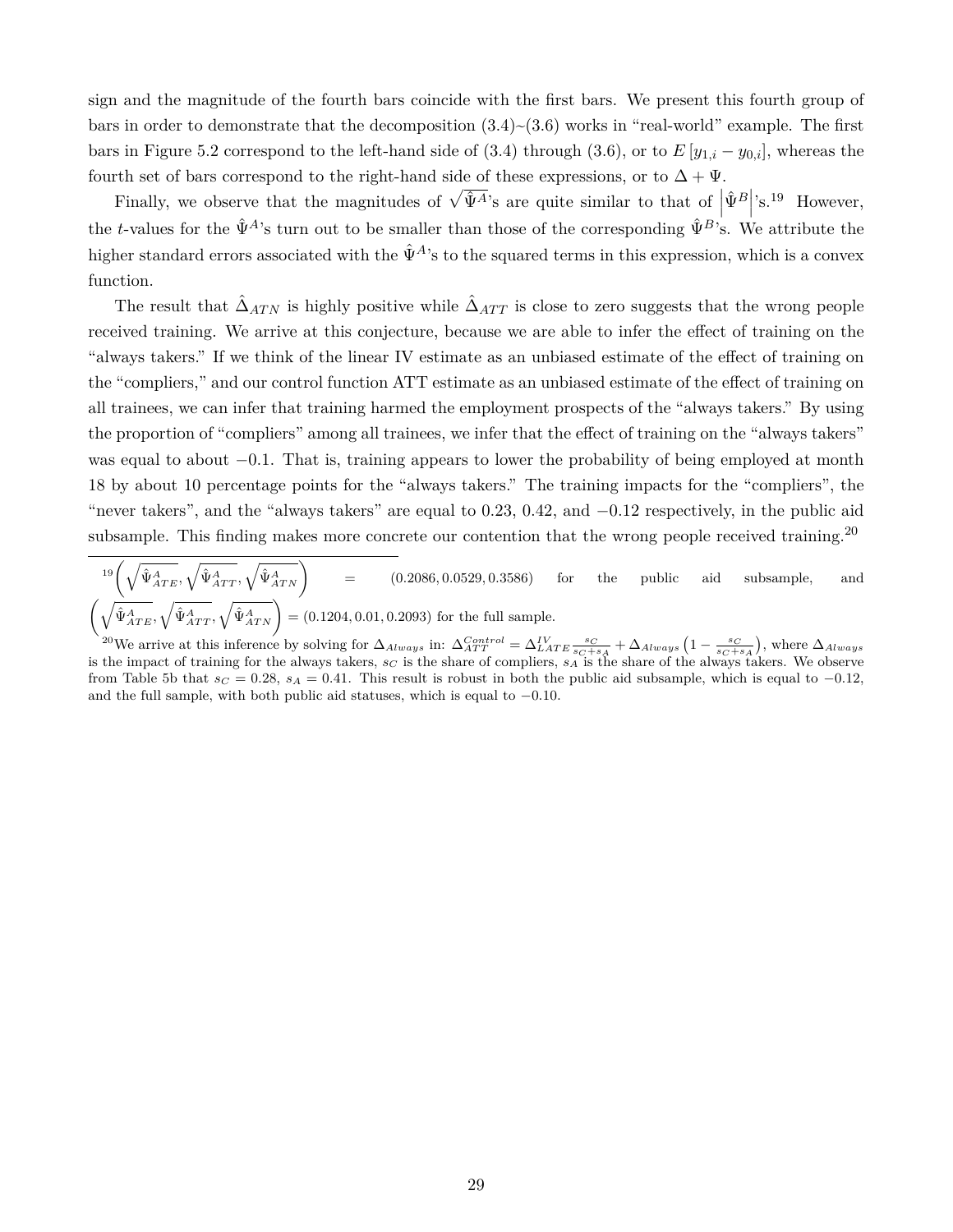|                |                      |                        |                                    |                                              |        |                                     |                            |                      |                                                                          | (a) Impacts on Employment Rates During Month 18, Public Aid Subsample, $n = 1207$ |                                                                                                |                                |                                |                                |
|----------------|----------------------|------------------------|------------------------------------|----------------------------------------------|--------|-------------------------------------|----------------------------|----------------------|--------------------------------------------------------------------------|-----------------------------------------------------------------------------------|------------------------------------------------------------------------------------------------|--------------------------------|--------------------------------|--------------------------------|
|                | $\bar{\Psi}^B_{ATE}$ | $\bar{\Psi}^B_{A T T}$ | $\bar{\Psi}^B_{ATN}$               | $\hat{\Psi}_{ATE}^{A}$ $\hat{\Psi}_{A'}^{A}$ | TT     | $\bar{\Psi}_{A_{\underline{T}N}}^A$ | $\hat{\Delta}_{LATE}^{IV}$ | $\hat{\Delta}^{OLS}$ | $\hat{\Delta}$ Matching                                                  | $\hat{\Delta}^{Matching}_{ATT}$                                                   | $\hat{\Delta}^{Matching}_{ATN}$                                                                | $\hat{\Delta}_{ATE}^{Control}$ | $\hat{\Delta}^{Control}_{ATT}$ | $\hat{\Delta}_{ATN}^{Control}$ |
| Full Subsample | $-0.2324$            |                        | $-0.0714 - 0.4713$ 0.0435          |                                              | 0.0028 | 0.1286                              | 0.2256                     | $-0.0337$            | $-0.0539$                                                                | $-0.0777$                                                                         | $-0.0309$                                                                                      | 0.1799                         | 0.0189                         | 0.4189                         |
| Bootstrap Mean | $-0.2355$            |                        | $-0.0735$ $-0.4764$ 0.0591 0.0168  |                                              |        | 1.1469                              | 0.2289                     | $-0.0334$            | $-0.0513$                                                                | $-0.0663$                                                                         | $-0.0300$                                                                                      | 0.1832                         | 0.0260                         | 0.4281                         |
| Bootstrap SE   | 0.1167               | 0.1576                 |                                    | $0.1584$ $0.0350$ $0.0252$                   |        | 1.0917                              | 0.1118                     | 0.0292               | 0.0323                                                                   | 0.0375                                                                            | 0.0402                                                                                         | 0.1119                         | 0.1529                         | 0.1536                         |
| $t$ -value     | $-1.9904$            | $-0.4529$              | $-2.9755$ 1.2440 0.11              |                                              | 22     | 1.4029                              | 2.0178                     | $-1.1525$            | $-1.6649$                                                                | $-2.0700$                                                                         | $-0.7686$                                                                                      | 1.6079                         | 0.1239                         | 2.7269                         |
|                |                      |                        |                                    |                                              |        |                                     |                            |                      |                                                                          |                                                                                   |                                                                                                |                                |                                |                                |
|                |                      |                        |                                    |                                              |        |                                     |                            |                      | (b) Impacts on Employment Rates During Month 18, Full Sample, $n = 2213$ |                                                                                   |                                                                                                |                                |                                |                                |
|                | $\hat{\Psi}^B_{ATE}$ | $\hat{\Psi}^B_{ATT}$   | $\overline{\hat{\Psi}}_{ATN}^B$    | $\overline{\hat{\Psi}^A_{ATE}}$              | ATT    | $\hat{\Psi}^{A}_{ATTN}$             | $\hat{\Delta}^{IV}_{LATE}$ | $\hat{\Delta}^{OLS}$ | $\hat{\Delta}^{{\it Matching}}_{\cdot\cdot\cdot-}$<br>$ATE$              | $\hat{\Delta}^{{\it Matching}}$<br>ATT                                            | $\hat{\Delta}^{{\cal M} {\cal at} {\cal c} {\cal h} {\cal i} {\cal n} {\cal g}}$<br><b>ATN</b> | $\hat{\Delta}_{ATE}^{Control}$ | $\hat{\Delta}^{Control}_{ATT}$ | $\hat{\Delta}_{ATN}^{Control}$ |
| Full Sample    | $-0.1207$            | $-0.0153$              |                                    | $-0.2759$ 0.0145 0.0001                      |        | 0.0438                              | 0.1485                     | $-0.0037$            | $-0.0122$                                                                | $-0.0357$                                                                         | $-0.0045$                                                                                      | 0.1023                         | $-0.0030$                      | 0.2576                         |
| Bootstrap Mean | $-0.1202$            | $-0.0121$              | $-0.2794$ 0.0242                   |                                              | 0.0094 | 0.0541                              | 0.1499                     | $-0.0097$            | $-0.0120$                                                                | $-0.0218$                                                                         | 0.0017                                                                                         | 0.1021                         | $-0.0062$                      | 0.2600                         |
| Bootstrap SE   | 0.0918               | 0.1287                 |                                    | $0.1247$ $0.0167$ 0.0130                     |        | 0.0430                              | 0.0871                     | 0.0219               | 0.0232                                                                   | 0.0287                                                                            | 0.0288                                                                                         | 0.0890                         | 0.1267                         | 1.244                          |
| $t$ -value     |                      |                        | $-1.3138$ $-2.2128$ $-8682$ 0.0101 |                                              |        | 1.0183                              | 1.7038                     | $-0.4437$            | $-0.5248$                                                                | $-1.2425$                                                                         | $-0.1552$                                                                                      | 1.1495                         | $-0.0240$                      | 2.0709                         |

Table 6: Alternative Estimates of the Impact of Training on Employment Rates and Estimates of Selection Bias Table 6: Alternative Estimates of the Impact of Training on Employment Rates and Estimates of Selection Bias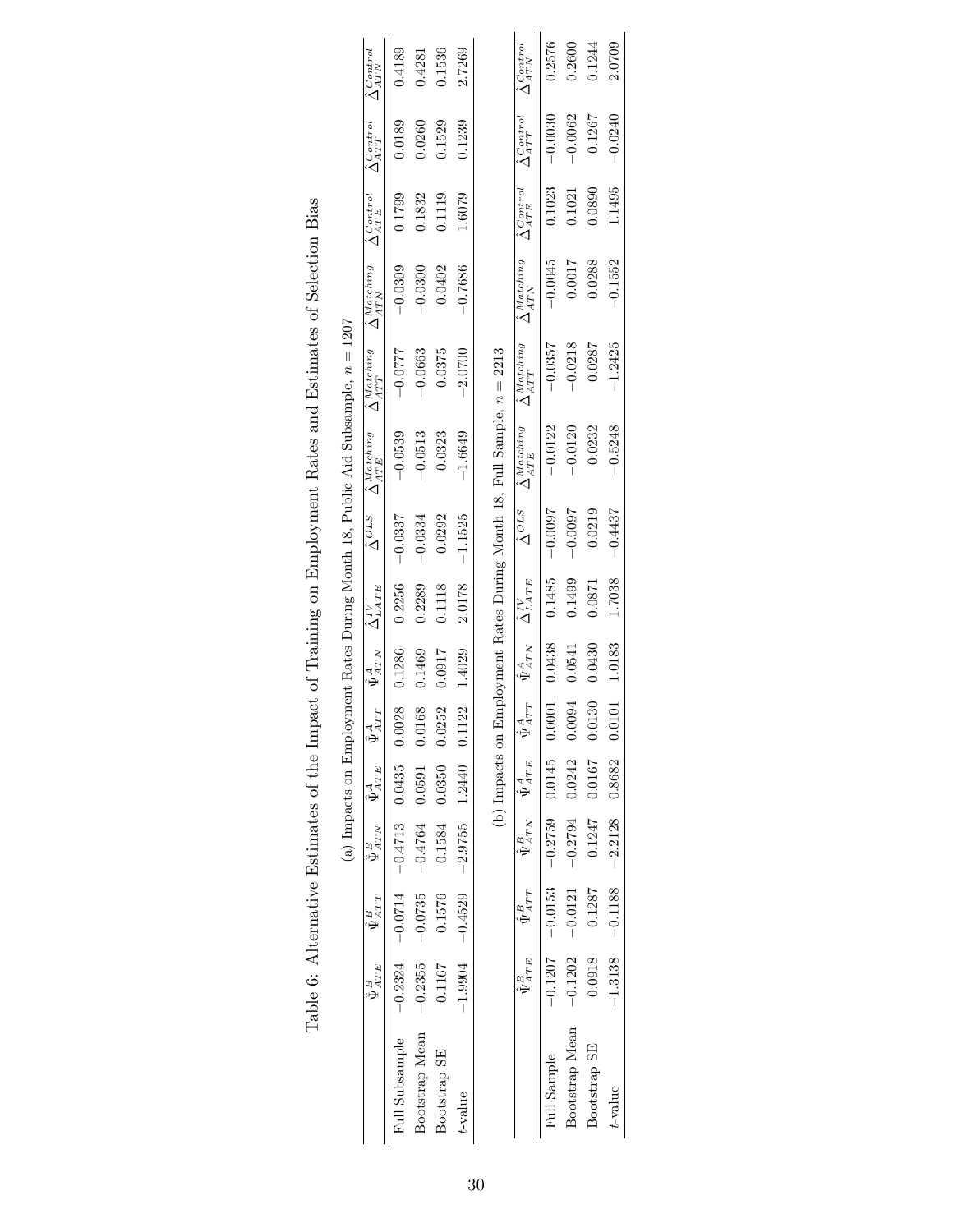Figure 5.2: Estimates of the Effects of Training on Employment Rates 18 months After the Baseline: Matching and Control Function Estimates, Selection Bias Estimates, and 95% Normal Confidence Intervals



(a) Estimates of the Impact of Training on Employment Rates During Month 18, Public Aid Subsample



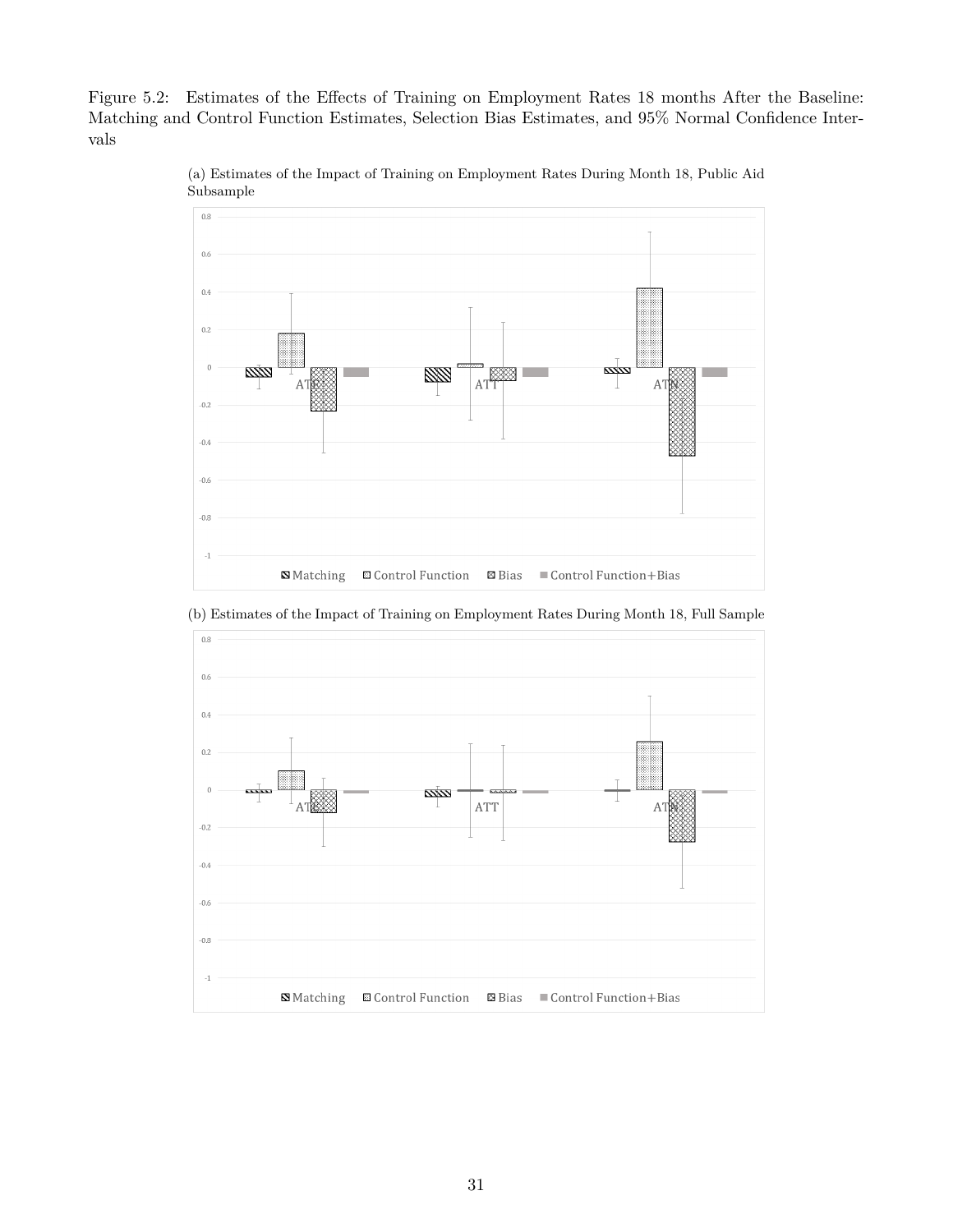### **6 Concluding Remarks**

This paper uses the control function to construct estimates of the magnitude of the selection bias, and to test for the presence of selection bias in program evaluations. The idea is that given the VIA assumptions hold, the control function can separately identify alternative treatment effects from the magnitude of the selection bias. Such selection bias estimates allow us to test whether matching estimates of the ATE, ATT, and ATN are biased. These tests allow evaluators to consider more efficient estimators of the treatment effect, rather than relying on those based on the control function.

Our Monte-Carlo simulations indicate that our tests for selection bias do not require unreasonably large samples and can be implemented using sample sizes commonly available in many datasets. This is especially true of our bias parameter, the mean effective selection bias parameter, which performed well even in samples as small as 1,000 observations. In order to perform as well, the other bias parameter, the mean squared selection bias parameter, which can be used to test for violations of the CIA, appears to require larger samples - on the order of 10,000 individuals. We believe this discrepancy between our two bias estimators likely results from greater weight given to outliers, because of the squaring of the individual bias terms. We also find that (i) our test for selection bias was robust to the model specification error and that (ii) the standard error estimates provide evidence that bootstrapped standard errors are consistent.

The power of our test for selection bias depends on the efficiency of the control function estimators. More efficient estimation yields higher power. In our empirical example that used data for women assigned to the classroom training component of the National JTPA study, we show that the test was powerful enough to be implemented with a relatively modest sample size. If the null hypothesis of no selection bias is not rejected, an evaluation can be improved by using a more efficient estimator, such as one based on matching or least squares.

Although this National JTPA study was a randomized social experiment, the intent-to-treat effects are likely far off from the ATT or ATE, because of the high rate of control group substitution and treatment no-shows and early dropouts. Accordingly, it is of interest to know the impact of training on the participants, instead of just the impact of the treatment assignment on the assignees. We find that for the public aid subsample, the control function estimates of ATT, matching estimates of ATT, and the OLS estimates produce similar and small estimates of the training effect. None of them is statistically significantly different from zero at conventional levels of statistical insignificance. Moreover our measures of bias indicate that there is little evidence that our ATT estimates are biased. However, our LATE estimate for the compliers is large and positive. Because the participants consist of the compliers and the always takers, these findings suggest another benefit from systematically comparing the different estimates using our method: namely to infer the program impacts for the always takers. We find evidence here that many of the people who received the training were in fact harmed by their training experiences.

The assumptions justifying the use of the control function are the same as those which justify the use of IV, and weaker than the assumptions used to justify matching or OLS to consistently estimate the average treatment effect. Given this fact, we suggest a strategy for conducting a non-experimental evaluation as follows. Firstly, check to ensure that the support for the participants' and nonparticipants' propensity scores for the participants overlap. Secondly, use the control function to estimate alternative program impacts and the selection bias functions. Next, this then will tell us whether the evaluation can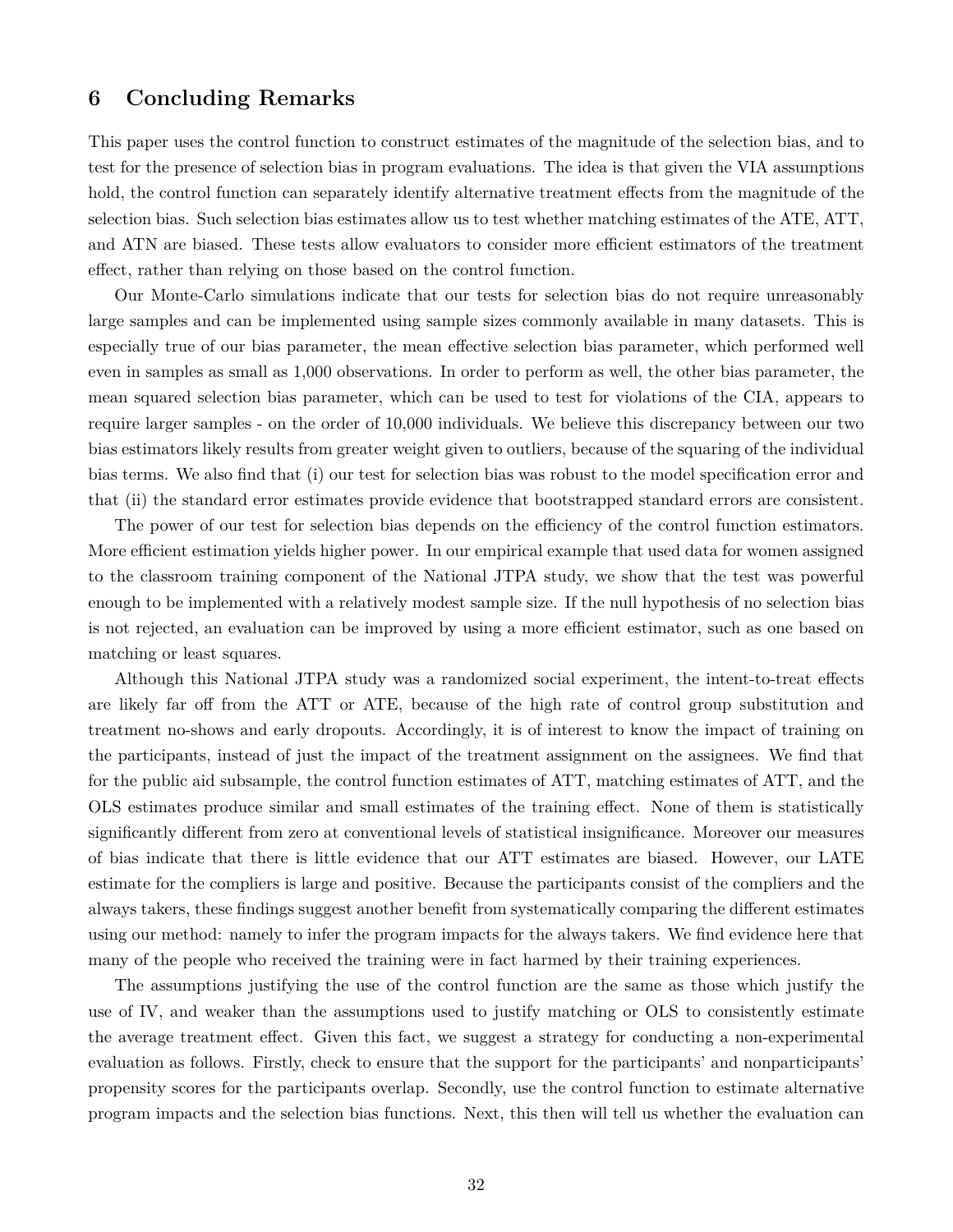use more efficient estimators such as matching or OLS. Finally, the evaluator can then use the instrument used to identify the control functions to estimate the LATE for the program compliers, and then use the ATT estimate to infer the program's impact on the always takers.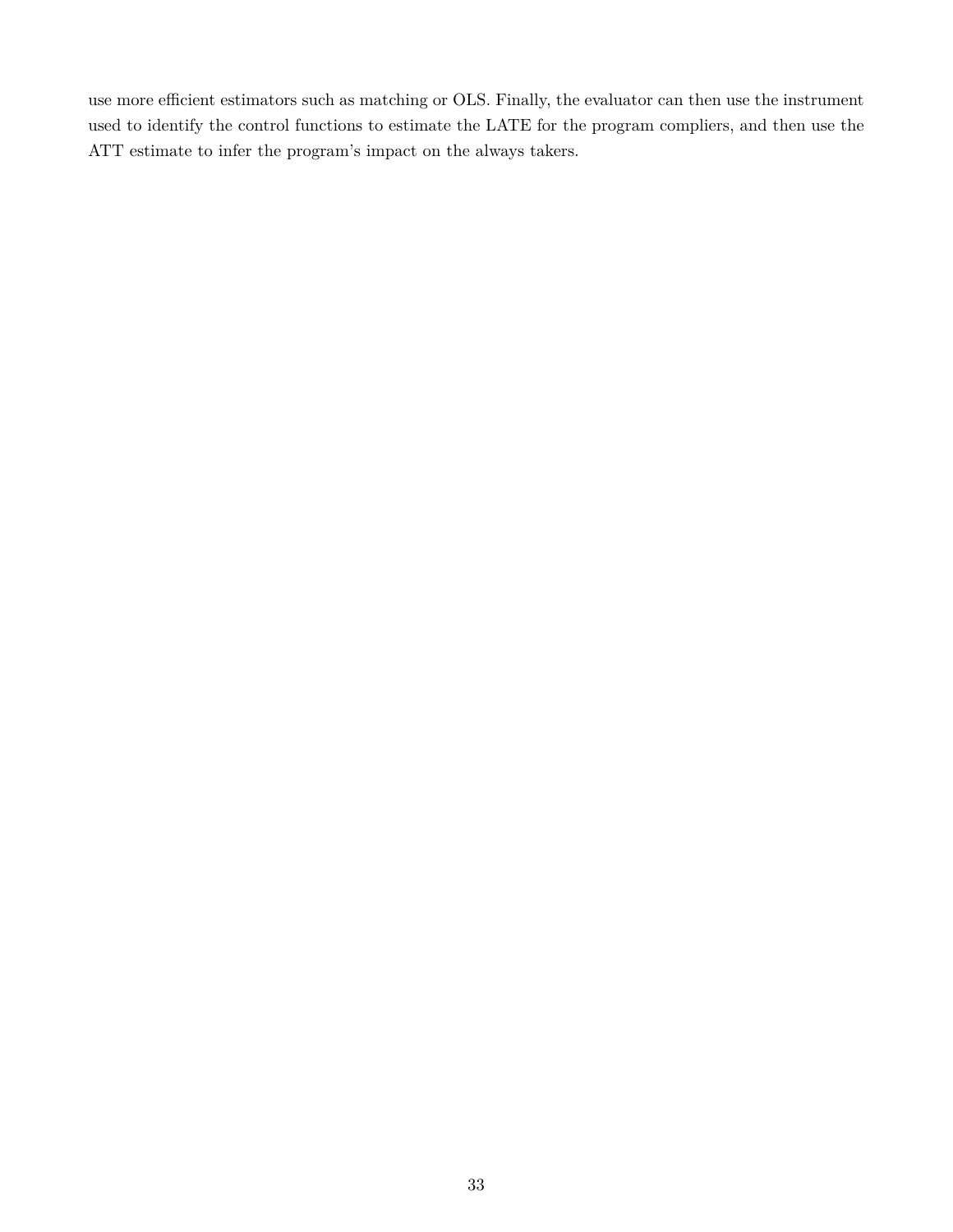### **A Data Appendix**

#### **A.1 Design of the Social Experiment**

The National JTPA Study (NJS) was a social experiment that examined how the availability of JTPA services affected individuals' labor market outcomes and their use of the social welfare system (Kemple et al., 1993). (For a discussion of the problems associated with implementing the NJS in 16 sites of nearly 600 SDAs nationwide, See Doolittle and Traeger (1990)). Because JTPA often provides multi-stage services to its participants, the study did not evaluate the impact of a specific JTPA service such as classroom training or job search assistance. Instead, it examined the impact of JTPA services on the employment histories of three different groups. The definition of these groups was based on the training plans that the SDA's administrators devised when potential participants applied for the program. Persons in the first group studied were recommended to received CT and possibly other services, but not OJT. Those in the second group studied were recommended to receive OJT and other services, but not CT. Finally, those in the third group studied were recommended to receive other combinations of services including both CT and OJT. However, most persons in this latter category received only job search assistance. The women in the first group, those recommended for CT, are those who are used in our example in Section 5 of the paper.

Applicants to the program were randomly assigned to the treatment group or the control group after program officials verified their eligibility and assigned them to one of their training plans described in the previous paragraph. The treatments were eligible to receive JTPA-sponsored training and services. Although those assigned to the control group were prevented from receiving JTPA sponsored training, they could receive other training services available in their communities. Members of the control group sometimes received a few hours of job search assistance as part of the JTPA screening process. In addition, they were given a list of non-JTPA programs operating in their communities, but they received no referrals. This list of other training alternatives included the Employment Service, local community colleges, technical institutes, and community agencies that provide social services. Because the controls sometimes received other non-JTPA training services, the NJS study examined the "marginal" impact of access to JTPA in the sites included in the study.

#### **A.2 Description of Our Dataset**

The JTPA data used in this study comes from participants' Background Information Form (BIF) and from two follow-up surveys. The BIF provides information about participants' characteristics at the baseline: the time when they were randomly assigned into either the treatment or control groups. The BIF provided information on participants' age, race, month of random assignment, schooling, work and social welfare histories, children in the household, marital status, site, experimental status, and recommended service strategy. The follow-up surveys provided information on participants' self-reported monthly employment and training status. Our local labor market data is from the U.S. Department of Labor and various monthly issues of the U.S. DOL Employment and Earnings.

Our sample includes all adult women recommended to receive classroom training and other services, but not on-the-job training. We excluded from our sample, women whose employment status was missing on the BIF or who did not have a continuous monthly employment history covering at least the first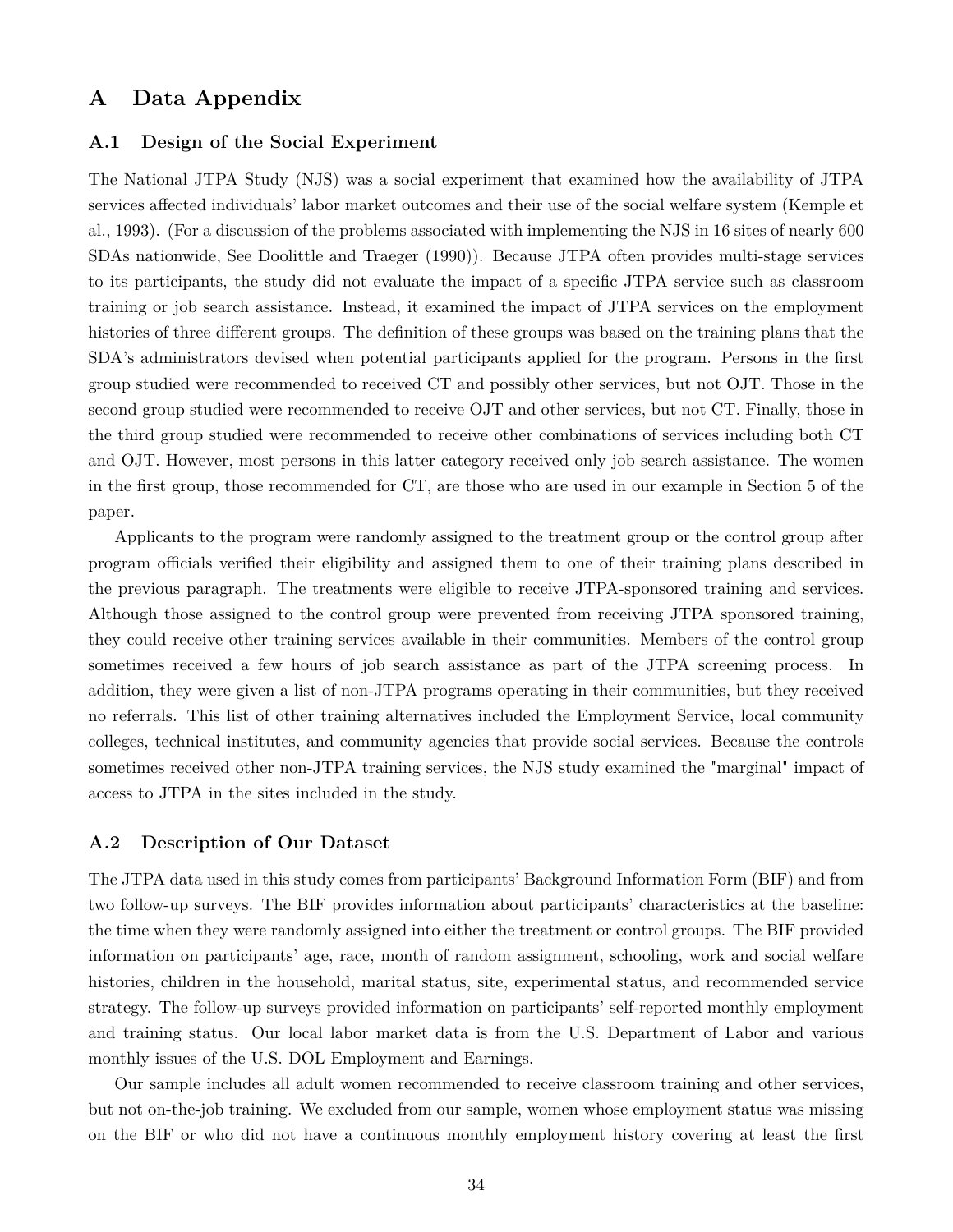18 months after the baseline. We also excluded women who reached age 60 anytime during the sample period. In cases in which the information about employment status at the baseline was not the same on the BIF as on the follow-up surveys, we used the information from the BIF. Our research sample included 2,671 women. When we exclude women with missing information on marital status, schooling, and number of children under 5 years old, we are left with a sample of 2,213 women.

#### **A.3 Training Received by Treatments and Controls**

As indicated by Table 4b in the text, both treatments and controls received some training: About two-third of the treatments participated in training, compared with about 40 percent of the controls. According to the follow-up data, the average time spent in training was about 4 months and the time spent in training given that a women participated was about 20 hours per week. By the 18th month after the baseline, the typical women who participated in training had been out of training for more than 10 months.

#### **A.4 The Explanatory Variables**

The following are the definitions of the explanatory variables used in the least squares, IV, control function and propensity score estimations:

- Experimental Status:  $=1$  if the woman had access to JTPA-CT,  $=0$  otherwise.
- Schooling:  $=$ highest grade of schooling completed.
- Nodegree:  $=1$  if no high-school degree,  $=0$  otherwise.
- Kids Under 4:  $=1$  if children under 4 years old live with the woman at the baseline,  $=0$  otherwise.
- Never Married:  $=1$  if the woman had never been married at the baseline,  $=0$  otherwise.
- Married:  $=1$  if the woman is married with spouse present at the baseline,  $=0$  otherwise.
- Black:  $=1$  if the woman is black/nonhispanic,  $=0$  otherwise.
- Hispanic:  $=1$  if the woman is Hispanic,  $=0$  otherwise.
- Age:  $=$  woman's age in years.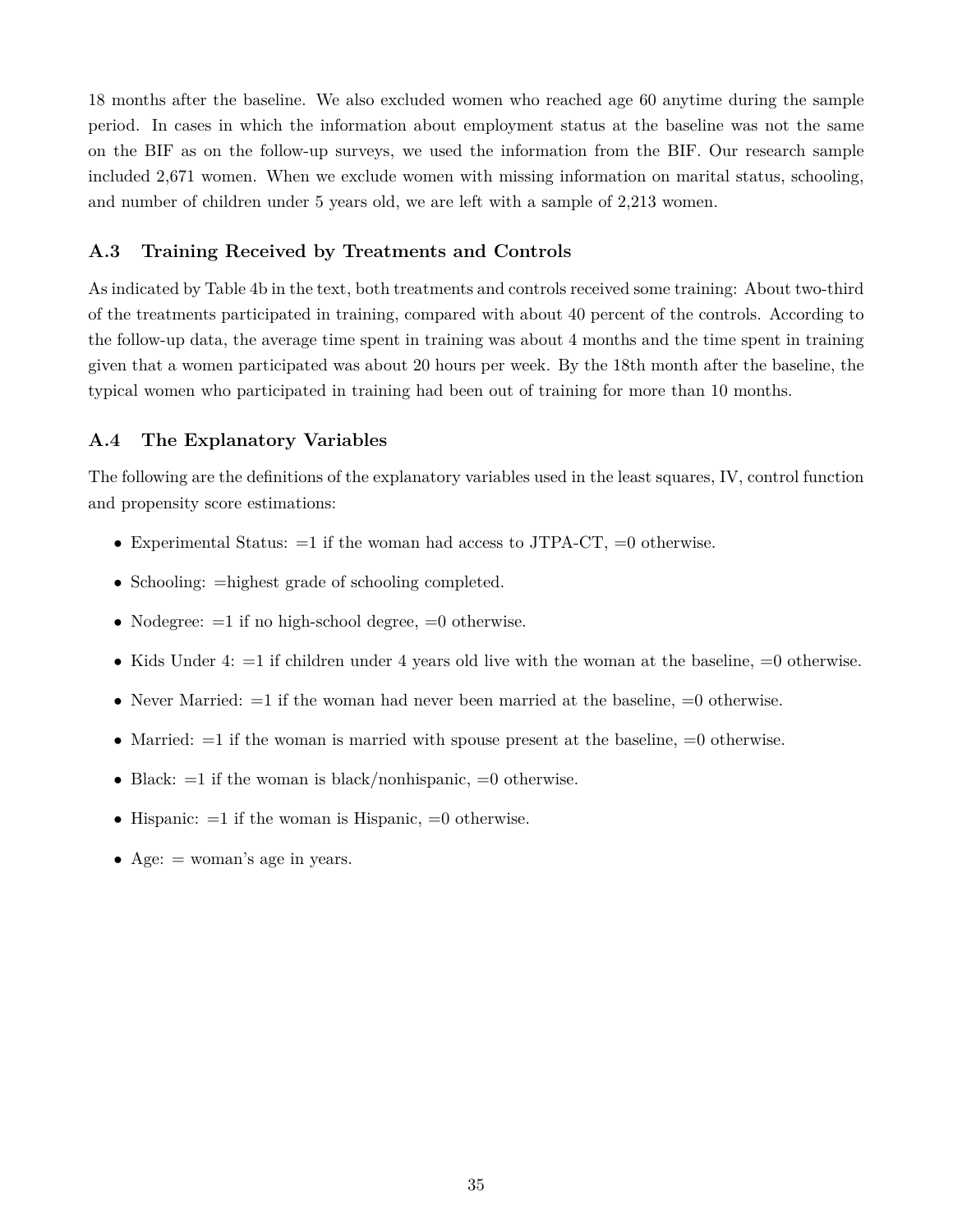## **References**

- **Aakvik, Arlid, James J. Heckman, and Edward J. Vytlacil**, "Estimating treatment effects for discrete outcomes when responses to treatment vary: an application to Norwegian vocational rehabilitation programs," *Journal of Econometrics*, 2005, *Vol. 125*, 15–51.
- **Abadie, Alberto and Guido W. Imbens**, "Large sample properties of matching estimators for average treatment effects," *Econometrica*, 2006, *Vol. 74, No. 1*, 235–267.
- **Ahn, Hyungtaik and James L. Powell**, "Semiparametric estimation of censored selection models with a nonparametric selection mechanism," *Journal of Econometrics*, 1993, *Vol. 58*, 3–29.
- **Basu, Anirman, James J. Heckman, Salvador Navarro-Lozano, and Sergio Urzua**, "Use of instrumental variables in the presence of heterogeneity and self-selection: An application to the treatment of breast cancer patients," *Health Economics*, 2007, *Vol. 16*, 1133–1157.
- **Bifulco, Robert**, "Addressing self-selection bias in quasi-experimental evaluations of whole-school reform: A commonparison of methods," *Evaluation Review*, 2002, *Vol. 26, No. 5*, 545–572.
- **Bloom, Howard S., Larry L. Orr, Stephen H. Bell, and Fred Doolittle**, *The National JTPA Study: Title II-A Impacts on Earnings and Employment at 18 Months*, Bethesda, MD.: Abt Associates, 1993.
- **Carneiro, Pedro, James J. Heckman, and Edward Vytlacil**, "Evaluating marginal policy changes and the average effect of treatment for individuals at the margin," *Econometrica*, 2010, *Vol. 78, No.1*, 377–394.
- **, Karsten T. Hansen, and James J. Heckman**, "Estimating distributions of treatment effects with an application to the returns to schooling and measurement of the effects of uncertainty on college choice," *International Economic Review*, 2003, *Vol. 44, No. 2*, 361–422.
- **Cuddeback, Gary, Elizabeth Wilson, John G. Orme, and Terri Combs-Orme**, "Detecting and statistically correcting sample selection bias," *Journal of Social Service Research*, 2004, *Vol. 30, No. 3*, 19–33.
- **Das, Mitali, Whitney K. Newey, and Francis Vella**, "Nonparametric estimation of sample selection models," *The Review of Economic Studies*, 2003, *70*, 33–58.
- **DasGupta, Anirban**, *Asymptotic theory of statistics and probability*, Springer, 2008.
- **Doolittle, Fred and Linda Traeger**, *Implementing the National JTPA Study*, New York, NY: Manpower Demonstration Research Corporation, 1990.
- **Florens, J. P., C. Meghir J. J. Heckman, and E. Vytlacil**, "Identification of treatment effects using control functions in models with continuous, endogenous treatment and hetrogeneous effects," *Econometrica*, 2008, *Vol. 76, No. 5*, 1191–1206.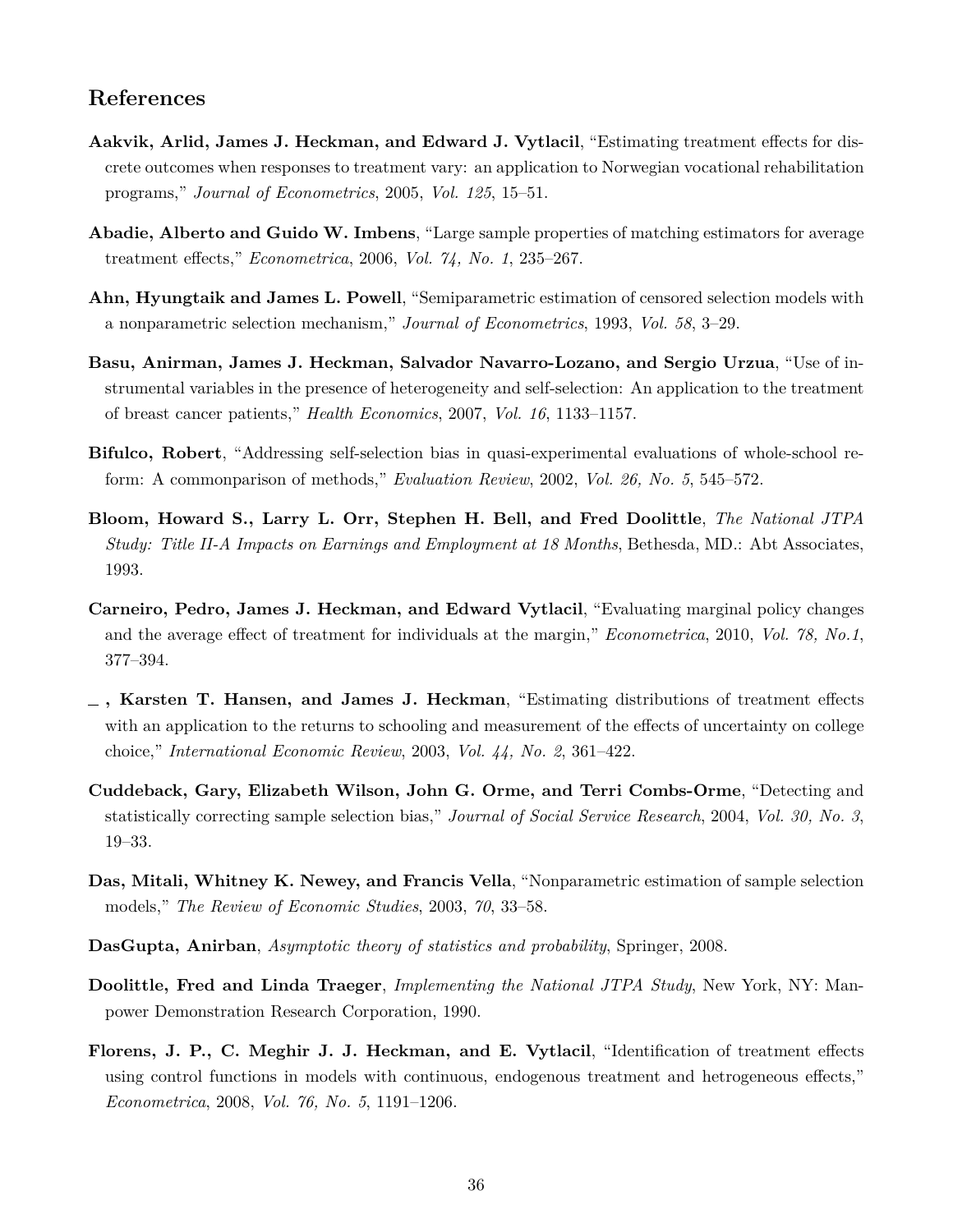- **Frolich, Markus**, "Nonparametric IV estimation of local average treatment effects with covariates," *Journal of Econometrics*, 2007, *Vol. 139*, 35–75.
- **Hahn, Jinyong**, "On the Role of the Propensity Score in Efficient Semiparametric Estimation of Average Treatment Effects," *Econometrica*, 1998, *Vol. 66, No. 2*, 315–331.
- **and Geert Ridder**, "Asymptotic variance of semiparametric estimators with generated regressors," *Econometrica*, 2013, *81*, 315–340.
- **Heckman, James and Salvador Navarro-Lozano**, "Using matching, instrumental variables, and control functions to estimate economic choice models," *The Review of Econoics and Statistics*, 2004, *Vol. 88, No. 1*, 30–57.
- **, Hidehiko Ichimura, Jeffrey Smith, and Petra Todd**, "Characterizing Selection Bias Using Experimental Data," *Econometrica*, 1998, *Vol. 66, No. 5*, 1017–1098.
- **Heckman, James J.**, "The common structure of statistical models of truncation, sample selection and limited dependent variables and a simple estimator for such models," *Annals of Economic and Social Measurement*, 1976, *5*, 475–492.
- , "Sample Selection Bias as a Specification Error," *Econometrica*, 1979, *Vol. 47, No. 1*, 153–161.
- **and Bo E. Honore**, "The Empirical Content of the Roy Model," *Econometrica*, 1990, *Vol. 58, No. 5*, 1121–1149.
- **and Edward J. Vytlacil**, "Local instrumental variables and latent variable models for identifying and bounding treatment effects," *Proceedings of the National Academy of Sciences*, 1999, *Vol. 96*, 4730–4734.
- **and**  $\Box$ , "The relationship between treatment parameters within a latent variable framework," *Economics Letters*, 2000, *Vol. 66*, 33–39.
- **and Edward Vytlacil**, "Policy-relevant treatment effects," *The American Economic Review Papers and Proceedings*, 2001, *Vol. 91, No. 2*, 101–111.
- **and** , "Structural equations, Treatment effects, and Econometric Policy Evaluation," *Econometrica*, 2005, *Vol. 73, No.3*, 669–738.
- **and V. Joseph Hotz**, "Choosing among alternative nonexperimental methods for estimating the impact of social programs: The case of manpower training," *Journal of the American Statistical Association*, 1989, *Vol. 84, Issue 408*, 862–874.
- **, Robert J. LaLonde, and Jeffrey A. Smith**, *The economics and econometrics of active labor market programs*, Vol. 3 of *The Handbook of Labor Economics*, Amsterdam: Elsevier, 1999.
- **Heckman, James, Justin L. Tobias, and Edward Vytlacil**, "Simple Estimators for Treatment Parameters in a Latent-Variable Framework," *The Review of Economics and Statistics*, 2003, *Vol. 85, No. 3*, 748–755.